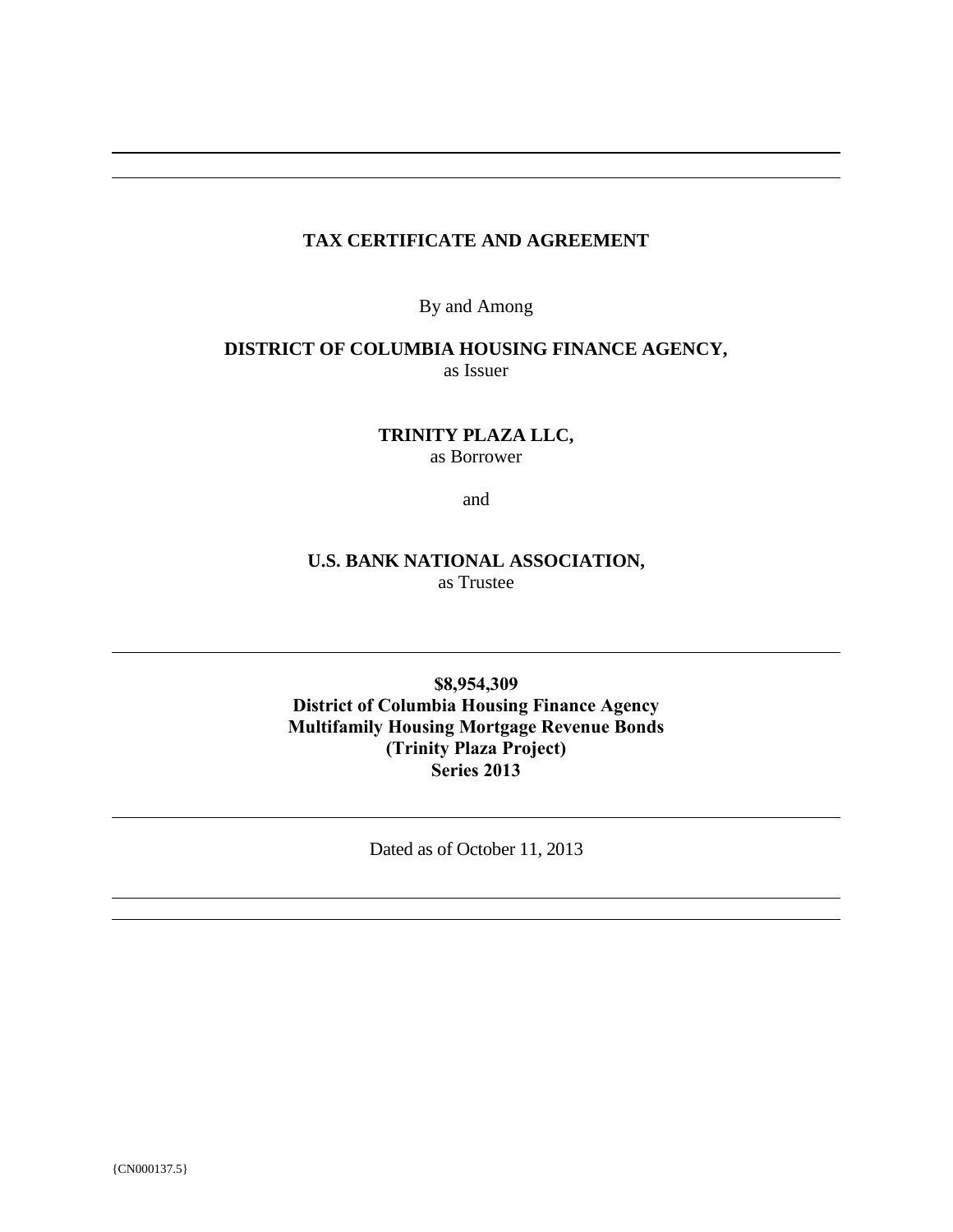### **TAX CERTIFICATE AND AGREEMENT**

The **DISTRICT OF COLUMBIA HOUSING FINANCE AGENCY** (the "**Issuer**"), a body corporate and an instrumentality of the District of Columbia, **U.S. BANK NATIONAL ASSOCIATION** (the "**Trustee**"), a national banking association duly authorized to exercise corporate trust powers in the District, as trustee, **TRINITY PLAZA LLC** (the "**Borrower**"), a District of Columbia limited liability company, hereby enter into this Tax Certificate and Agreement (together with the Exhibits attached hereto, the **"Tax Agreement"**) as of October 11, 2013 in connection with the issuance and delivery of the Issuer's \$8,954,309 Multifamily Housing Mortgage Revenue Bonds (Trinity Plaza Project), Series 2013 (the **"Bonds**").

#### ARTICLE I PURPOSE

**Purpose of Tax Agreement.** The Issuer, the Borrower and the Trustee are delivering this Tax Agreement to Graves, Horton, Askew & Johns, LLC, Bond Counsel, with the understanding and acknowledgment that Bond Counsel will rely upon this Tax Agreement in rendering its opinion that interest on the Issue is excluded from gross income for federal income tax purposes under Section 103(a) of the Internal Revenue Code of 1986, as amended (the "Code").

### ARTICLE II DEFINITIONS AND REPRESENTATIONS

**Use of Defined Terms**. Unless the context or use indicates another meaning or intent, words and terms used in this Tax Agreement with initial capital letters shall have the meanings given below and in Exhibit A. Capitalized terms used herein and not defined herein shall have the meanings given to them where defined in the Indenture.

**"Indenture"** means the Trust Indenture dated as of October 1, 2013, by and between the Issuer and the Trustee, pursuant to which the Bonds are issued, as amended, modified, supplemented or restated from time to time.

**"Financing Agreement"** means (i) the Loan Agreement by and among the Issuer, the Trustee and the Borrower, dated as of October 1, 2013, pursuant to which the Proceeds of the Bonds will be made available to the Borrower.

**"Project"** means the residential rental housing facilities to be constructed and equipped, as identified in the Financing Agreement, which is a governmental purpose for purposes of the Code.

**"Project Fund"** means the Project Fund for the Bonds created under the Indenture.

**"Rebate Instructions"** means the Rebate Instructions, dated the date hereof, set forth in Exhibit A-1.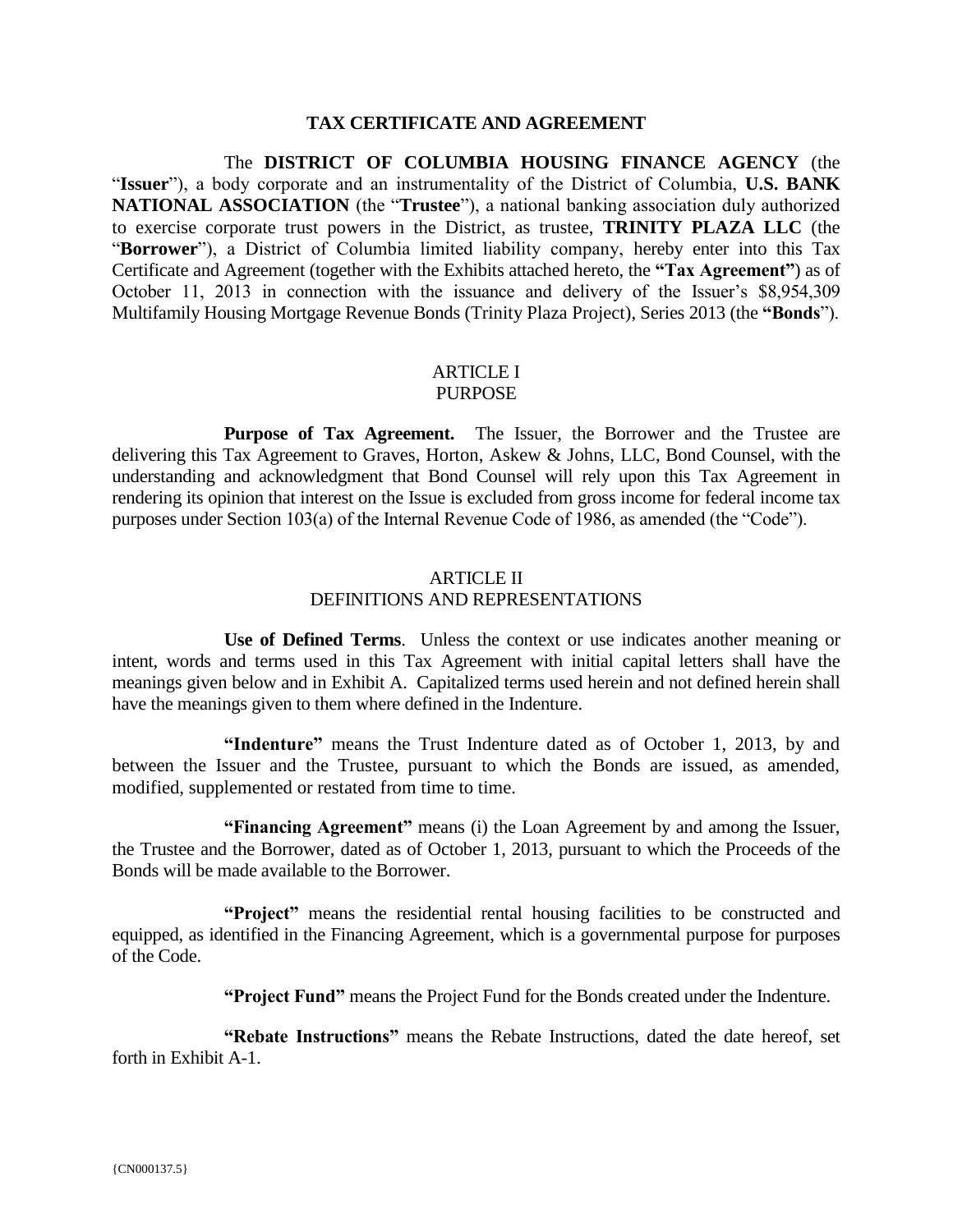**"Regulatory Agreement"** mean the Tax Regulatory Agreement for the Project, dated as of October 1, 2013 and effective as of October 11, 2013 by and among the Issuer, the Borrower and the Trustee.

Reference in this Tax Agreement to a Section means a section of the Code. Reference in the Tax Agreement by number only (for example, "3.1") means that numbered paragraph of this Tax Agreement. Reference to an Exhibit means an exhibit to this Tax Agreement.

### ARTICLE III

# COVENANTS OF THE ISSUER AND THE BORROWER CONCERNING GENERAL (NON-ARBITRAGE) FEDERAL TAX MATTERS

**3.1. Tax Status and Eligibility for Financing.** The Borrower represents and warrants that it is a District of Columbia limited liability company authorized to do business in the District of Columbia and formed for the purpose of owning and operating the Project as a "qualified residential rental project" within the meaning of the Code.

### **3.2. General Tax Covenants and Representations.**

(A) Compliance With Tax Requirements. The Issuer, to the extent within its authority and control, covenants that it will not knowingly take any action, or fail to take any action, and the Borrower covenants that it will not take any action, or fail to take any action, if any such action or failure to take such action would adversely affect the exclusion from gross income of the interest on the Issue under Section 103(a), provided, however, that notwithstanding the foregoing, the Issuer shall not be required to pay any amount as part of an investigation by or closing agreement with the Internal Revenue Service, except from moneys provided by or on behalf of the Borrower. The Issuer, to the extent within its authority and control, will not knowingly directly or indirectly, and the Borrower will not directly or indirectly, use or permit the use of any Proceeds or any other funds of the Issuer or the Borrower, or take or omit to take any action, that would cause the Issue to be or become "arbitrage bonds" within the meaning of Section 148(a) or to fail to meet any other applicable requirement of Sections 141, 142, 146, 147, 148, 149 and 150 (or their statutory predecessor) or cause the interest on the Issue, or any portion thereof to be includable in the gross income of the holders of the Issue for federal income tax purposes. To that end, the Issuer, as advised by Bond Counsel, and the Borrower will comply with all requirements of Sections 141, 142, 146, 147, 148, 149 and 150 (or their statutory predecessor) to the extent applicable to the Issue. In the event that at any time the Borrower is of the opinion that, for purposes of this 3.2, it is necessary to restrict or limit the yield on the investment of any money held by the Trustee or otherwise, the Borrower will so instruct the Trustee in writing.

The Issuer and the Borrower hereby covenant and agree that they will not enter into any arrangement, formal or informal, pursuant to which the Borrower (or any Related Party) will purchase the Issue or any of the Bonds in connection with the initial offering of the Issue.

(B) No Adverse Effect on Tax Exemption. The Borrower agrees that it will not take any action or omit to take any action, which action or omission would adversely affect the exclusion from gross income of the interest on the Issue for federal income tax purposes, and in the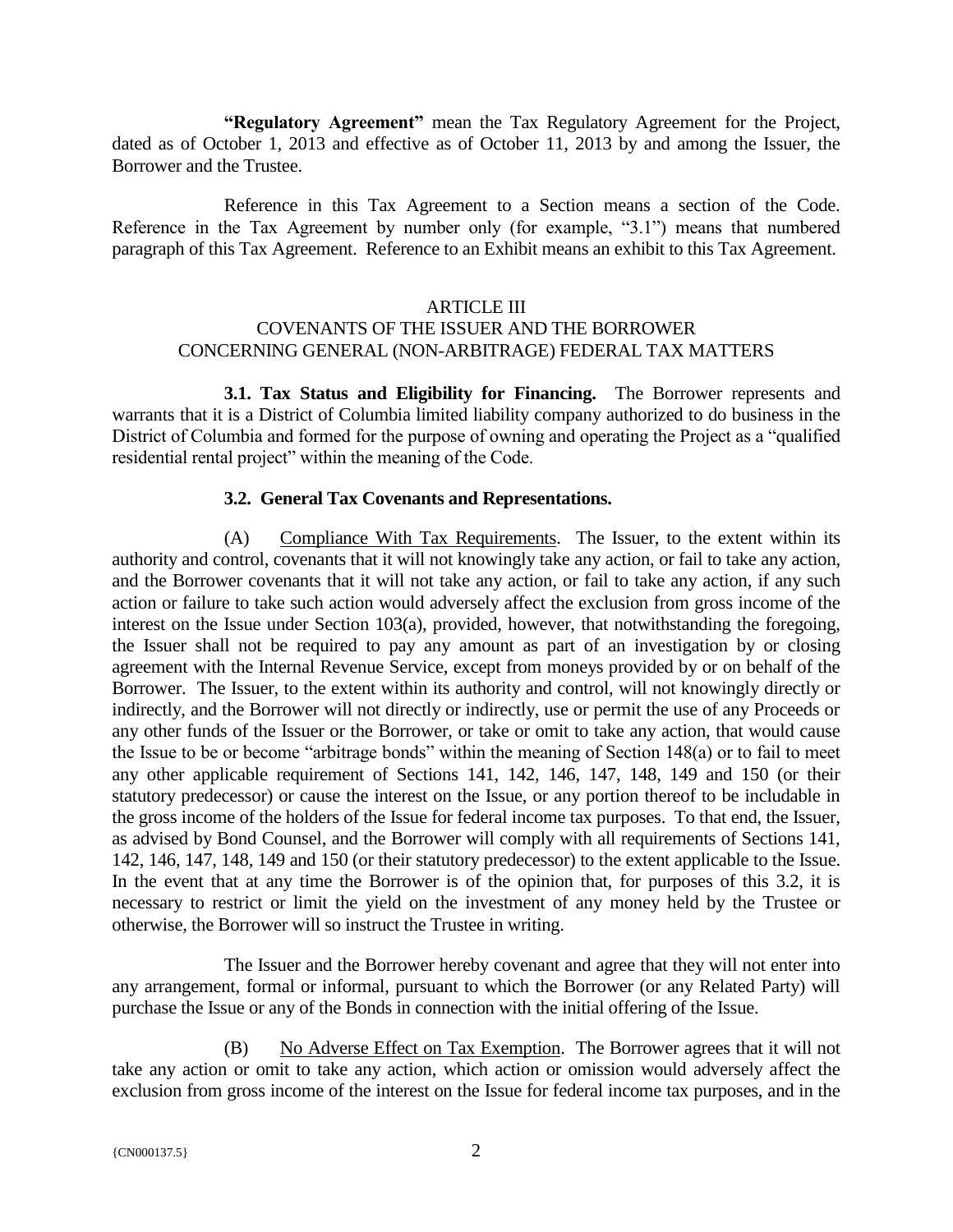event of such action or omission, it will, promptly upon having such brought to its attention, take such reasonable actions based upon an Opinion of Bond Counsel, and in all cases at the sole expense of the Borrower, as may rescind or otherwise negate such action or omission.

(C) Use of Proceeds. As set forth in Exhibit B, the Borrower shall use not less than 95% of the Net Proceeds to finance costs incurred in connection with the provision of property that is and will be used as a "qualified residential rental project" within the meaning of Section 142(d) of the Code. The Borrower shall use not more than 5% of the Net Proceeds for purposes or uses that do not satisfy the immediately preceding sentence. For purposes of this paragraph, any Issuance Costs of the Issue that are paid from Net Proceeds constitute uses of Net Proceeds for purposes or uses that do not satisfy the first sentence of this subparagraph (C).

(D) Issue Not Federally Guaranteed.The Issue is not Federally Guaranteed.

(E) Issuance Costs Limitation.The aggregate of the Issuance Costs paid or financed out of the Sale Proceeds will not exceed \$179,086.18, which is 2% of the Sale Proceeds.

(F) Prohibited Facilities. None of the Proceeds of the Issue will be used, directly or indirectly, to provide any airplane, skybox or other private luxury box, or health club facility, any facility primarily used for gambling or any store the principal business of which is the sale of alcoholic beverages for consumption off premises.

(G) Internal Revenue Service Information Return. Within the time and on the form prescribed by the Internal Revenue Service under Section 149(e), the Issuer shall file with the Internal Revenue Service an Information Return setting forth the required information relating to the Issue. The information reported on that Information Return will be true, correct and complete to the best of the knowledge and belief of the Issuer, provided that such knowledge and belief may be based upon the advice of Bond Counsel and the representations of the Borrower. The Borrower shall prepare and submit, or cause to be submitted, true and complete amendments of, or supplements to, those statements if in an Opinion of Bond Counsel such amendments or supplements are deemed to be necessary or advisable.

(H) No Change in Use. No changes will be made in the Bond-Financed Facilities or in the use thereof that would adversely affect the exclusion from gross income for federal income tax purposes of the interest on the Issue.

(I) Maturity.Exhibit B to this Tax Agreement sets forth the assets comprising the Bond-Financed Facilities, which are the only assets being financed with the Issue, and the Borrower's computation of 120% of the weighted average of the reasonably expected economic lives of the assets comprising the Bond-Financed Facilities (48 years). The reasonably expected economic lives of the assets are based on the "asset depreciation range" midpoint lives, as set forth by the Internal Revenue Service, and, in the case of buildings, Revenue Procedure 62-21, and in all cases constitute the reasonable expectations of the Borrower based upon the particular assets, the circumstances of use and other factors that may impact the useful lives of the assets. The weighted average maturity of the Issue (\_\_\_\_\_\_\_\_\_ years) does not exceed 120% of the weighted average of the reasonably expected economic lives of the assets comprising the Bond-Financed Facilities.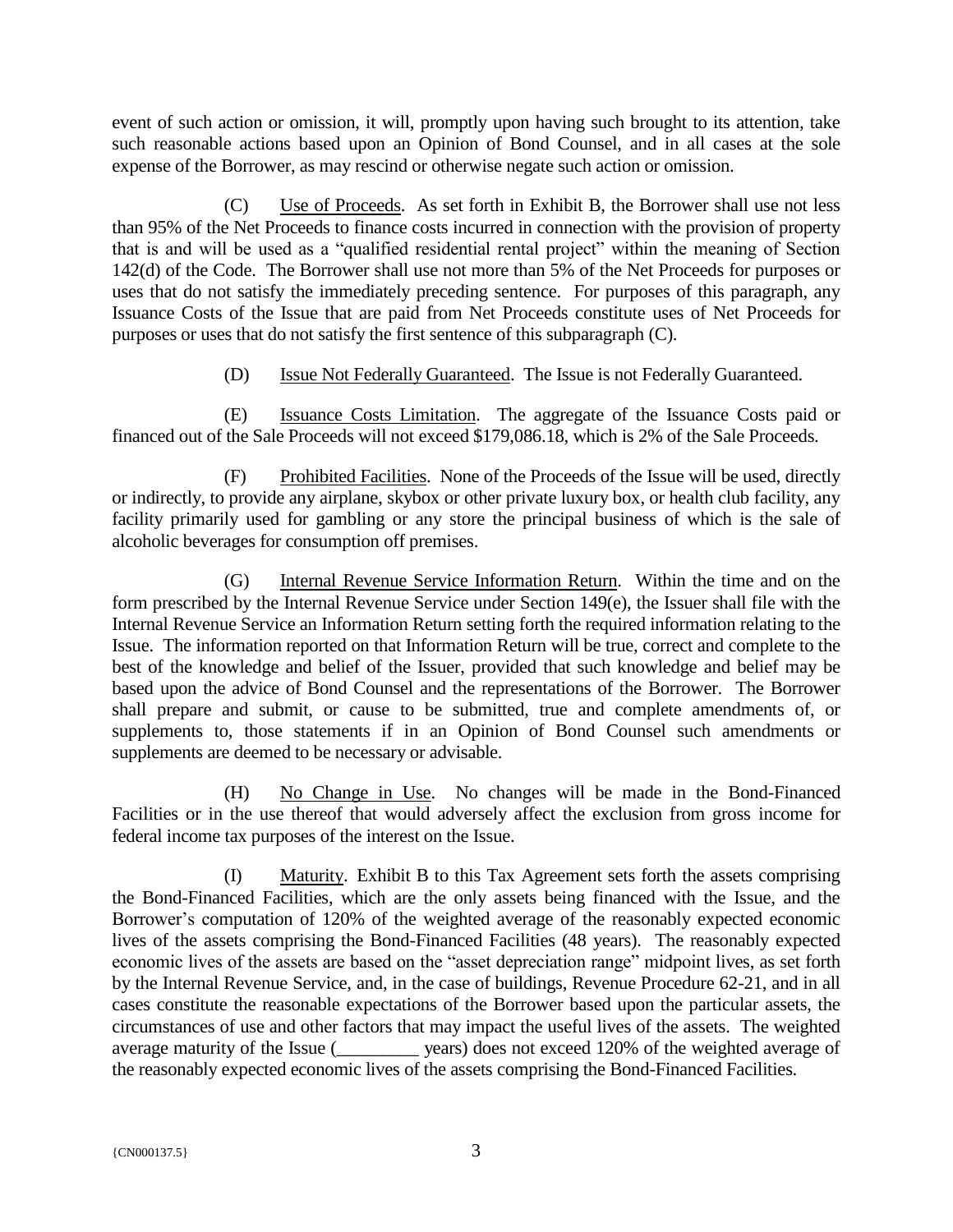(J) Not Hedge Bonds. The Issuer and the Borrower each represents that at least 85% of the Spendable Proceeds will be used to carry out the governmental purposes thereof within three years from the Issuance Date. The Issuer and the Borrower each represents that not more than 50%, if any, of the Proceeds will be invested in Nonpurpose Investments having a substantially guaranteed Yield for four years or more (including but not limited to any investment contract or fixed yield investment having a maturity of four years or more). The reasonable expectations stated above are not based on and do not take into account (1) any expectations or assumptions as to the occurrence of changes in market interest rates or changes of federal tax law or regulations or rulings thereunder or (2) any prepayments of items other than items that are customarily prepaid.

(K) Applicable Elected Representative Approval. In accordance with the requirements of Section 147(f), the Issue was approved by the "applicable elected representative" of the Issuer on July 26, 2013, after a public hearing with respect to the issuance of the Issue held on July 8, 2013, following reasonable public notice thereof on June 20, 2013 in the *Washington Times*, all as set forth in the transcript of proceedings for the Issue.

(L) Volume Cap. An allocation of volume cap is required concerning the Issue under Section 146 of the Code. The Issuer represents that \$8,954,309 of the volume cap of the District of Columbia has been allocated to the Issue. This allocation is being made out of the carryforward volume cap allocations from 2010, which is shown on the Form 8328 (Carry Forward of Unused Election Private Activity Bond Volume Cap) filed for the Issuer. The Issuer has provided Bond Counsel with the certification by a District of Columbia official designated by District of Columbia law that the Issue satisfies Section 146 of the Code. The Issuer hereby elects to treat the entire amount of the Issue as being issued on the Issuance Date of the Issue for purposes of the Section 146 of the Code. The Issuer and the Borrower represent and covenant that all amounts available to be drawn down under the Bonds will be drawn down no later than December 31, 2016. To the best of the Issuer's knowledge, such allocations have not been withdrawn, amended, revoked or suspended and remain in use full force and effect.

# **3.3. Qualified Residential Rental Project**

(A) Regulatory Agreement. All of the statements, representations and covenants of the Borrower set forth in the Regulatory Agreement are incorporated herein as if fully set forth in this Agreement.

(B) Low-Income Housing Tax Credits. Based upon the representations of the Borrower, the Issuer determines and finds that the amount of low-income housing tax credits projected to be allocated to the Project pursuant to Section 42 of the Code does not exceed the amount necessary for the financial feasibility of the Project and its viability as a qualified housing project throughout the credit period for the Project and that the Project satisfies the requirements for the allocation of a housing credit dollar amount under the qualified allocation plan applicable to the area in which the Project is located.

(C) Election. The Issuer hereby acknowledges that the Borrower has elected to comply with the income limit requirements set forth in Section  $142(d)(1)(B)$  of the Code and has set aside a minimum of 40% of the units for occupancy by individuals whose median gross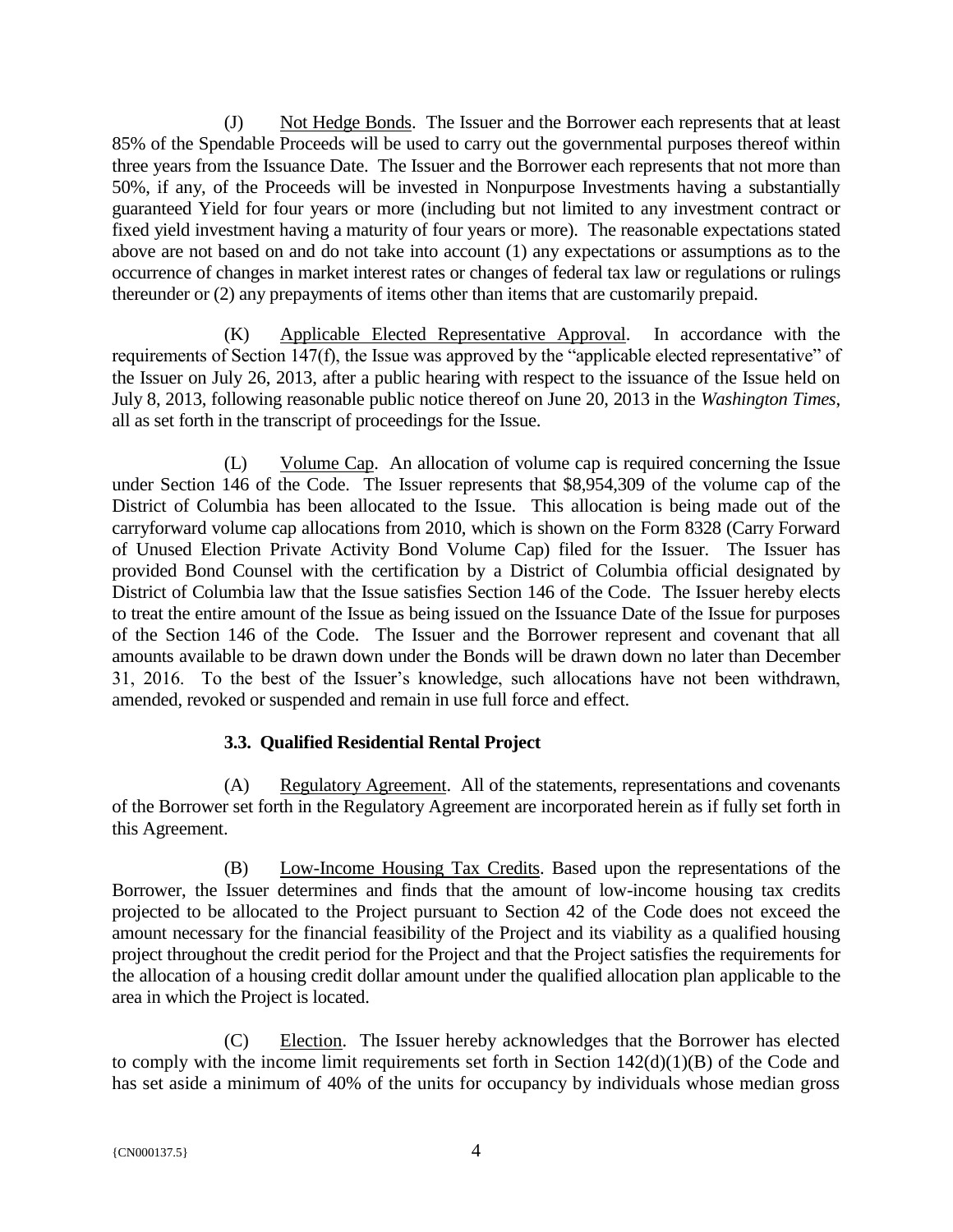income is 60% or less of the area median gross income (with adjustments for family size) for the term of the qualified project period (as defined in Section 142(d)).

(D) Eligible Costs. Notwithstanding anything contained in any of the documents executed in connection with the Issue to the contrary, all of the proceeds of the Issue shall, for federal income tax purposes, be (i) allocated on a pro rata basis to each building in the Project and the land on which such building is located and (ii) used exclusively to pay costs of construction of the Project that are includible in the aggregate basis of any building and the land on which the building is located ("Eligible Costs") in a manner such that each building satisfies the requirements of Section  $42(h)(4)(B)$  of the Code.

### ARTICLE IV ARBITRAGE AND OTHER CERTIFICATIONS

**4.1. General.** The Issuer and the Borrower, by their respective officers signing this Tax Agreement, certify, represent, and covenant as set forth in this Article IV with respect to the Issue. All statements in this Article IV are of facts or, as to events to occur in the future, reasonable expectations as of the date of this Tax Agreement, which is the Issuance Date. In making the certifications, representations and covenants in this Article IV, the Issuer relies on the representations of the Borrower set forth in this Article IV relating to the Issue. To the best of the knowledge, information and belief of the undersigned, all expectations stated in this Article IV are the expectations of the Issuer and the Borrower, respectively, and are reasonable, all facts stated are materially true, and there are no other existing facts, estimates or circumstances that would or could materially change the statements made in this Article IV. The certifications and representations made in this Article IV are intended to be relied upon as certifications described in Treasury Regulations § 1.148-2(b). The Issuer and the Borrower acknowledge that any change in the facts or expectations from those set forth in this Article IV may result in different requirements or a change in status of the Issue or interest thereon under the Code, and that Bond Counsel is to be contacted if such changes are to occur or have occurred.

**4.2. Dates.** The Sale Date of the Issue is October 11, 2013, and the Issuance Date of the Issue is October 11, 2013. The Bonds will be draw-down bonds. The initial draw of the Bonds on the Issuance Date will be \$1,039,678, which is greater than the lesser of \$50,000 or 5% of the Issue Price of the Bonds. The latest maturity date of the Issue is October 1, 2050.

**4.3. Purpose of Issue.** The Issue is being issued to provide funds to pay costs of the Project by lending the Sale Proceeds of the Issue to the Borrower to be used to pay costs of the Project.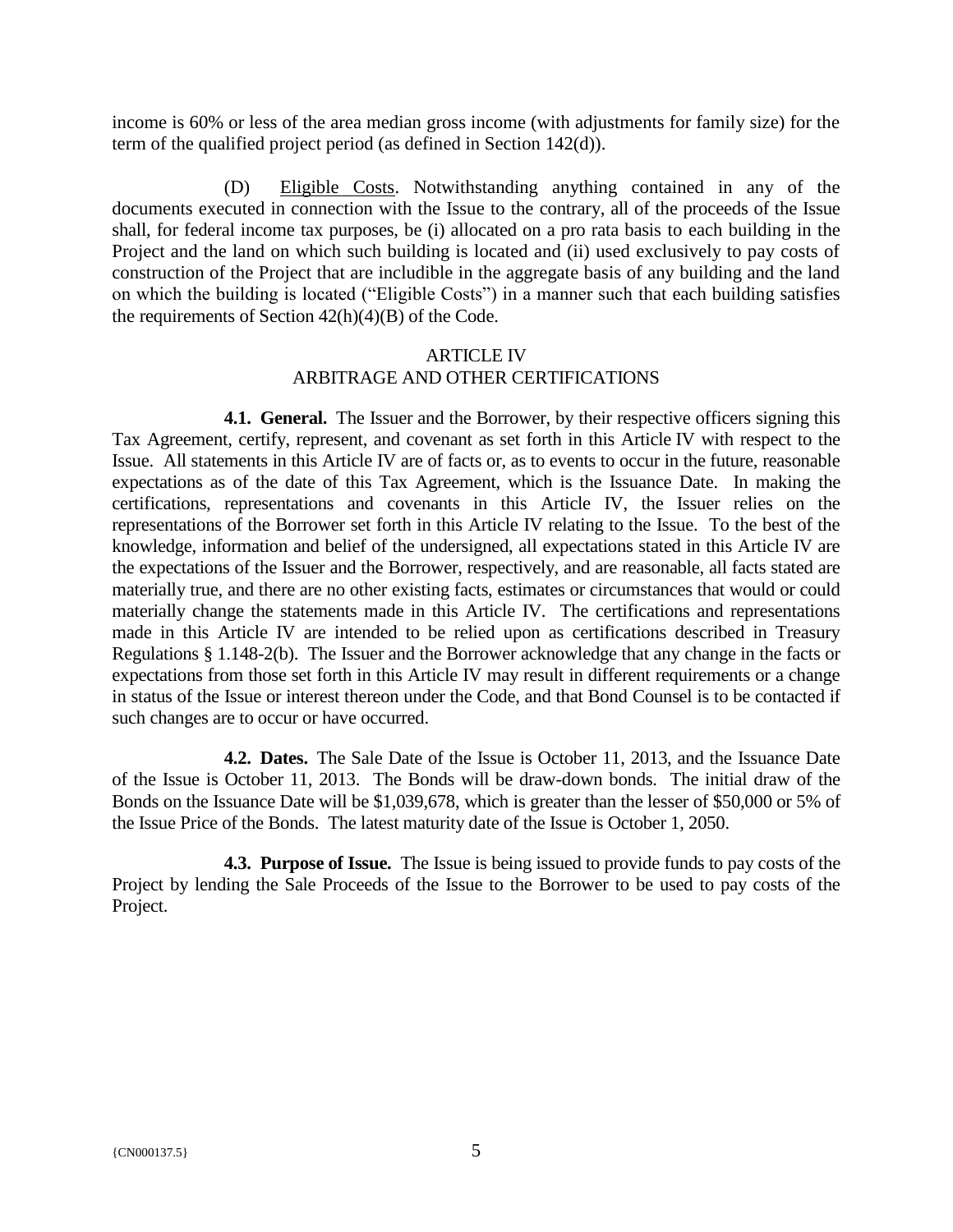**4.4. Issue Price.** As set forth in part in the Bonds' Purchaser's Certificate attached hereto as Exhibit C, the Issue Price is \$8,954,309, computed as follows:

| Par amount of Issue                  | \$8,954,309.00 |
|--------------------------------------|----------------|
| Original issue premium or (discount) | (0.00)         |
| <b>Pre-Issuance Accrued Interest</b> | (0.00)         |
| <b>Issue Price</b>                   | \$8,954,309.00 |

**4.5. Sale Proceeds, Net Proceeds and Net Sale Proceeds.** The Sale Proceeds, Net Proceeds and Net Sale Proceeds are as follows:

| <b>Issue Price</b>                                                 | \$8,954,309.00               |  |  |
|--------------------------------------------------------------------|------------------------------|--|--|
| Less: Pre-Issuance Accrued Interest                                | (0.00)                       |  |  |
| <b>Sale Proceeds</b><br>Less: Deposit to Debt Service Reserve Fund | \$8,954,309.00<br>.00)       |  |  |
| <b>Net Proceeds</b><br>Less: Minor Portion                         | \$8,954,309.00<br>100,000.00 |  |  |
| <b>Net Sale Proceeds</b>                                           | \$8,854,309.00               |  |  |

**4.6. Disposition of Sale Proceeds.** The Sale Proceeds will be deposited as follows:

| To pay costs of the Project                 | \$8,954,309.00 |
|---------------------------------------------|----------------|
| To deposit in the Debt Service Reserve Fund | 0.00           |
| To pay costs of issuance                    | 0.00           |
| To pay other bad costs                      | 0.00           |
| <b>Total Sale Proceeds</b>                  | \$8,954,309.00 |

**4.7. Higher Yielding Investments.** Gross Proceeds will not be invested in Higher Yielding Investments except for (A) the Minor Portion, and (B) those Gross Proceeds identified in Sections 4.8, 4.9 and 4.10, but only during the applicable Temporary Periods there described for those Gross Proceeds.

**4.8. Single Issue.** All of the obligations of the Issue were sold on the applicable Sale Date pursuant to the same plan of financing and the Debt Service for which is expected to be paid from substantially the same source of funds. Accordingly, all of the obligations of the Issue constitute a single "issue" for federal income tax purposes. No obligations, other than those comprising the Issue, have been or will be sold less than 15 days before or after the Sale Date and that the Debt Service for which is expected to be paid from substantially the same source of funds as the Issue (i.e., revenues of the Project). Whether Debt Service for obligations are expected to be paid from substantially the same source of funds is determined without regard to guarantees from a person who is not a Related Party to the Issuer. Accordingly, no obligations other than those comprising the Issue are a part of a single issue with the Issue.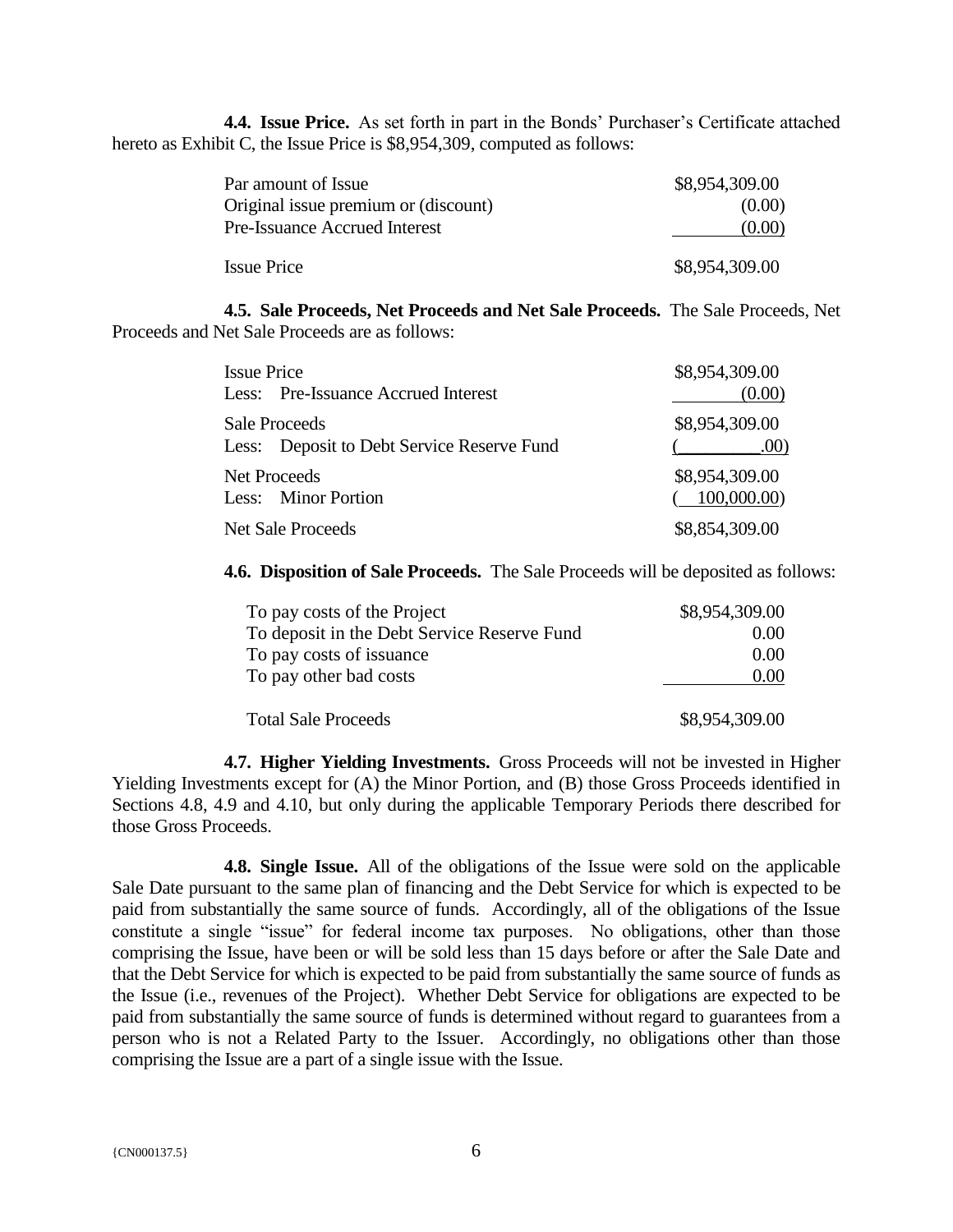### **4.9. Use of Net Sale Proceeds; Temporary Periods.**

(A) Pre-Issuance Accrued Interest. No amount has been received as Pre-Issuance Accrued Interest.

(B) Issuance Costs and Other Bad Costs. \$-0- of the Sale Proceeds of the Issue will be used to pay Issuance Costs. \$-0- of the Sale Proceeds of the Issue will be used to pay other "bad" costs.

(C) Payment of Costs of the Project. The Sale Proceeds are expected to be used to pay a portion of the costs of the Project as set forth in Exhibit B. Such Sale Proceeds may be used to acquire or hold Higher Yielding Investments with respect to the Issue for a period ending on the third anniversary of the Issuance Date (such period being the Temporary Period for such amount), since the following three tests are reasonably expected to be satisfied:

> (a) at least 85% of the Net Sale Proceeds will be allocated to expenditures on the Project allocable to the Issue by the end of the Temporary Period for such Net Sale Proceeds;

> (b) within six months of the Issuance Date, the Borrower will incur a substantial binding obligation to a third party to expend at least 5% of the Net Sale Proceeds on the Project; and

> (c) completion of the Project and the allocation of the Net Sale Proceeds to expenditures thereon with respect to the Project will proceed with due diligence.

> Any Sale Proceeds that remain unspent on the third anniversary of the Issuance Date, which is the expiration date of the Temporary Period for such Proceeds, shall not be invested in Higher Yielding Investments with respect to the Issue after that date except as part of the Minor Portion. In complying with the foregoing sentence, "yield reduction payments" (within the meaning of Treasury Regulations §1.148- 5(c)) paid to the United States may be taken into account.

**4.10. Use of Investment Proceeds; Temporary Periods.** Any Investment Proceeds will be used to pay costs of the Project, and such Investment Proceeds may be invested in Higher Yielding Investments during the Temporary Period identified in 4.8(C) or, if longer, one year from the date of receipt, such period being the Temporary Period for such Proceeds.

**4.11. Bona Fide Debt Service Fund.** Amounts deposited from time to time in any Bona Fide Debt Service Fund will be used to pay Debt Service within 13 months after the amounts are so deposited, such period being the Temporary Period for such amounts.

**4.12. Debt Service Reserve Fund.** Sale Proceeds in the amount of \$0.00 will be deposited in the Debt Service Reserve Fund. The amount of Sale Proceeds deposited in the Debt Service Reserve Fund does not exceed 10% of the stated principal amount of the Issue (\$895,430.90) (this limit being applicable because the net original issue discount in the Issue does not exceed the 2% of the stated redemption price at maturity of the Issue). At no time will the aggregate amounts held in the Debt Service Reserve Fund that are invested in Higher Yielding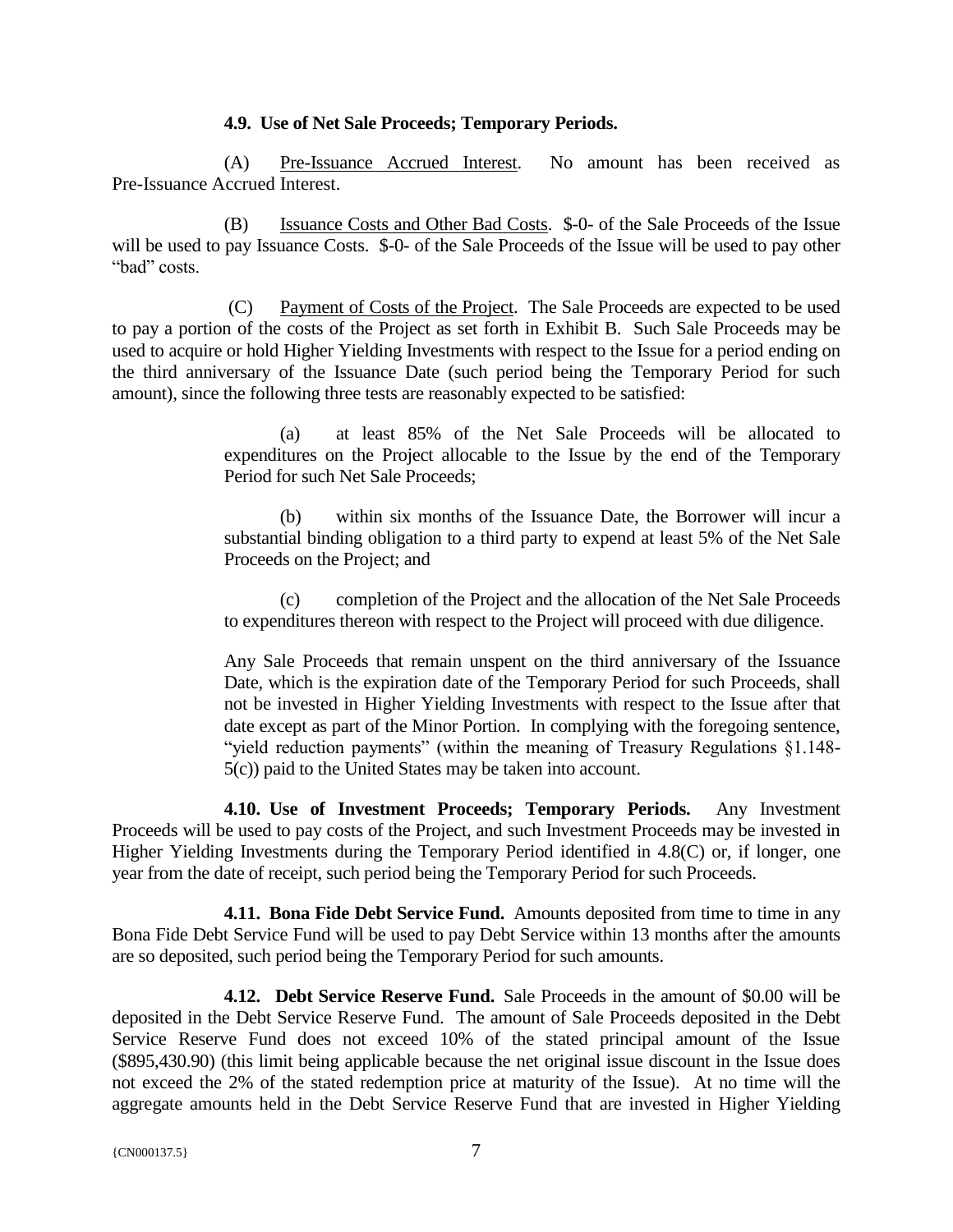Investments exceed the least of (i) 10% of the stated principal amount of the Issue (\$8,954,309), (ii) the maximum annual Debt Service for the Issue (\$), and (iii) 125% of the average annual Debt Service for the Issue (\$\_\_\_\_\_\_\_\_). The establishment and funding of the Debt Service Reserve Fund was a vital and necessary factor in marketing the Issue to the Bond Purchaser.

**4.13. No Other Replacement Fund or Assured Available Funds.** The Issuer has not established and does not expect to establish or use any sinking fund, debt service fund, redemption fund, reserve or replacement fund, or similar fund, or any other fund to pay Debt Service for the Issue other than the Capitalized Interest Account of the Project Fund, the Debt Service Reserve Fund, and the Revenue Fund. No other money or Investment Property is or will be pledged as collateral for the payment of Debt Service (or for the reimbursement of any others who may provide money to pay that Debt Service) for the Issue, or is or will be restricted, dedicated, encumbered, or set aside in any way as to afford the holders of the Issue reasonable assurance of the availability of such money or Investment Property to pay Debt Service for the Issue. No portion of the amounts in the Loan Account, the Costs of Issuance Account and the Capitalized Interest Account of the Project Fund, and the Revenue Fund may be used to acquire or hold Higher Yielding Investments except during any applicable Temporary Period.

**4.14. No Overissuance.** The Proceeds are not reasonably expected to exceed the amount needed for the governmental purposes of the Issue.

**4.15. Other Uses of Proceeds Negated.** Except as stated otherwise in this Article IV, none of the Proceeds will be used:

(A) to pay principal of or interest on, refund, renew, roll over, retire, or replace any other obligations issued by or on behalf of the Issuer or any other Governmental Unit,

(B) to replace any Proceeds of another issue that were not expended on the project for which such other issue was issued,

(C) to replace any money that was or will be used directly or indirectly to acquire Higher Yielding Investments,

(D) to make a loan to any person or other Governmental Unit,

(E) to pay any Working Capital Expenditure other than expenditures identified in Treasury Regulations §1.148-6(d)(3)(ii)(A) and (B) (i.e., Issuance Costs, Qualified Administrative Costs, reasonable charges for a Qualified Guarantee or for a Qualified Hedge), payments of the Rebate Amount, and costs, other than those already described, that do not exceed 5% of the Sale Proceeds and that are directly related to Capital Expenditures financed or deemed financed by the Issue, principal of or interest on an issue paid from unexpected excess Sale Proceeds or Investment Proceeds, and principal of or interest on an issue paid from investment earnings on a reserve or replacement fund that are deposited in a Bona Fide Debt Service Fund), or

(F) to reimburse any expenditures made prior to the Issuance Date except those that qualify as a Reimbursement Allocation, Preliminary Expenditures or are permitted to be reimbursed under Treasury Regulation §1.150-2. No portion of the Proceeds will be used, directly or indirectly, to repay a loan incurred by the Borrower.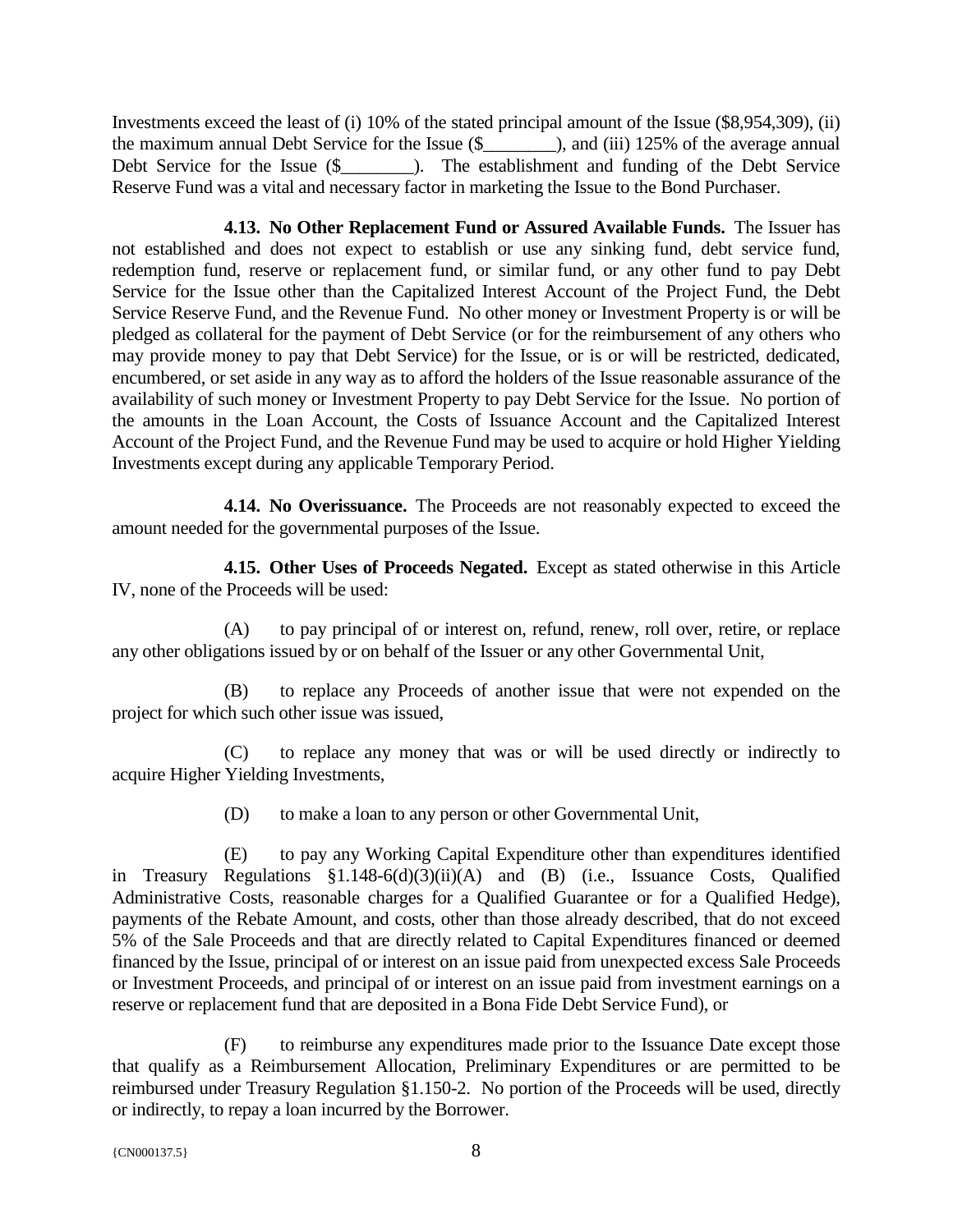No portion of the Issue is being issued solely for the purpose of investing Proceeds in Higher Yielding Investments.

**4.16. Disposition of Bond-Financed Facilities; Purchase of Issue.** There is no intention to sell or otherwise dispose of the Bond-Financed Facilities or any portion thereof during the term of the Issue except for dispositions of property in the normal course at the end of such property's useful life to the Borrower. Neither the Issuer nor the Borrower intends to purchase, directly or indirectly, any portion of the Issue in a transaction or series of transactions that would reduce the Yield.

**4.17. Minor Portion**. The Minor Portion with respect to the Issue is \$100,000.00. Such Minor Portion may be invested in Higher Yielding Investments.

**4.18. No Other Replacement Proceeds.** That portion of the Issue that is to be used to finance Capital Expenditures has a weighted average maturity that does not exceed 120% of the weighted average reasonably expected economic life of such Capital Expenditures.

**4.19. Obligation Regarding Rebate.** Pursuant to the provisions of the Financing Agreement, the Issuer has authorized, or will authorize, the Borrower to prepare and file Internal Revenue Service Form 8038-T and any other form necessary in connection with the Issuer's rebate obligations. The Trustee shall furnish information to and the Borrower shall engage (at the expense of the Borrower) an independent certified public accounting firm, law firm or other firm with experience in preparing rebate reports, which firm is acceptable to the Trustee, to calculate, within 30 days after the end of the fifth Bond Year and every fifth Bond Year thereafter and within 30 days after the retirement of the Issue, the Rebate Amount, if any, as of the end of that Bond Year or the date of such retirement. The Borrower shall immediately notify the Trustee of the Rebate Amount and shall deliver copies of the calculation thereof to the Trustee. The Trustee shall notify the Borrower in writing of the amount, if any, then on deposit in the Rebate Fund (including the value of any Eligible Investments held for the credit of the Rebate Fund based on a valuation made by the Trustee as of the end of such Bond Year). If the amount then on deposit in the Rebate Fund is in excess of the Rebate Amount, the Trustee shall forthwith pay that excess amount to the Borrower. If the amount then on deposit in the Rebate Fund is less than the Rebate Amount, the Borrower shall, within five days after receipt of the aforesaid notice from the Trustee, pay to the Trustee for deposit in the Rebate Fund an amount sufficient to cause such account to contain an amount equal to the Rebate Amount.

Within 60 days after each Computation Date, the Borrower shall pay to the United States, in accordance with Section 148(f), from the money then on deposit in the Rebate Fund, an amount equal to 90% (or such greater percentage not in excess of 100% as the Borrower directs the Trustee to pay) of the Rebate Amount as of such Computation Date. Within 60 days after the final Computation Date, the Borrower shall pay to the United States, in accordance with Section 148(f), from the money then on deposit in the Rebate Fund, an amount equal to 100% of the Rebate Amount as of such Computation Date and any money remaining in the Rebate Fund following such payment shall be paid to the Borrower.

The Trustee shall keep copies of the calculations made pursuant to this 4.19 and provided to the Trustee. The Trustee shall be entitled to rely on the calculations made pursuant to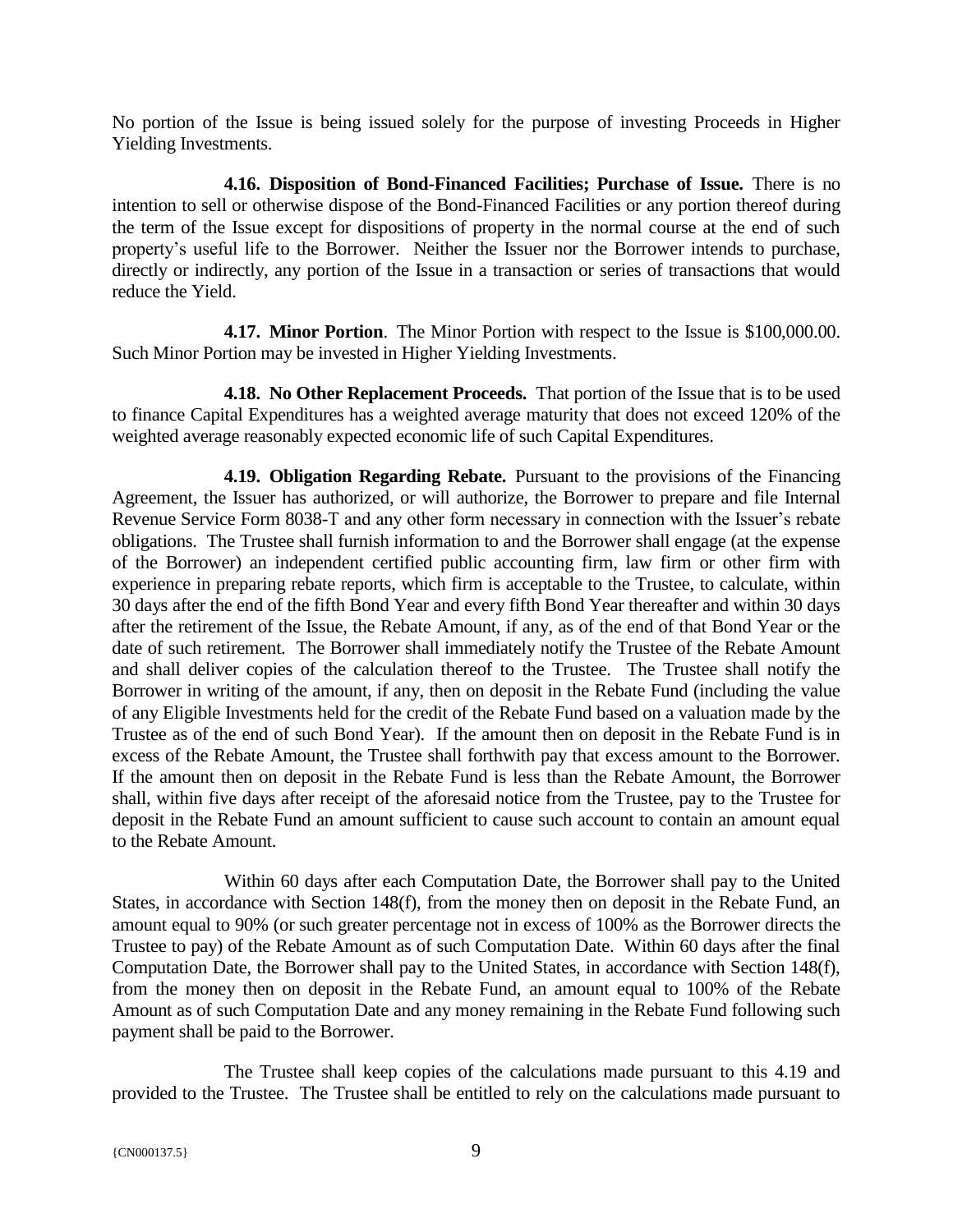this 4.19 and shall not be responsible for any loss or damage resulting from any action taken or omitted to be taken in reliance upon those calculations.

Notwithstanding anything herein to the contrary, the Borrower may cause the amount to be rebated to the United States, in accordance with Section 148(f), to be calculated under a different method or at different times and may make such rebate payments at different times, provided that the Borrower and the Trustee shall have received a written Opinion of Bond Counsel that using such method or timing of those calculations and making payments at such times will not adversely affect the exclusion of interest on the Issue from gross income for federal income tax purposes. The Borrower shall promptly notify the Issuer and the Trustee in writing of its use of such other method of calculation or making payment at such other time.

The Borrower agrees to pay all of the reasonable fees and expenses of its counsel, Bond Counsel, a certified public accountant and any other necessary consultant employed by the Borrower, the Trustee or the Issuer in connection with any of the requirements imposed by the Financing Agreement.

**4.20. No Avoidance of Rebate Amount.** No amounts that are required to be paid to the United States will be used to make any payment to a party other than the United States through a transaction or a series of transactions that reduces the amount earned on any Investment Property or that results in a smaller profit or a larger loss on any Investment Property than would have resulted in an arm's-length transaction in which the Yield on the Issue was not relevant to either party to the transaction.

**4.21. Rebate Exceptions.** Notwithstanding the foregoing, the computations and payments of amounts to the United States referred to in 4.19 need not be made to the extent that the Issuer will not thereby fail to comply with any requirements of Section 148(f) and the Rebate Instructions based on an Opinion of Bond Counsel, as described below in 5.1.

# **4.22. Yield to Issuer on the Financing Agreement.**

(A) Except for an Issuer's Fee in an annual amount equal to the greater of (i) \$5,000 or (ii) 0.40% of the Bonds Outstanding that the Borrower is required to pay the Issuer pursuant to the Indenture, the Issuer's Bond Application Fee, and the Issuer's Financing Fee (collectively, the "Issuer's Program Fee"), the payments to be paid by the Borrower to the Issuer under the Financing Agreement will be in the same amounts as Debt Service on the Issue and will be held, together with any earnings thereon, by the Trustee in the Revenue Fund for the account of the Issuer until applied toward payment of Debt Service on the Issue. Based on the representations in the Bonds' Purchaser's Certificate attached hereto as Exhibit C, the Yield to the Issuer on the Financing Agreement, taking into account the Issuer's Program Fee and any allowable qualified administrative costs under Treasury Regulation §1.148-5(e)(3), will not exceed the Yield on the Issue by more than one and one-half percentage points (1.5%).

(B) The issuance of the Issue, the execution and delivery of the Financing Agreement and the execution and delivery of the Indenture are part of an Issuer program in which: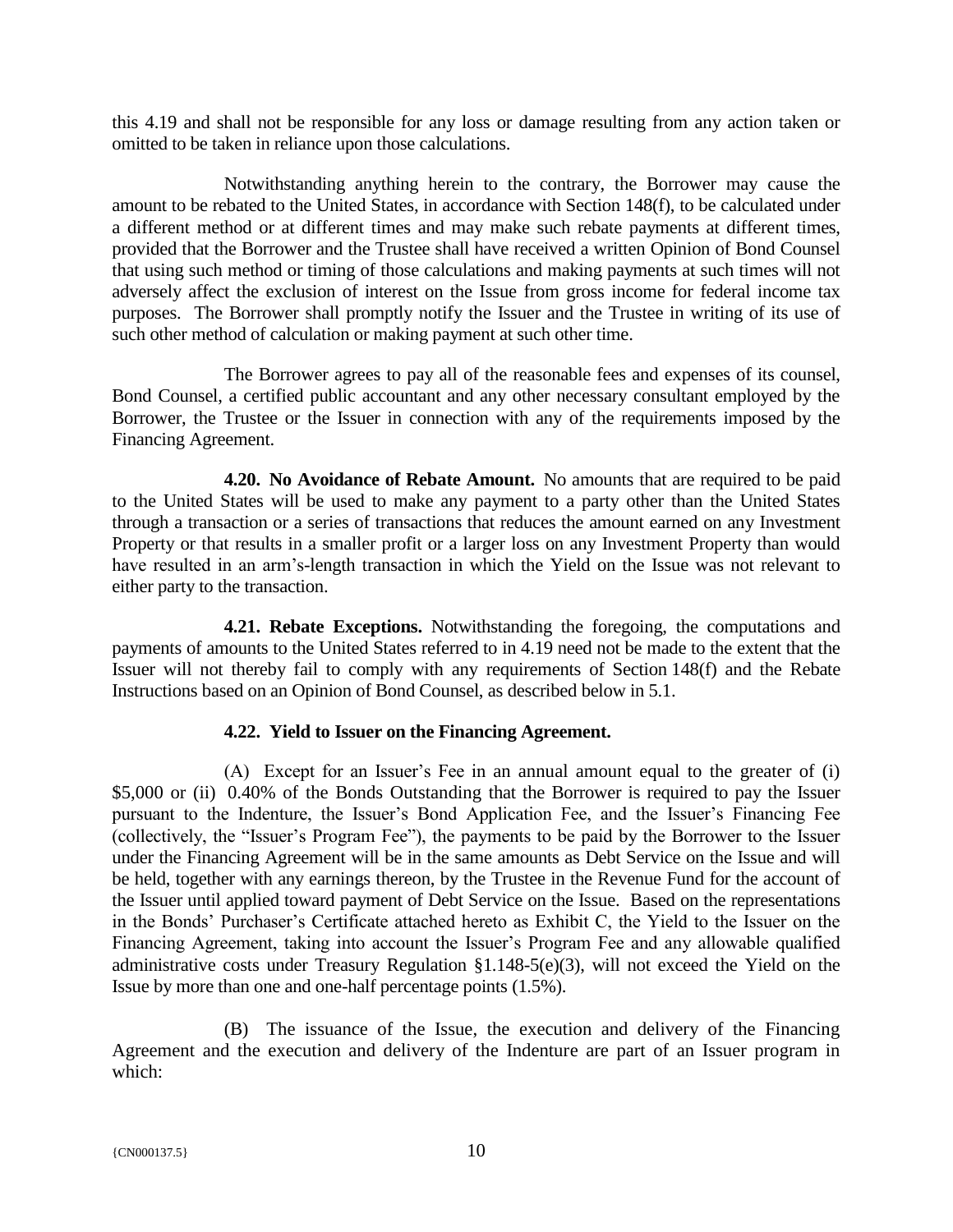(i) The program involves the origination or acquisition of purpose investments (within the meaning of Treasury Regulation §1.148-1(b));

(ii) At least 95% of cost of the purpose investments acquired under the program represents one or more loans to a substantial number of persons representing the general public, states or political subdivisions, Tax-Exempt Organizations, persons who provide housing and related facilities, or any combination of the foregoing;

(iii) At least 95% of all of the amounts received by the Issuer from purpose investments under the program will be used for one or more of the following purposes: (a) to pay the principal, interest or redemption prices on issues that financed the program; (b) to pay or reimburse administrative costs of those issues or of the program; (c) to pay or reimburse anticipated future losses directly related to the program; (d) to finance additional purpose investments for the same general purposes of the program; or (e) to redeem and retire Issuer obligations at the next earliest possible date of redemption;

(iv) The program documents prohibit any obligor on a purpose investment financed by the program or any related party to that obligor from purchasing bonds of an issue that finance the program in an amount related to the amount of the purpose investment acquired from that obligor; and

(v) The Issuer has not waived the right to treat the investment as a program investment.

### **4.23. [RESERVED].**

**4.24. Hedge Contracts.** Neither the Issuer nor the Borrower has entered into, or reasonably expects to enter into, any Hedge with respect to the Issue, or any portion thereof. The Issuer and the Borrower each acknowledges that entering into a Hedge with respect to the Issue, or any portion thereof, may change the Yield and that Bond Counsel should be contacted prior to entering into any Hedge with respect to the Issue in order to determine whether payments/receipts pursuant to the Hedge are to be taken into account in computing the Yield on the Issue.

#### ARTICLE V **MISCELLANEOUS**

**5.1. Bond Counsel's Opinion.** Notwithstanding any provision of this Tax Agreement, if the Borrower provides to the Issuer a Bond Counsel's Opinion to the effect that any action required under this Tax Agreement is no longer required, or to the effect that some further action is required, to maintain the exclusion from gross income of interest on the Issue pursuant to Section 103(a), the Issuer, the Borrower and the Trustee may rely conclusively on such opinion in complying with the provisions hereof, and the covenants hereunder will be deemed to be modified to that extent.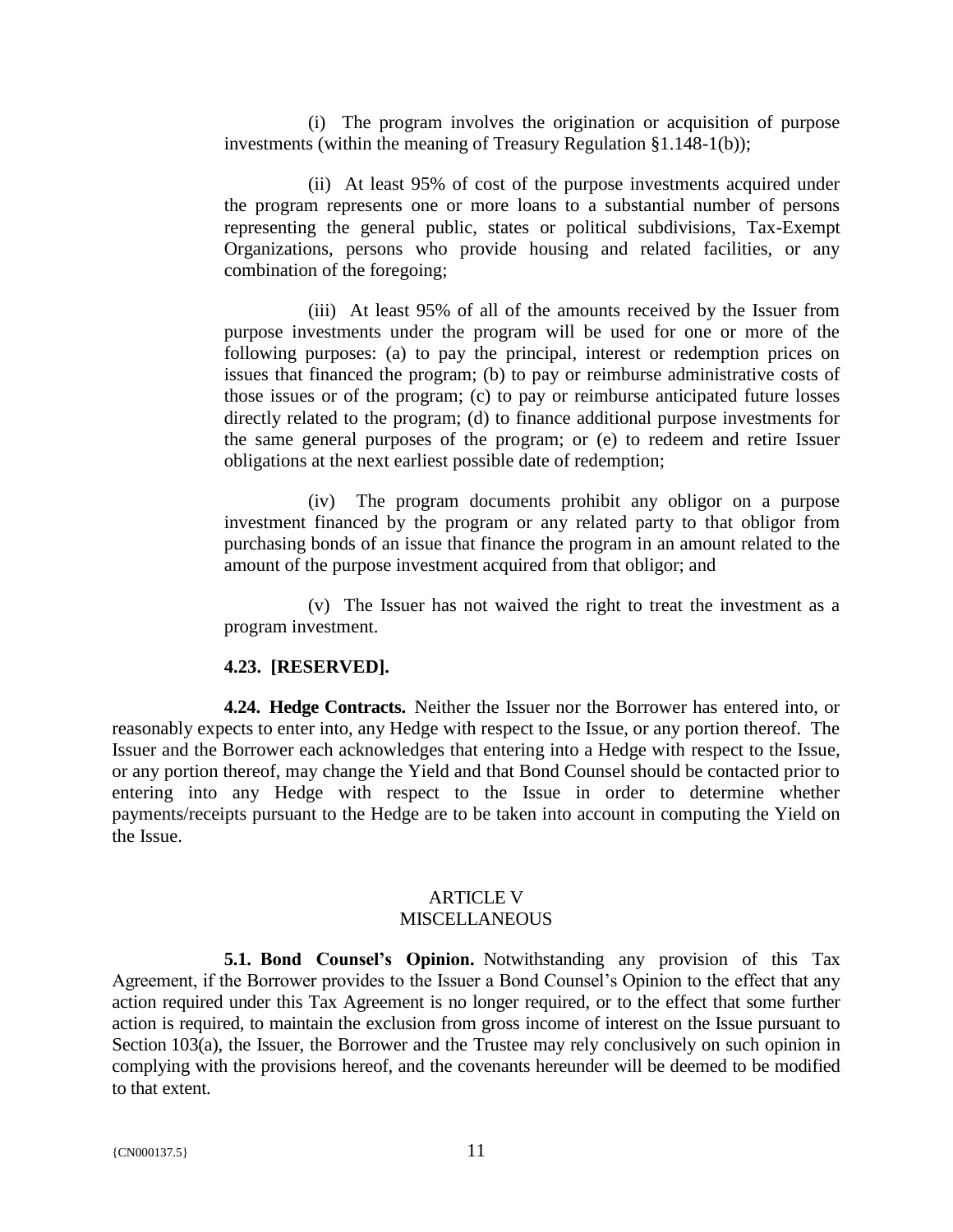**5.2. Tax Covenants Survive Termination.** All covenants and obligations of the Issuer and the Borrower as specifically contained in this Tax Agreement as to either the Issuer or the Borrower will remain in effect and be binding upon the Issuer and the Borrower, respectively, to the extent specifically applicable as long as the Issue remains outstanding, notwithstanding any earlier termination of this Tax Agreement or any provision for payment of principal of and premium, if any, and interest on the Issue.

**5.3 Compliance Policy and Procedures.** The Issuer has covenanted that it will comply with the requirements of the Code and the Regulations necessary to establish and maintain the federal tax status of the Bonds as Tax Exempt Obligations. The Issuer has, therefore, established and adopted appropriate written procedures to comply with and monitor continued compliance with those requirements as described in this Tax Agreement. The Executive Director of the Issuer, currently Harry D. Sewell, has been charged with oversight of all matters certified to in this Tax Agreement, the remedial provisions under the Code and the Regulations applicable to the nonqualified portion of the Bonds and the arbitrage yield restriction and rebate requirements of Section 148 of the Code, including (without ensuring) proper expenditure of the Proceeds of the Bonds, the proper use of the Project and the proper maintenance of all relevant records. In connection with the foregoing, the Issuer has caused the Borrower to adopt its own compliance policy and procedures (the "Borrower Tax Exempt Bond Compliance Policy and Procedures") to help the Borrower with its responsibility to monitor compliance with federal tax law requirements applicable to the Bonds and the Tax Agreement. Borrower's Borrower Tax Exempt Bond Compliance Policy and Procedures is attached hereto as Exhibit D. The Borrower covenants and warrants that it will comply with the provisions of its Borrower Tax Exempt Bond Compliance Policy and Procedures.

[Balance of page intentionally left blank]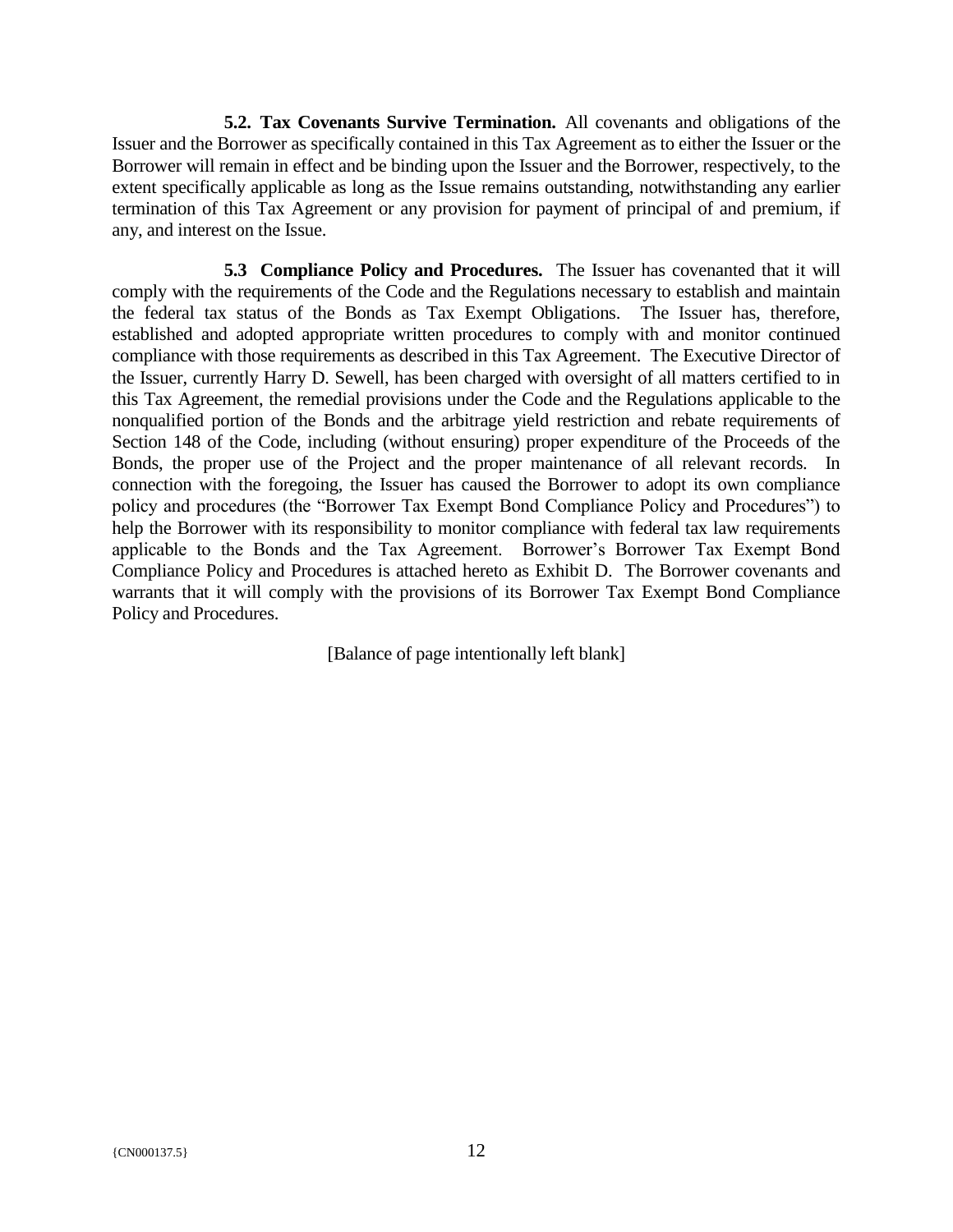IN WITNESS WHEREOF, the Issuer, the Borrower and the Trustee have caused this Tax Agreement to be duly signed in their respective names by their duly authorized officers as of the date first above written.

# **DISTRICT OF COLUMBIA HOUSING FINANCE AGENCY**

 $\mathbf{By:} \_\_$ 

Harry D. Sewell Executive Director & CEO

**TRINITY PLAZA LLC**, a District of Columbia limited liability company By: Trinity Plaza Manager LLC, a District of Columbia limited liability company Its: Managing Member

By: \_\_\_\_\_\_\_\_\_\_\_\_\_\_\_\_\_\_\_\_\_\_\_\_\_\_\_\_\_\_

Sarah Constant, Manager

### **U.S. BANK NATIONAL ASSOCIATION**

 $By:$ 

M. Dorsel Robinson Senior Vice President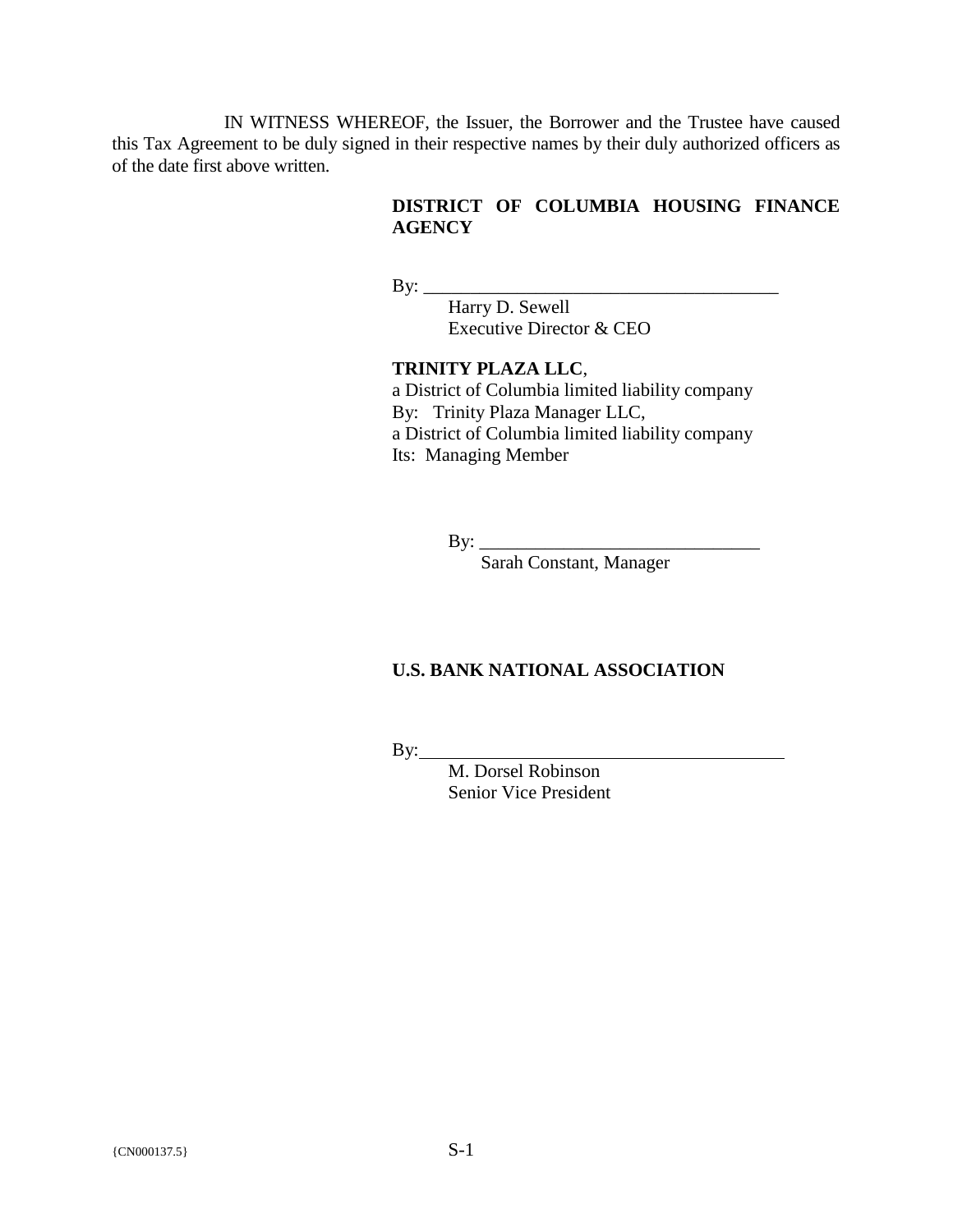# **LIST OF EXHIBITS**

Exhibit A – Definitions to Tax Certificate and Agreement

Exhibit A-1 – Rebate Instructions

Exhibit B – Useful Life Chart and Sources & Uses of Funds

Exhibit C – Bond Purchaser's Certificate

Exhibit D - Compliance Policy and Procedures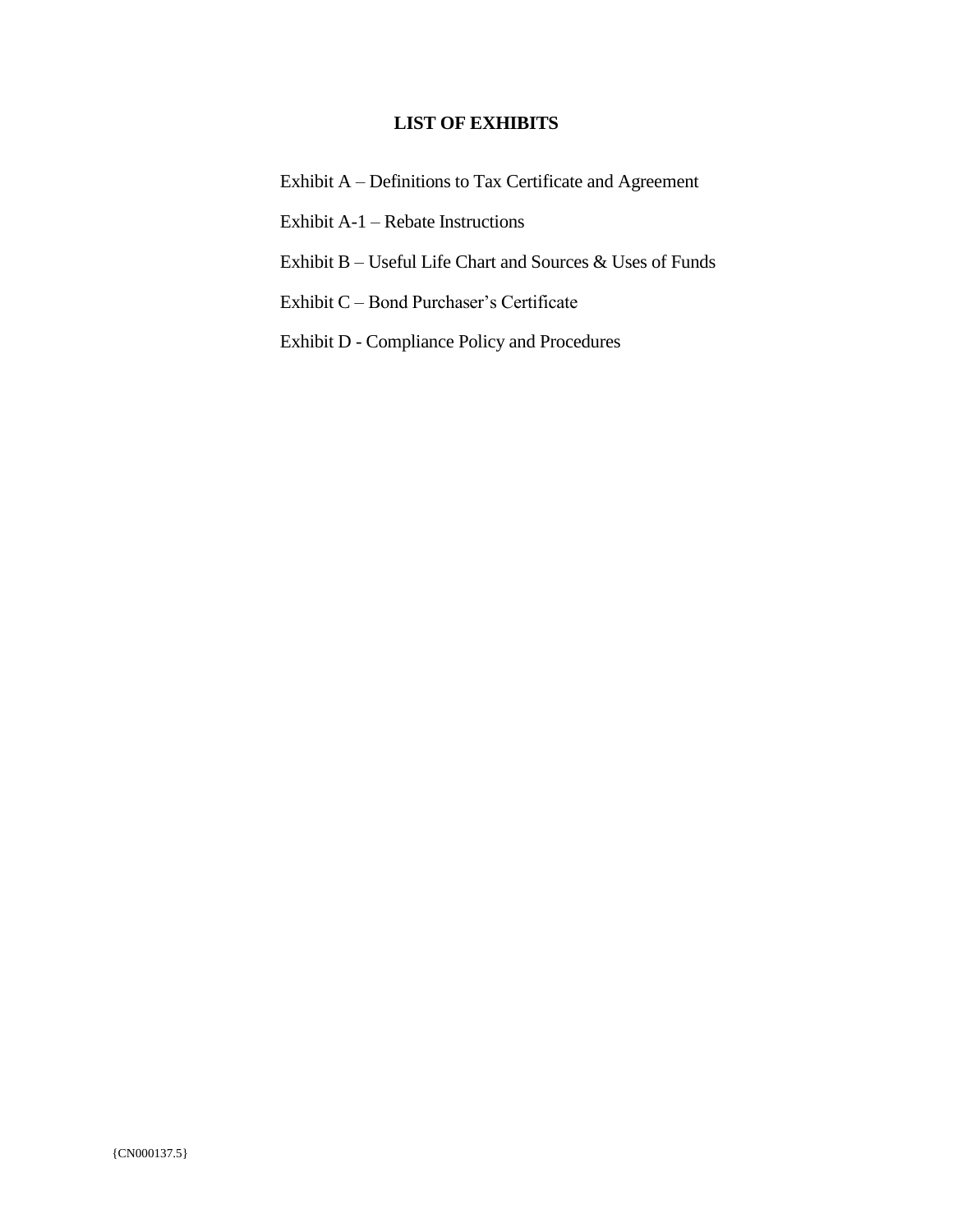### **EXHIBIT A**

#### **Definitions**

The following terms, as used in Attachment A and in the Tax Certificate and Agreement to which it is attached and in the other Attachments to the Tax Certificate and Agreement, have the following meanings unless therein otherwise defined or unless a different meaning is indicated by the context in which the term is used. Capitalized terms used within these definitions that are not defined in Attachment A have the meanings ascribed to them in the Tax Certificate and Agreement to which this Attachment A is attached. The word "Issue," in lower case, refers either to the Issue or to another issue of obligations or portion thereof treated as a separate issue for the applicable purposes of Section 148, as the context requires. The word "obligation" or "obligations," in lower case, includes any obligation, whether in the form of bonds, notes, certificates, or any other obligation that is a "bond" within the meaning of Section 150(a)(1). All capitalized terms used in this Certificate include either the singular or the plural. All terms used in this Attachment A or in the Tax Certificate and Agreement to which this Attachment A is attached, including terms specifically defined, shall be interpreted in a manner consistent with Sections 103 and 141 to 150 and the applicable Regulations thereunder except as otherwise specified. All references to Section, unless otherwise noted, refer to the Code.

**"Advance Refunding Issue"** means any Refunding Issue that is not a Current Refunding Issue.

**"Advance Refunding Portion"** means that portion of a Multipurpose Issue that constitutes a separate governmental purpose and that would be treated as an Advance Refunding Issue if it had been issued as a separate issue.

**"Available Construction Proceeds"** means an amount equal to (a) the sum of (i) the Issue Price of an issue, (ii) Investment Proceeds on that Issue Price, (iii) earnings on any reasonably required reserve or replacement fund allocable to the issue not funded from the Issue Price, and (iv) Investment Proceeds and earnings on (ii) and (iii), (b) reduced by the portions, if any, of the Issue Price of the issue (i) attributable to Pre Issuance Accrued Interest and earnings thereon, (ii) allocable to the underwriter's discount, (iii) used to pay other Issuance Costs of the issue, and (iv) deposited in a reasonably required reserve or replacement fund allocable to the issue. "Available Construction Proceeds" does not include Investment Proceeds or earnings on a reasonably required reserve or replacement fund allocable to the issue for any period after the earlier of (a) the close of the two year period that begins on the Issuance Date or (b) the date the construction of the project financed by the issue is substantially completed, provided, however, that such Investment Proceeds or earnings shall be excluded from "Available Construction Proceeds" if the Issuer has timely elected such exclusion. If an issue is a Multipurpose Issue that includes a New Money Portion that is a Construction Issue, this definition shall be applied by substituting "New Money Portion" for "issue" each place the latter term appears. If an issue or the New Money Portion of a Multipurpose Issue, as applicable, is not a Construction Issue, and the Issuer makes the bifurcation election under Regulations  $$1.148-7(j)(1)$  and Section  $148(f)(4)(C)(v)$  to treat the issue or the New Money Portion as two separate issues consisting of the Construction Portion and the Nonconstruction Portion, this definition shall be applied by substituting "Construction Portion" for "issue" each place the latter term appears.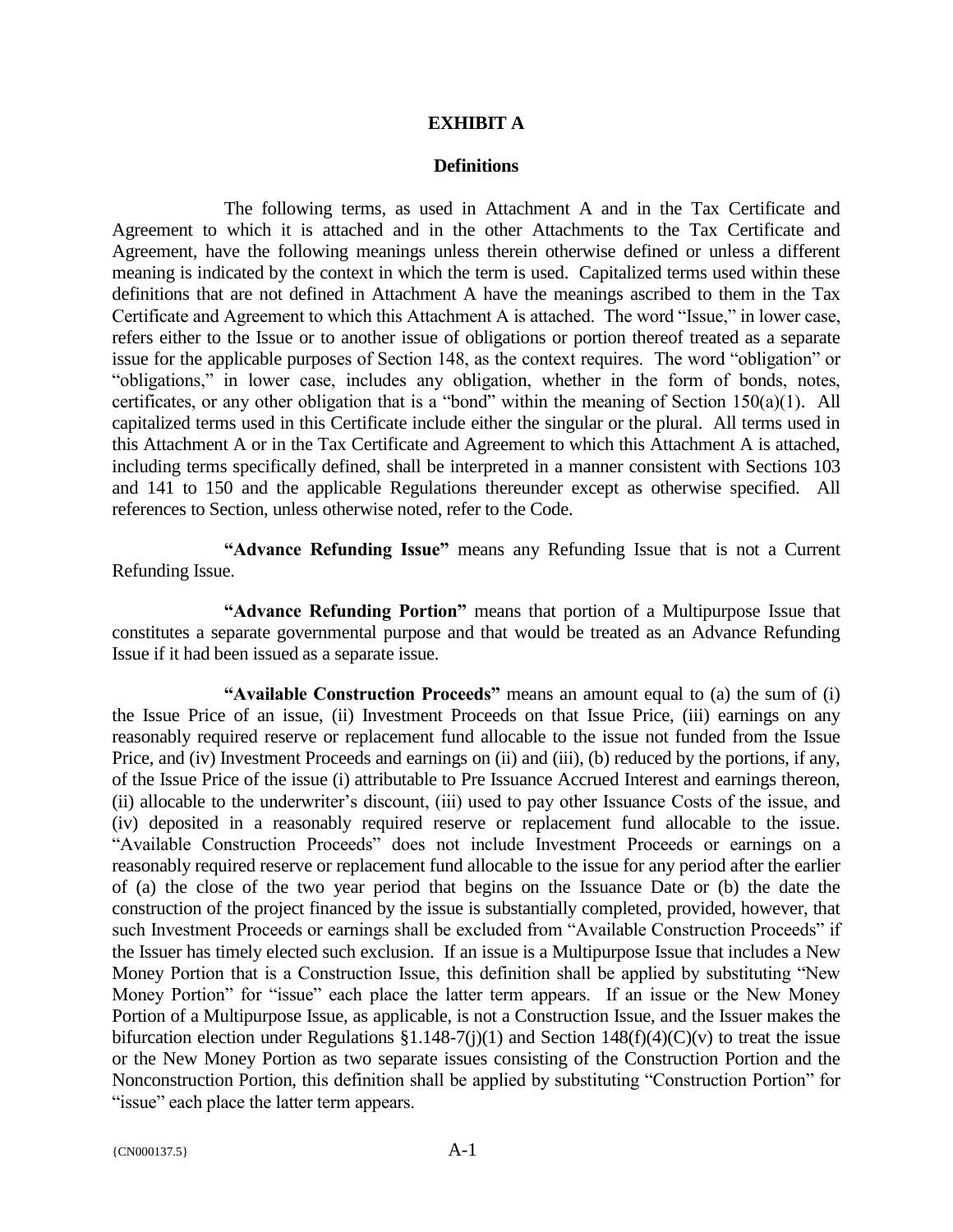**"Bifurcated Issue"** means a New Money Issue or the New Money Portion of a Multipurpose Issue that the Issuer, pursuant to Section  $148(f)(4)(C)(v)$  and Regulations §1.148-7(j), has elected in its Tax Certificate and Agreement to bifurcate into a Construction Portion, which finances 100% of the Construction Expenditures, and a Nonconstruction Portion.

**"Bona Fide Debt Service Fund"** means a fund, including a portion of or an account in that fund (or in the case of a fund established for two or more issues, the portion of that fund properly allocable to an issue), or a combination of such funds, accounts or portions that is used primarily to achieve a proper matching of revenues with Debt Service on an issue within each Bond Year and that is depleted at least once each year except for a reasonable carryover amount not to exceed the greater of the earnings thereon for the immediately preceding Bond Year or one twelfth of the annual Debt Service on the issue for the immediately preceding Bond Year.

**"Bond Counsel's Opinion"** or **"Opinion of Bond Counsel"** means an opinion or opinions of a nationally recognized bond counsel firm whose opinion is given with respect to the Issue when issued, or its successors or other nationally recognized bond counsel appointed by the Issuer.

**"Bond Year"** means the annual period relevant to the application of Section 148(f) to an issue, except that the first and last Bond Years may be less than 12 months long. The last day of a Bond Year shall be the close of business on the day preceding the anniversary of the Issuance Date of an issue unless the Issuer selects another date on which to end a Bond Year in the manner permitted by the Code.

**"Bond-Financed Facilities"** means the assets financed with the Net Proceeds of the Issue.

**"Capital Expenditures"** means costs of a type that are properly chargeable to a capital account (or would be so chargeable with a proper election) under general federal income tax principles, including capitalized interest computed taking into account the Placed in Service date.

**"Code"** means the Internal Revenue Code of 1986, the Regulations (whether temporary or final) under that Code or the statutory predecessor of that Code, and any amendments of, or successor provisions to, the foregoing and any official rulings, announcements, notices, procedures and judicial determinations regarding any of the foregoing, all as and to the extent applicable. Unless otherwise indicated, reference to a Section includes any applicable successor section or provision and such applicable Regulations, rulings, announcements, notices, procedures and determinations pertinent to that Section.

**"Commingled Fund"** means any fund or account of the Issuer that contains both Gross Proceeds of an issue and amounts in excess of \$25,000 that are not Gross Proceeds of the issue if the amounts in the fund or account are invested and accounted for collectively, without regard to the source of funds deposited in the fund or account.

**"Commingled Investment Proceeds"** means Investment Proceeds of an issue (other than Investment Proceeds held in a Refunding Escrow) that are deposited in a Commingled Fund with substantial tax or other revenues from governmental operations of the Issuer and that are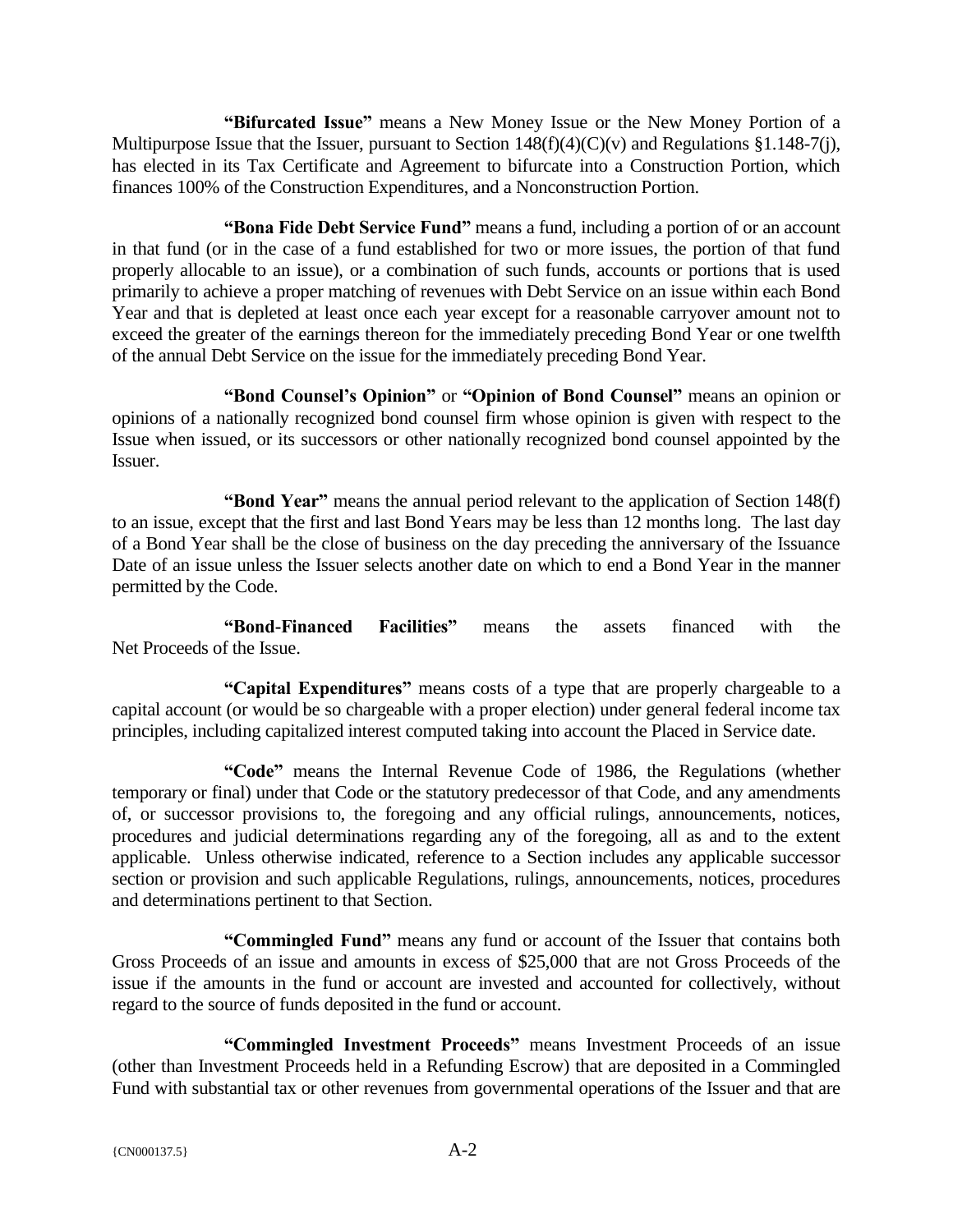reasonably expected to be spent for governmental purposes within six months from the date of deposit in the Commingled Fund, using any reasonable accounting assumptions.

**"Computational Base"** means the amount of Gross Proceeds the Issuer or Conduit Borrower reasonably expects, as of the date a Guaranteed Investment Contract is required, to be deposited in that Guaranteed Investment Contract over its term.

**"Computation Date"** means each date on which the Rebate Amount for an issue is required to be computed under Regulations §1.148-3(e). In the case of a Fixed Yield Issue, the first Computation Date shall not be later than five years after the Issuance Date of the issue. Subsequent Computation Dates shall be not later than five years after the immediately preceding Computation Date for which an installment payment of the Rebate Amount was paid. In the case of a Variable Yield Issue, the first Computation Date shall be the last day of any Bond Year irrevocably selected by the Issuer ending on or before the fifth anniversary of the Issuance Date of such issue and subsequent Computation Dates shall be the last day of each Bond Year thereafter or each fifth Bond Year thereafter, whichever is irrevocably selected by the Issuer after the first date on which any portion of the Rebate Amount is required to be paid to the United States. The final Computation Date is the date an issue is retired.

**"Conduit Borrower"** means the obligor on a purpose investment.

**"Conduit Financing Issue"** means an issue the Proceeds of which are reasonably expected to be used to finance one or more Conduit Loans.

**"Conduit Loan"** means a purpose investment acquired by the Issuer with Proceeds of a Conduit Financing Issue, thereby effecting a loan to the Conduit Borrower.

**"Construction Expenditures"** means Capital Expenditures allocable to the cost of real property (including the construction or making of improvements to real property, but excluding acquisitions of interests in land or other existing real property) or constructed personal property within the meaning of Regulations §1.148-7(g).

**"Construction Issue"** means an issue at least 75% of the Available Construction Proceeds of which are to be used for Construction Expenditures with respect to property that is, or upon completion will be, owned by a Governmental Unit or a 501(c)(3) Organization. If an issue is a Multipurpose Issue that includes a New Money Portion, this definition shall be applied by substituting "New Money Portion" for "Construction Issue" each place the latter term appears. If an election under Section 148(f)(4)(C)(v) and Regulations §1.148-7(j) is made to bifurcate an issue or the New Money Portion of a Multipurpose Issue, this definition shall be applied by substituting "Construction Portion" for "Construction Issue" each place the latter term appears.

**"Construction Portion"** means that portion of an issue or the New Money Portion of a Multipurpose Issue at least 75% of the Available Construction Proceeds of which are to be used for Construction Expenditures with respect to property that is, or upon completion will be, owned by a Governmental Unit or a  $501(c)(3)$  Organization and that finances 100% of the Construction Expenditures.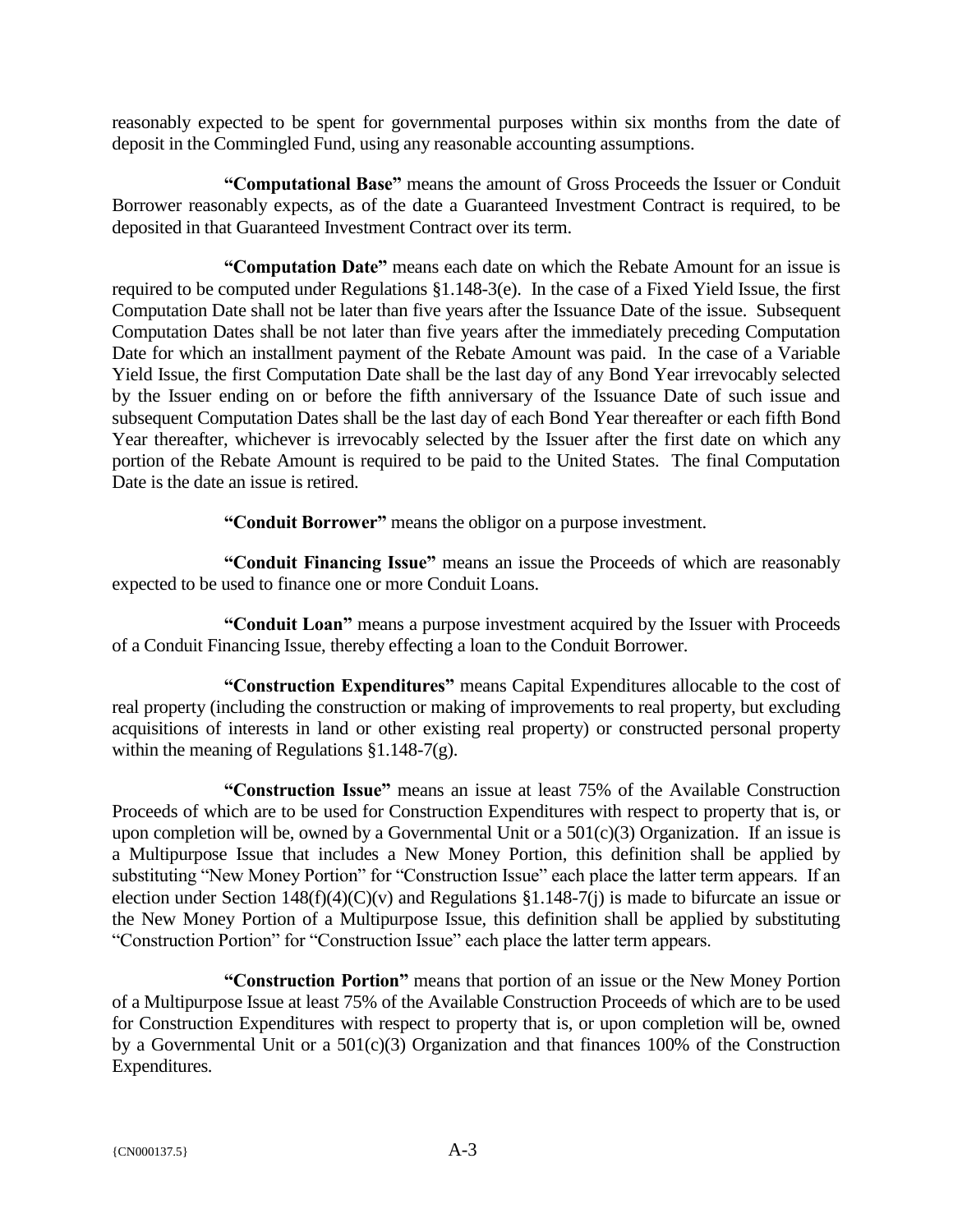**"Controlled Group"** means a group of entities controlled directly or indirectly by the same entity or group of entities within the meaning of Regulations §1.150-1(e).

**"Current Refunding Issue"** means a Refunding Issue that is issued not more than 90 days before the last expenditure of any Proceeds of the Refunding Issue for the payment of Debt Service on the Refunded Bonds.

**"Current Refunding Portion"** means that portion of a Multipurpose Issue that constitutes a separate governmental purpose and that would be treated as a Current Refunding Issue if it had been issued as a separate issue.

issue.

**"Debt Service"** means principal of and interest and any redemption premium on an

**"Excess Gross Proceeds"** means all Gross Proceeds of an Advance Refunding Issue that exceed an amount equal to 1% of the Sale Proceeds of such Advance Refunding Issue, other than Gross Proceeds allocable to: (a) payment of Debt Service on the Refunded Bonds; (b) payment of Pre Issuance Accrued Interest on the Advance Refunding Issue and interest on the Advance Refunding Issue that accrues for a period up to the completion date of any capital project financed by the Prior Issue, plus one year; (c) a reasonably required reserve or replacement fund for the Advance Refunding Issue or Investment Proceeds of such fund; (d) payment of Issuance Costs of the Advance Refunding Issue; (e) payment of administrative costs allocable to repaying the Refunded Bonds, carrying and repaying the Advance Refunding Issue, or investments of the Advance Refunding Issue; (f) Transferred Proceeds allocable to expenditures for the governmental purpose of the Prior Issue (treating for this purpose all unspent Proceeds of the Prior Issue properly allocable to the Refunded Bonds as of the Issuance Date of the Advance Refunding Issue as Transferred Proceeds); (g) interest on purpose investments; (h) Replacement Proceeds in a sinking fund for the Advance Refunding Issue; and (i) fees for a Qualified Guarantee for the Advance Refunding Issue or the Prior Issue. If an issue is a Multipurpose Issue that includes an Advance Refunding Portion, this definition shall be applied by substituting "Advance Refunding Portion" for "Advance Refunding Issue" each place the latter term appears.

**"Federally Guaranteed"** means that (a) the payment of Debt Service on an issue, or the payment of principal or interest with respect to any loans made from the Proceeds of the issue, is directly or indirectly guaranteed in whole or in part by the United States or by an agency or instrumentality of the United States, within the meaning of Section 149(b), or (b) more than 5% of the Proceeds of an issue will be invested directly or indirectly in federally insured deposits or accounts. The preceding sentence does not apply to (a) Proceeds invested during an initial Temporary Period until such Proceeds are needed to pay costs of the project, (b) investments of a Bona Fide Debt Service Fund, (c) direct purchases from the United States of obligations issued by the United States Treasury, or (d) other investments permitted by Section 149(b) or Regulations  $§1.149(b)-1(b).$ 

**"501(c)(3) Organization"** means an organization described in Section 501(c)(3) and exempt from tax under Section 501(a).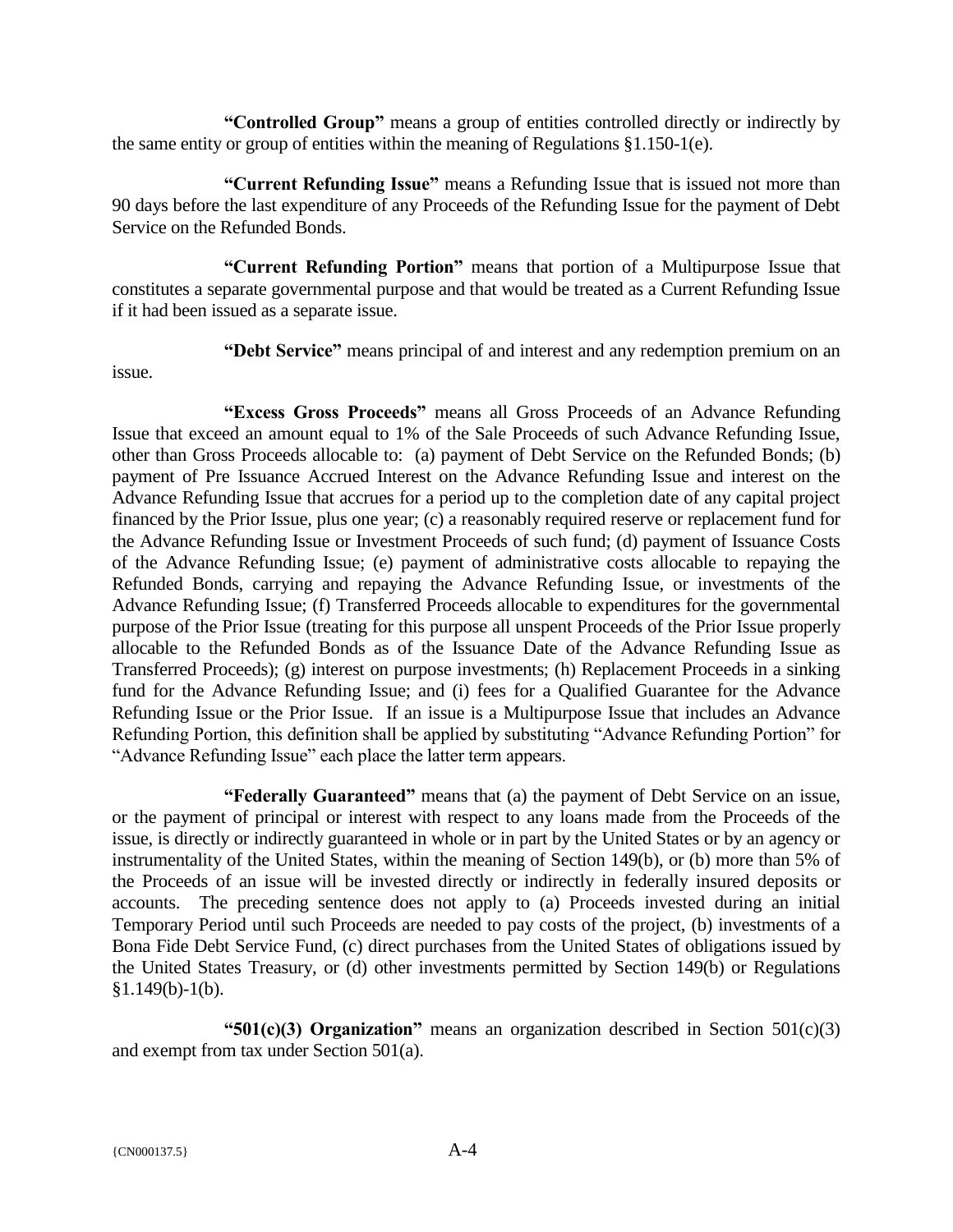**"Fixed Yield Issue"** means an issue of obligations the Yield on which is fixed and determinable on the Issuance Date.

**"Future Value"** means the value of a Payment or Receipt at the end of a period determined using the economic accrual method as the value of that Payment or Receipt when it is paid or received (or treated as paid or received), plus interest assumed to be earned and compounded over the period at a rate equal to the Yield on the applicable issue, using the same compounding interval and financial conventions that were used to compute that Yield.

**"Guaranteed Investment Contract"** means any Nonpurpose Investment that has specifically negotiated withdrawal or retirement provisions and a specifically negotiated interest rate and any agreement to supply investments on two or more future dates (e.g., a forward supply contract).

**"Governmental Unit"** means a state, territory or possession of the United States, the District of Columbia, or any political subdivision thereof referred to as a "State or local governmental unit" in Regulations §1.103-1(a). "Governmental Unit" does not include the United States or any agency or instrumentality of the United States.

**"Gross Proceeds"** means Proceeds and Replacement Proceeds of an issue.

**"Hedge"** means a contract entered into by the Issuer or the Conduit Borrower primarily to modify the Issuer's or the Conduit Borrower's risk of interest rate changes with respect to an obligation (e.g., an interest rate swap, an interest rate cap, a futures contract, a forward contract or an option).

**"Higher Yielding Investments"** means any Investment Property that produces a Yield that (a) in the case of Investment Property allocable to Replacement Proceeds of an issue and Investment Property in a Refunding Escrow, is more than one thousandth of one percentage point (.00001) higher than the Yield on the applicable issue, and (b) for all other purposes is more than one eighth of one percentage point (.00125) higher than the Yield on the issue.

**"Investment Proceeds"** means any amounts actually or constructively received from investing Proceeds of an issue in Investment Property.

**"Investment Property"** means investment property within the meaning of Sections 148(b)(2) and 148(b)(3), including any security (within the meaning of Section 165(g)(2)(A) or (B)), any obligation, any annuity contract and any other investment type property (including certain residential rental property for family units as described in Section  $148(b)(2)(E)$  in the case of any bond other than a Private Activity Bond). Investment Property includes a Tax Exempt Obligation that is a "specified private activity bond" as defined in Section  $57(a)(5)(C)$ , but does not include other Tax Exempt Obligations.

**"Issuance Costs"** means costs to the extent incurred in connection with, and allocable to, the issuance of an issue, and includes underwriter's compensation withheld from the Issue Price, counsel fees, financial advisory fees, rating agency fees, trustee fees, paying agent fees, bond registrar, certification and authentication fees, accounting fees, printing costs for bonds and offering documents, public approval process costs, engineering and feasibility study costs,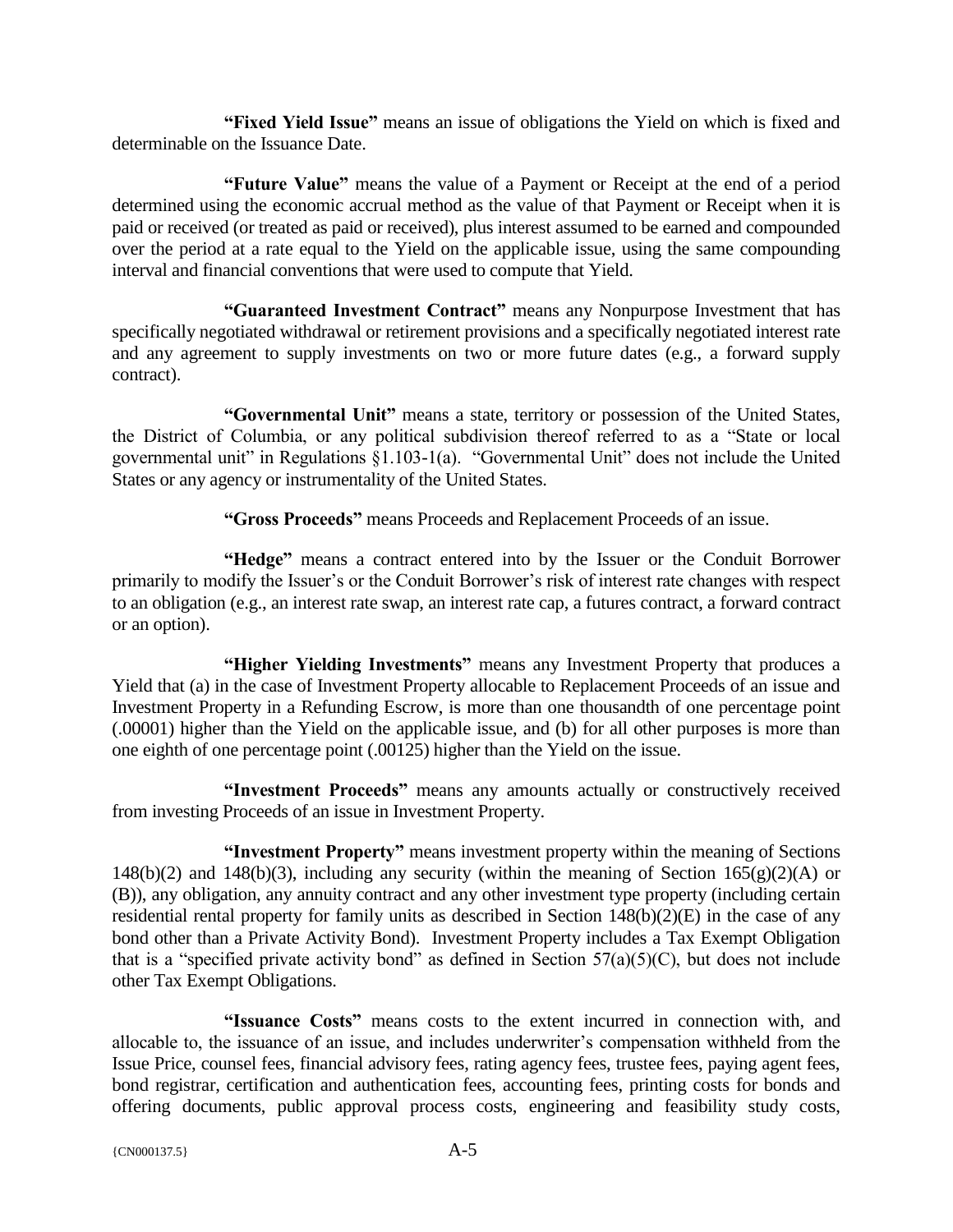guarantee fees other than for a Qualified Guarantee and similar costs, but does not include fees charged by the Issuer.

**"Issuance Date"** means the date of physical delivery of an issue by the Issuer in exchange for the purchase price of the issue.

**"Issue Price"** means in the circumstances applicable to an issue:

(1) Public Offering. In the case of obligations actually offered to the general public in a bona fide public offering at the initial offering price for each maturity set forth in the certificate of the underwriter or placement agent attached to the Tax Certificate and Agreement of the Issuer, the aggregate of the initial offering price for each maturity (including any Pre-Issuance Accrued Interest and taking into account any original issue premium and original issue discount), which price is not more than the fair market value thereof as of the Sale Date, and at which initial offering price not less than 10% of the principal amount of each maturity, as of the Sale Date, was sold or reasonably expected to be sold (other than to bond houses, brokers or other intermediaries). In the case of publicly offered obligations that are not described in the preceding sentence, Issue Price means the aggregate of the initial offering price to the public of each maturity set forth in the certificate of the underwriter or placement agent attached to the Tax Certificate and Agreement of the Issuer, at which initial offering price not less than 10% of the principal amount of each maturity was sold to the public. Notwithstanding the foregoing, in no event shall the Issue Price of an issue exceed the fair market value of the issue as of the Sale Date thereof.

(2) Private Placement. In the case of obligations sold by private placement, the aggregate of the prices (including any Pre-Issuance Accrued Interest and original issue premium, but excluding any original issue discount) paid to the Issuer by the first purchaser(s) (other than bond houses, brokers or other intermediaries). Notwithstanding the foregoing, in no event shall the Issue Price of an issue exceed the fair market value of the issue as of the Sale Date thereof.

**"Minor Portion"** means an amount equal to the lesser of \$100,000 or 5% of the Sale Proceeds of an issue.

**"Multipurpose Issue"** means an issue the bonds of which are allocable to two or more separate governmental purposes within the meaning of Regulations §1.148-9(h).

**"Net Proceeds"** means the Sale Proceeds of an issue less the portion thereof, if any, deposited in a reasonably required reserve or replacement fund for the issue.

**"Net Sale Proceeds"** means the Sale Proceeds of an issue less (a) the portion thereof, if any, deposited in a reasonably required reserve or replacement fund for the issue and (b) the portion invested as a part of a Minor Portion for the issue.

**"New Money Issue"** means an issue that is not a Refunding Issue.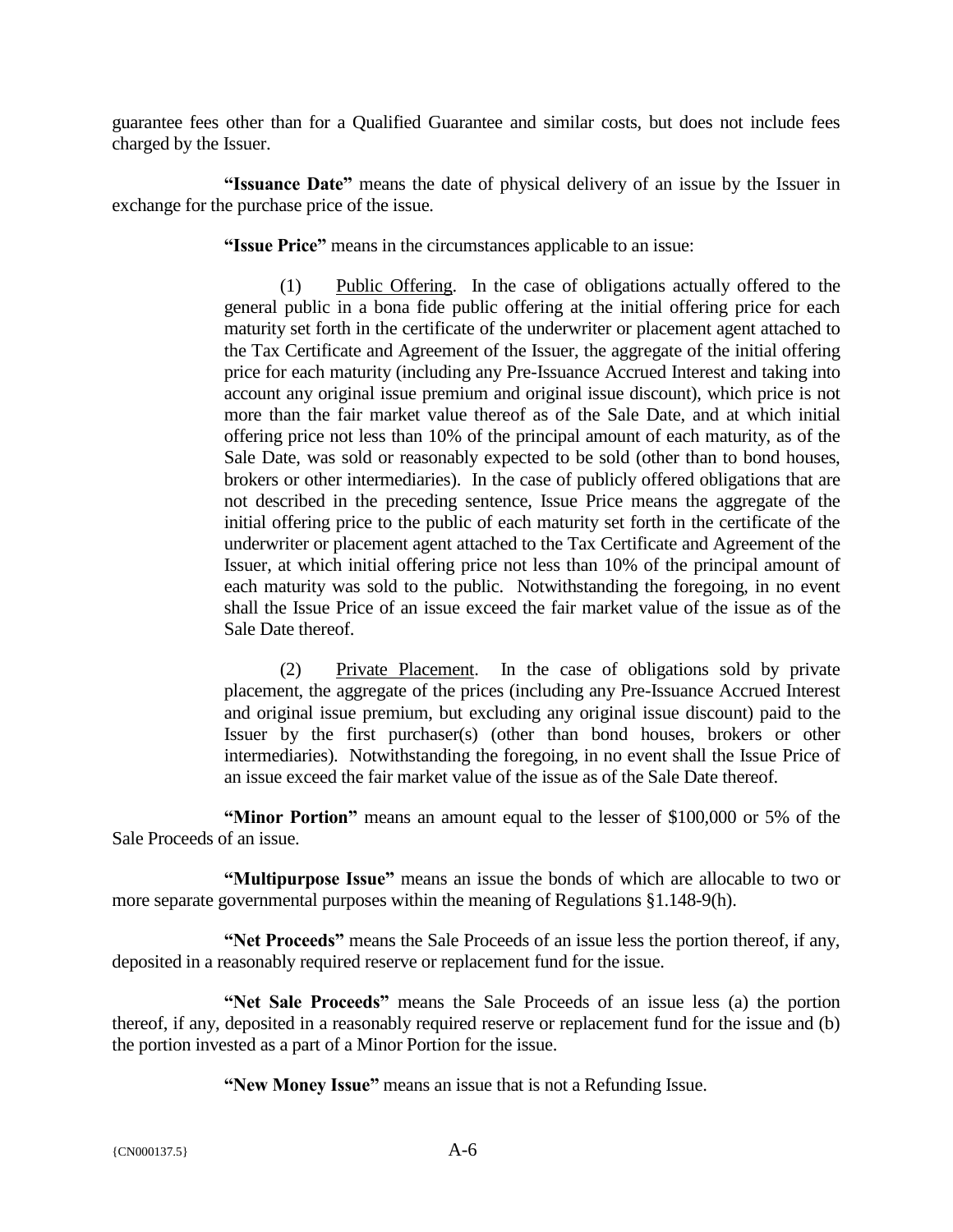**"New Money Portion"** means that portion of a Multipurpose Issue other than the Refunding Portion.

**"Nonconstruction Portion"** means that portion of a New Money Issue or of the New Money Portion other than the Construction Portion.

**"Nonpurpose Investments"** means any Investment Property that is acquired with Gross Proceeds as an investment and not in carrying out any governmental purpose of an issue. "Nonpurpose Investments" does not include any investment that is not regarded as "investment property" or a "nonpurpose investment" for the particular purposes of Section 148 (such as certain investments in U.S. Treasury obligations in the State and Local Government Series and certain temporary investments), but does include any other investment that is a "nonpurpose investment" within the applicable meaning of Section 148.

**"Payment"** means payments actually or constructively made to acquire Nonpurpose Investments, as specified in Regulations  $$1.148-3(d)(1)(i)$  through (v).

**"Placed in Service"** means the date on which, based on all the facts and circumstances, a facility has reached a degree of completion that would permit its operation at substantially its design level and the facility is, in fact, in operation at such level.

**"Pre Issuance Accrued Interest"** means interest on an obligation that accrued for a period not greater than one year before its Issuance Date and that will be paid within one year after such Issuance Date.

**"Preliminary Expenditures"** means any Capital Expenditures that are "preliminary expenditures" within the meaning of Regulations  $\S1.150-2(f)(2)$ , i.e., architectural, engineering, surveying, soil testing, reimbursement bond issuance, and similar costs that are incurred prior to commencement of acquisition, construction, or rehabilitation of a project other than land acquisition, site preparation, and similar costs incident to commencement of construction. The aggregate amount of Preliminary Expenditures may not exceed 20% of the aggregate Issue Price of the issue or issues that financed or are reasonably expected to finance the project for which such Preliminary Expenditures are or were incurred.

**"Prior Issue"** means an issue of obligations all or a portion of the Debt Service on which is paid or provided for with Proceeds of a Refunding Issue. The Prior Issue may be a Refunding Issue.

**"Private Activity Bond"** means (a) obligations of an issue more than 10% of the Proceeds of which, directly or indirectly, are or are to be used for a Private Business Use and more than 10% of the Debt Service on which, directly or indirectly, is or is to be paid from or secured by payments with respect to property, or secured by property, used for a Private Business Use, or (b) obligations of an issue, the Proceeds of which are or are to be used to make or finance loans to any Private Person that, in the aggregate, exceed the lesser of 5% of such Proceeds or \$5,000,000. In the event of Unrelated or Disproportionate Use, the tests in (a) shall be applied by substituting 5% for 10% each place the latter term is used.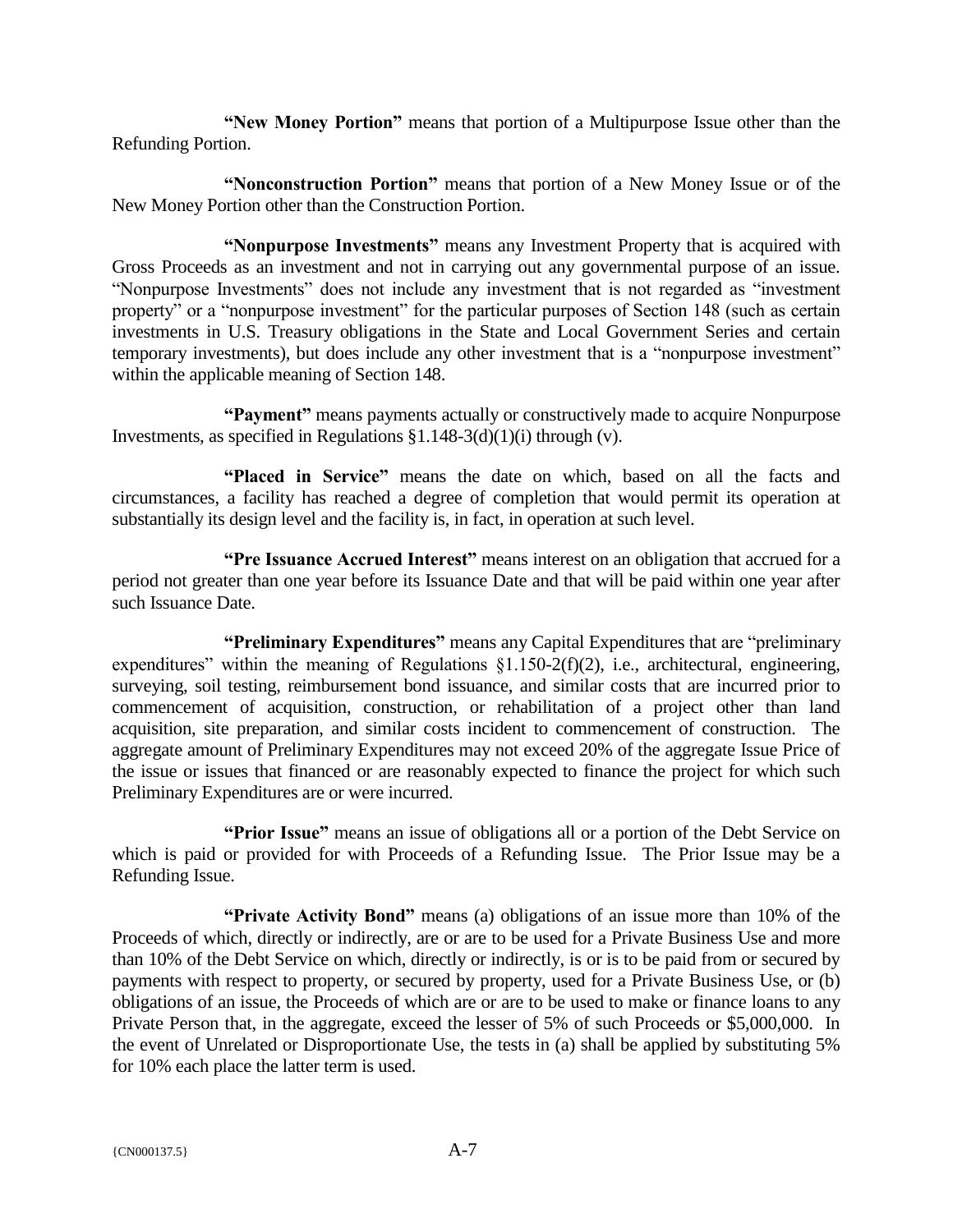**"Private Business Use"** means use (directly or indirectly) in a trade or business carried on by any Private Person other than use as a member of, and on the same basis as, the general public. Any activity carried on by a Private Person (other than a natural person) shall be treated as a trade or business. In the case of a Qualified  $501(c)(3)$  Bond, Private Business Use excludes use by a  $501(c)(3)$  Organization that is not an unrelated trade or business activity by such 501(c)(3) Organization within the meaning of Section 513(a).

**"Private Person"** means any natural person or any artificial person, including a corporation, limited liability company, partnership, trust or other entity, other than a Governmental Unit. "Private Person" includes the United States and any agency or instrumentality of the United States.

**"Private Security or Payments"** means (i) any interest in property used or to be used for a Private Business Use, or in payments in respect of such property, that directly or indirectly secures any payment of principal of, or interest on, an issue, or (ii) payments (whether or not to the Issuer) in respect of property, or borrowed money, used or to be used for a Private Business Use from which payments of principal of, or interest on, an issue are directly or indirectly derived, all as determined and measured in accordance with Treasury Regulations Section 1.141-4.

**"Proceeds"** means any Sale Proceeds, Investment Proceeds, and Transferred Proceeds of an issue. "Proceeds" does not include Replacement Proceeds.

**"Qualified Administrative Costs"** means the reasonable, direct administrative costs, other than carrying costs, of purchasing or selling Nonpurpose Investments such as separately stated brokerage or selling commissions. Qualified Administrative Costs do not include legal and accounting fees, recordkeeping, custody, and similar costs, general overhead costs and similar indirect costs of the Issuer such as employee salaries and office expenses and costs associated with computing the Rebate Amount. In general, Qualified Administrative Costs are not reasonable unless they are comparable to administrative costs that would be charged for the same investment or a reasonably comparable investment if acquired with a source of funds other than Gross Proceeds of Tax-Exempt Obligations.

**"Qualified 501(c)(3) Bonds"** means an issue of obligations that satisfies the requirements of Section 145(a).

**"Qualified Guarantee"** means any guarantee of an obligation that constitutes a "qualified guarantee" within the meaning of Regulations §1.148-4(f).

**"Qualified Hedge"** means a Hedge that is a "qualified hedge" within the meaning of Regulations §1.148-4(h)(2).

**"Reasonable Retainage"** means an amount, with respect to an issue, not to exceed 5% of the Net Sale Proceeds of the issue, that is retained for reasonable business purposes relating to the property financed with Proceeds of the issue. For example, Reasonable Retainage may include a retention to ensure or promote compliance with a construction contract in circumstances in which the retained amount is not yet payable, or in which the Issuer reasonably determines that a dispute exists regarding completion or payment.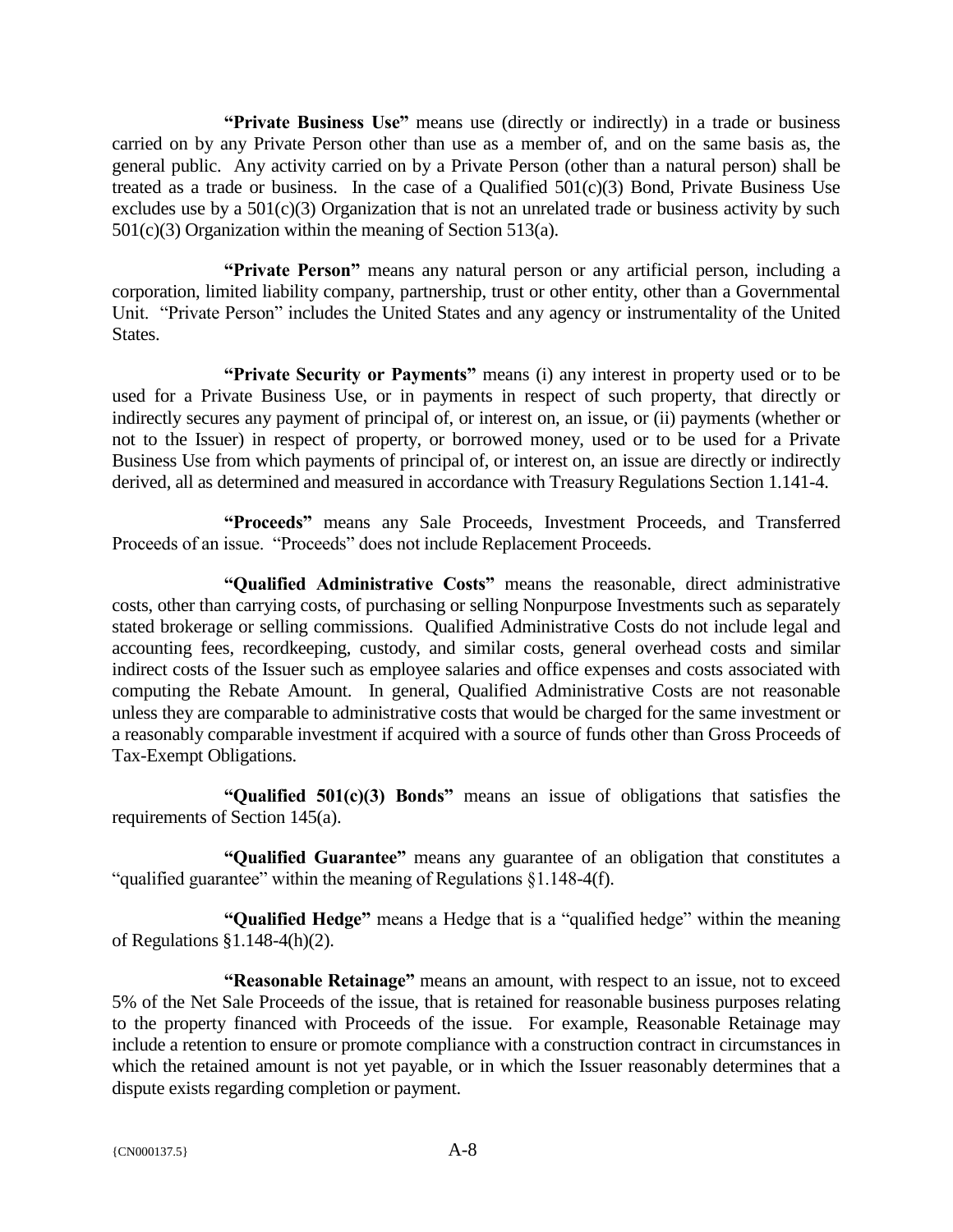**"Rebate Amount"** means the excess of the future value, as of any date, of all receipts on Nonpurpose Investments acquired with Gross Proceeds of an issue over the future value, as of that date, of all payments on those Nonpurpose Investments, computed in accordance with Section 148(f) and Regulations §1.148-3.

**"Rebate Analyst"** means an independent individual, firm or entity experienced in the computation of the Rebate Amount pursuant to Section 148(f).

**"Receipt"** means amounts actually or constructively received from Nonpurpose Investments as specified in Regulations  $\S1.148-3(d)(2)(i)$  through (iii).

**"Refunded Bonds"** means obligations of a Prior Issue the Debt Service on which is or is to be paid from Proceeds of a Refunding Issue.

**"Refunding Bonds"** means obligations of a Refunding Issue.

**"Refunding Issue"** means an issue the Proceeds of which are or are to be used to pay Debt Service on Refunded Bonds and includes Issuance Costs, Pre Issuance Accrued Interest or permitted capitalized interest, a reasonably required reserve or replacement fund and similar costs of the Refunding Issue.

**"Refunding Escrow"** means one or more funds established as part of a single transaction, or a series of related transactions, containing Proceeds of a Refunding Issue and any other amounts to be used to pay Debt Service on Refunded Bonds of one or more issues.

**"Refunding Portion"** means that portion of a Multipurpose Issue the Proceeds of which are, or are to be, used to pay Debt Service on Refunded Bonds and includes Issuance Costs, Pre Issuance Accrued Interest or permitted capitalized interest, a reasonably required reserve or replacement fund and similar costs properly allocable to the Refunding Portion.

**"Regulations"** or **"Reg."** means Treasury Regulations.

**"Reimbursement Allocation"** means an allocation of the Proceeds of an issue for the reimbursement of Capital Expenditures paid prior to the Issuance Date of such issue that: (a) is evidenced on the books or records of the Issuer maintained with respect to the issue, (b) identifies either actual prior Capital Expenditures, or the fund or account from which the prior Capital Expenditures were paid, (c) evidences the Issuer's use of Proceeds of the issue to reimburse a Capital Expenditure for a governmental purpose that was originally paid from a source other than the Proceeds of the issue, and (d) satisfies the following requirements: except for Preliminary Expenditures, (i) the Issuer adopted an official intent for the Capital Expenditure that satisfies Regulations §1.150-2(e) prior to, or within 60 days after, payment of the Capital Expenditure, and (ii) the allocation in reimbursement of that Capital Expenditure occurs or will occur within 18 months after the later of the date the Capital Expenditure was paid or the date the project resulting from such Capital Expenditure was Placed in Service or abandoned, but in no event more than 3 years after the Capital Expenditure was paid.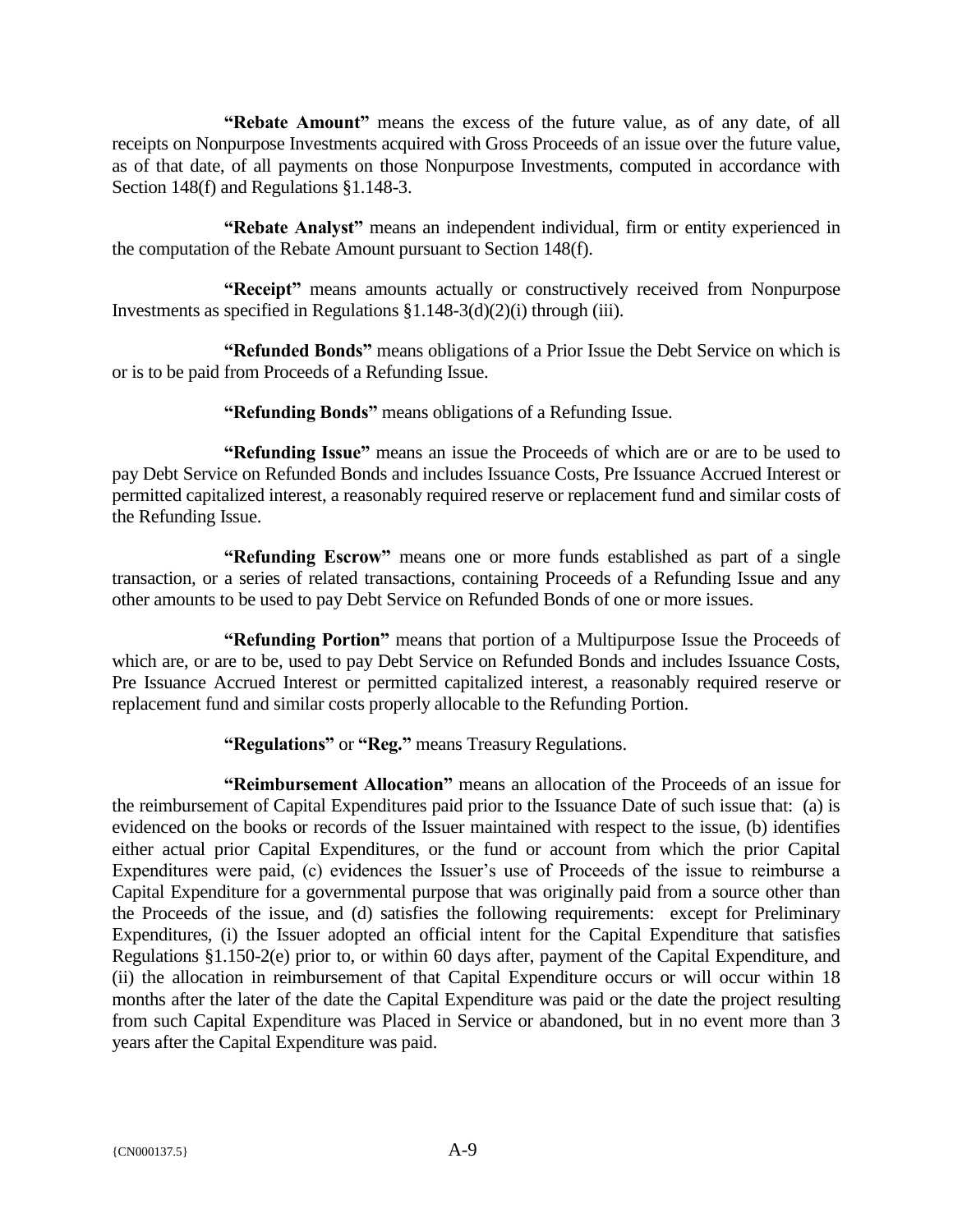**"Related Party"** means, in reference to a Governmental Unit or 501(c)(3) Organization, any member of the same Controlled Group and, in reference to any person that is not a Governmental Unit or 501(c)(3) Organization, a "related person" as defined in Section 144(a)(3).

**"Replacement Proceeds"** means, with respect to an issue, amounts (including any investment income, but excluding any Proceeds of any issue) replaced by Proceeds of that issue within the meaning of Section 148(a)(2). "Replacement Proceeds" includes amounts, other than Proceeds, held in a sinking fund, pledged fund or reserve or replacement fund for an issue.

**"Sale Date"** means, with respect to an issue, the first date on which there is a binding contract in writing with the Issuer for the sale and purchase of an issue (or of respective obligations of the issue if sold by the Issuer on different dates) on specific terms that are not later modified or adjusted in any material respect.

**"Sale Proceeds"** means that portion of the Issue Price actually or constructively received by the Issuer upon the sale or other disposition of an issue, including any underwriter's compensation withheld from the Issue Price, but excluding Pre Issuance Accrued Interest.

**"Spendable Proceeds"** means the Net Sale Proceeds of an issue.

**"Tax Exempt Obligation"** means any obligation or issue of obligations (including bonds, notes and lease obligations treated for federal income tax purposes as evidences of indebtedness) the interest on which is excluded from gross income for federal income tax purposes within the meaning of Section 150, and includes any obligation or any investment treated as a "tax" exempt bond" for the applicable purpose of Section 148.

**"Tax Exempt Organization"** means a Governmental Unit or a 501(c)(3) Organization.

**"Temporary Period"** means the period of time, as set forth in the Tax Certificate and Agreement, applicable to particular categories of Proceeds of an issue during which such category of Proceeds may be invested in Higher Yielding Investments without the issue being treated as arbitrage bonds under Section 148.

**"Transferred Proceeds"** means that portion of the Proceeds of an issue (including any Transferred Proceeds of that issue) that remains unexpended at the time that any portion of the principal of the Refunded Bonds of that issue is discharged with the Proceeds of a Refunding Issue and that thereupon becomes Proceeds of the Refunding Issue as provided in Regulations §1.148- 9(b). "Transferred Proceeds" does not include any Replacement Proceeds.

**"Unrelated or Disproportionate Use"** means Private Business Use that is not related to or is disproportionate to use by a Governmental Unit within the meaning of Section 141(b)(3) and Regulations §1.141-9.

**"Variable Yield Issue"** means any Issue that is not a Fixed Yield Issue.

**"Working Capital Expenditures"** means any costs of a type that do not constitute Capital Expenditures, including current operating expenses.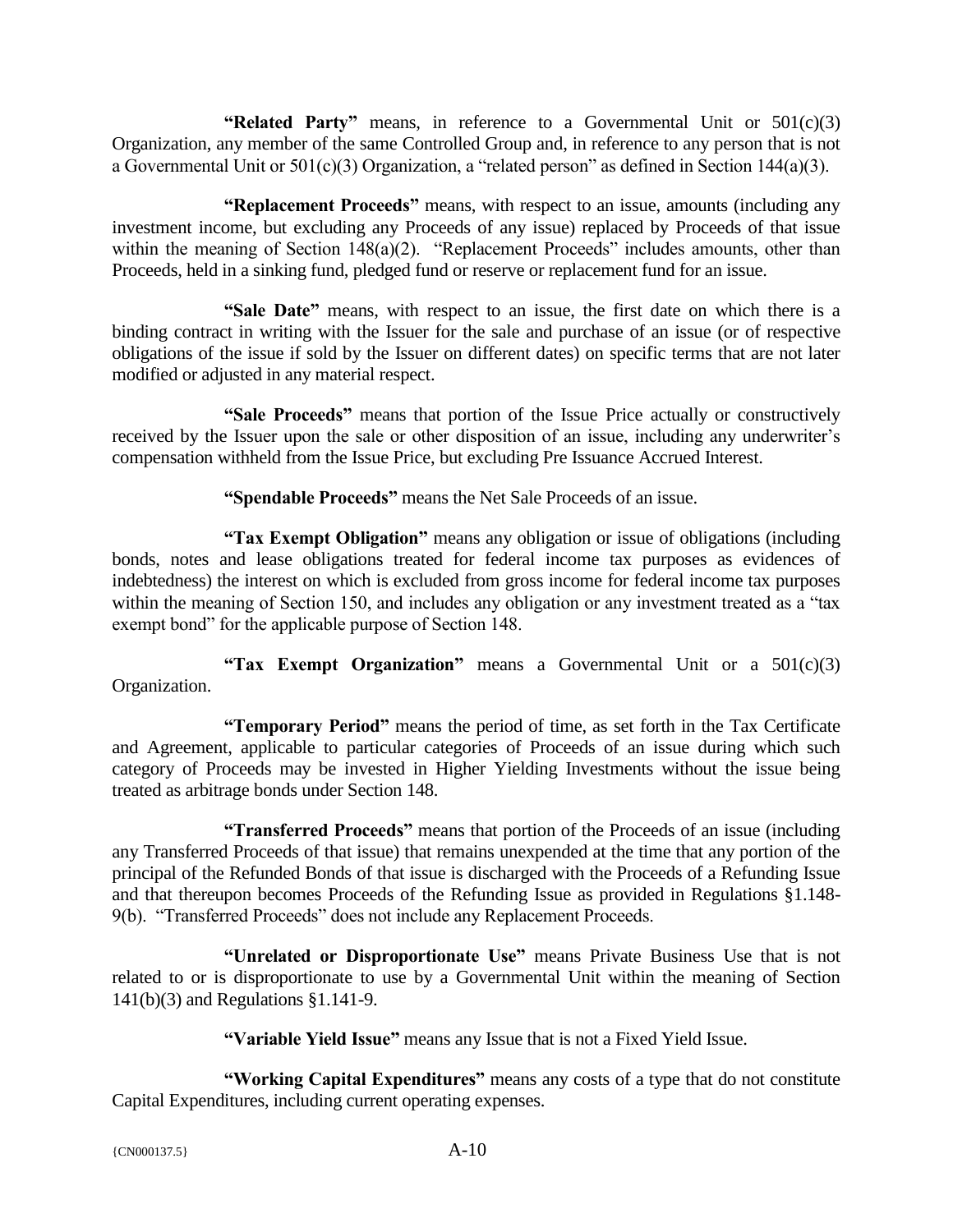**"Yield"** has the meaning assigned to it for purposes of Section 148, and means that discount rate (stated as an annual percentage) that, when used in computing the present worth of all applicable unconditionally payable payments of Debt Service, all payments for a Qualified Guarantee, if any, and payments and receipts with respect to a Qualified Hedge, if any, as required by the Regulations, paid and to be paid with respect to an obligation (paid and to be paid during and attributable to the Yield Period in the case of a Variable Yield Issue), produces an amount equal to (a) the Issue Price in the case of a Fixed Yield Issue or the present value of the Issue Price at the commencement of the applicable Yield Period in the case of a Variable Yield Issue, or (b) the purchase price for yield purposes in the case of Investment Property, all subject to the applicable methods of computation provided for under Section 148, including variations from the foregoing. The Yield on Investment Property in which Proceeds or Replacement Proceeds of an issue are invested is computed on a basis consistent with the computation of Yield on that issue, including the same compounding interval of not more than one year selected by the Issuer.

**"Yield Period"** means, in the case of the first Yield Period, the period that commences on the Issuance Date and ends at the close of business on the first Computation Date and, in the case of each succeeding Yield Period, the period that begins immediately after the end of the immediately preceding Yield Period and ends at the close of business on the next succeeding Computation Date.

The terms "bond", "obligation", "reasonably required reserve or replacement fund", "reserve or replacement fund", "loan", "sinking fund", "purpose investment", "same plan of financing", "other replacement proceeds", and other terms relating to Code provisions used but not defined in this Certificate shall have the meanings given to them for purposes of Sections 103 and 141 to 150 of the Code unless the context indicates another meaning.

(End of Attachment A)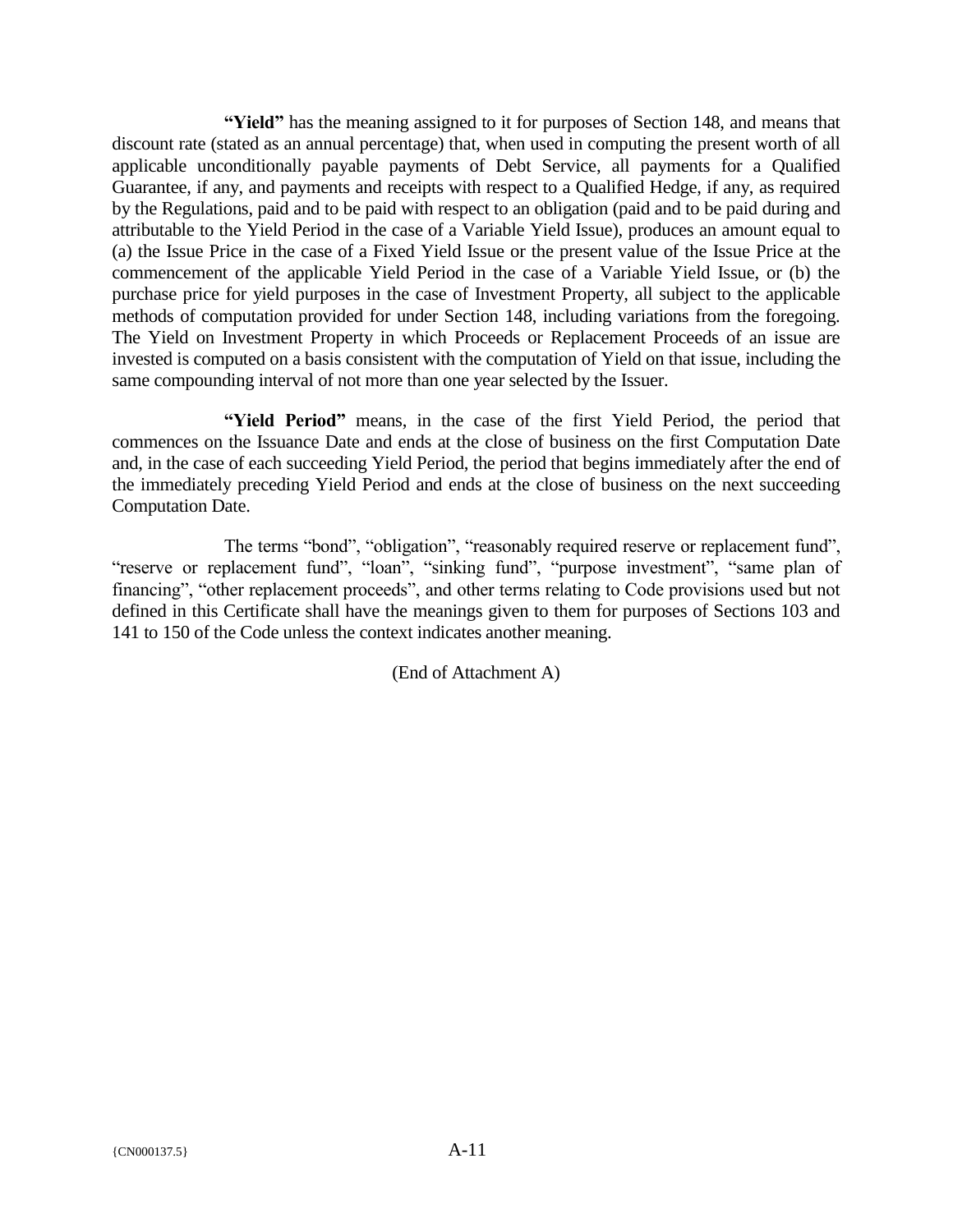### **EXHIBIT A-1**

### INSTRUCTIONS FOR COMPLIANCE WITH REBATE REQUIREMENTS OF SECTION 148(f) OF THE CODE.

The Issuer<sup>1</sup> covenanted in the operative documents to comply with the arbitrage rebate requirement of Section 148(f) of the Code. These Instructions provide guidance for that compliance, including the spending exceptions that free the Issue from all or part of the rebate requirements. Capitalized terms that are not defined in these Rebate Instructions are defined in Attachment A to the Tax Certificate and Agreement to which these Instructions are attached.

### PART I: GENERAL

#### SECTION 1.01. REBATE GENERALLY.

The Rebate Amount with respect to the Issue must be paid (rebated) to the United States to prevent the bonds of the Issue from being arbitrage bonds, the interest on which is subject to federal income tax. In general, the Rebate Amount is the amount by which the actual earnings on Nonpurpose Investments purchased (or deemed to have been purchased) with Gross Proceeds of the Issue exceed the amount of earnings that would have been received if those Nonpurpose Investments had a Yield equal to the Yield on the Issue.<sup>2</sup> Stated differently, the Rebate Amount for the Issue as of any date is the excess of the Future Value, as of that date, of all Receipts on Nonpurpose Investments over the Future Value, as of that date, of all Payments on Nonpurpose Investments, computed using the Yield on the Issue as the Future Value rate.<sup>3</sup>

If the Issue is a Fixed Yield Issue, the Yield on the Issue generally is the Yield to maturity, taking into account mandatory redemptions prior to maturity. If the Issue is a Variable Yield Issue, the Yield on the Issue is computed separately for each Yield Period selected by the Issuer.

 $\overline{a}$ 1 For purposes of these Instructions, the term "Issuer" includes the borrower in a conduit financing issue.

<sup>&</sup>lt;sup>2</sup> Amounts earned on the Bona Fide Debt Service Fund for the Issue are not taken into account in determining the Rebate Amount because the average annual Debt Service on the Issue does not exceed \$2,500,000.

<sup>&</sup>lt;sup>3</sup> The scope of these Instructions does not permit a detailed description of the computation of the Rebate Amount with respect to the Issue. If you need assistance in computing the Rebate Amount on the Issue or want Graves, Horton, Askew & Johns, LLC to do the computations, please feel free to contact the Graves, Horton, Askew & Johns, LLC attorney with whom you normally consult to discuss engaging the Firm to provide such assistance.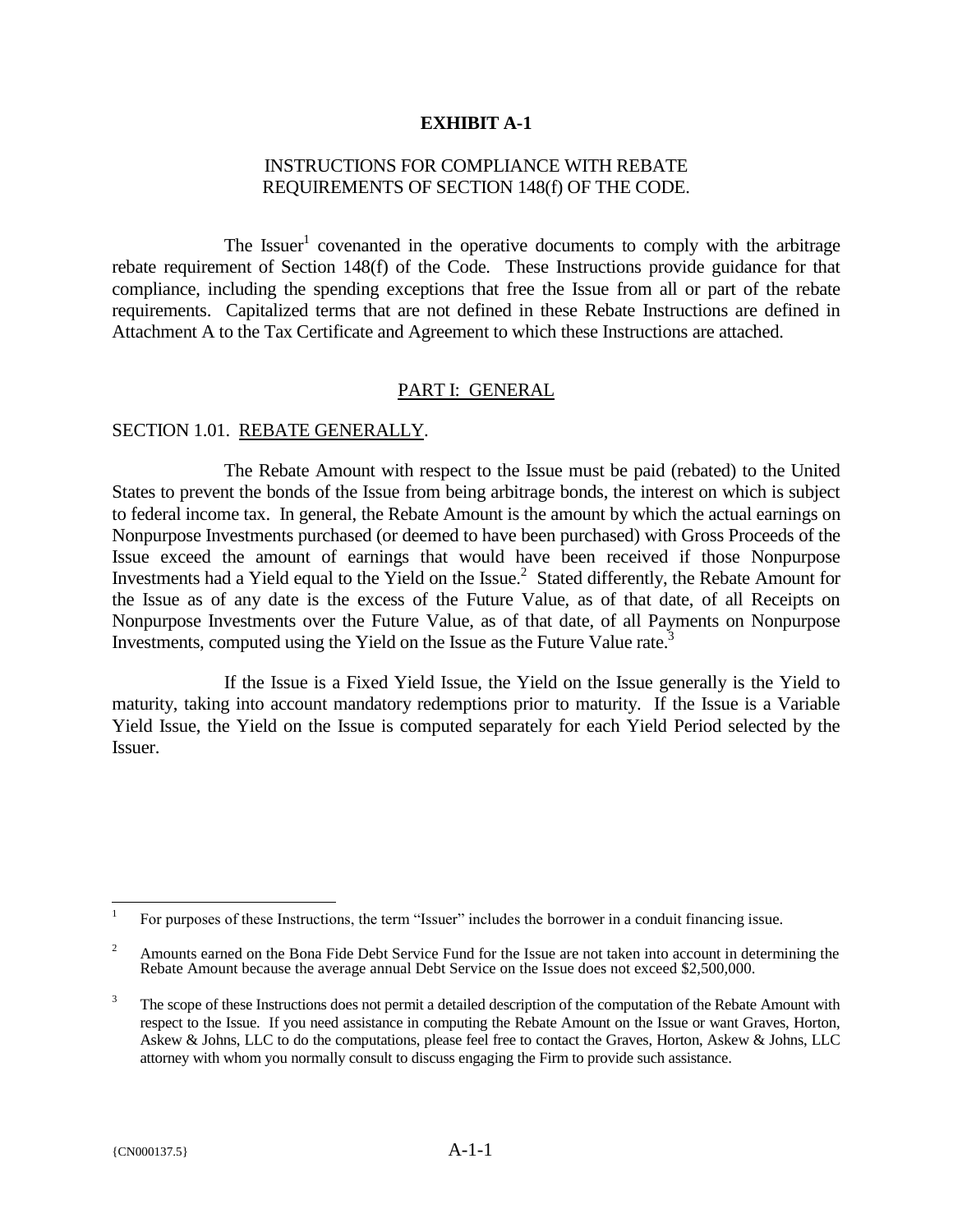### PART II: EXCEPTIONS TO REBATE

### SECTION 2.01. SPENDING EXCEPTIONS.

The rebate requirements with respect to the Issue are deemed to have been satisfied if any one of three spending exceptions (the 6-Month, the 18-Month, or the 2-Year Spending Exception, collectively, the "Spending Exceptions") is satisfied. The Spending Exceptions are each independent exceptions. The Issue need not meet the requirements of any other exception in order to use any one of the three exceptions. For example, a Construction Issue may qualify for the 6-Month Spending Exception or the 18-Month Spending Exception even though the Issuer makes one or more elections under the 2-Year Exception with respect to the Issue.

The following rules apply for purposes of all of the Spending Exceptions except as otherwise noted.

Refunding Issues. The only spending exception available for a Refunding Issue<sup>4</sup> is the 6-Month Spending Exception.

Special Transferred Proceeds Rules. In applying the Spending Exceptions to a Refunding Issue, unspent Proceeds of the Prior Issue that become Transferred Proceeds of the Refunding Issue are ignored. If the Prior Issue satisfies one of the rebate Spending Exceptions, the Proceeds of the Prior Issue that are excepted from rebate under that exception are not subject to rebate either as Proceeds of the Prior Issue or as Transferred Proceeds of the Refunding Issue.

However, if the Prior Issue does not satisfy any of the Spending Exceptions and is not otherwise exempt from rebate, the Transferred Proceeds from the Prior Issue will be subject to rebate, even if the Refunding Issue satisfies the 6-Month Spending Exception. The Rebate Amount will be calculated on the Transferred Proceeds on the basis of the Yield of the Prior Issue up to each transfer date and on the basis of the Yield of the Refunding Issue after each transfer date.

Application of Spending Exceptions to a Multipurpose Issue. If the Issue is a Multipurpose Issue, the Refunding Portion and the New Money Portion are treated for purposes of the rebate Spending Exceptions as separate issues. Thus, the Refunding Portion is eligible to use only the 6-Month Spending Exception. The New Money Portion is eligible to use any of the three Spending Exceptions.

Expenditures for Governmental Purposes of the Issue. Each of the spending exceptions requires that expenditures of Gross Proceeds be for the governmental purposes of the Issue. These purposes include payment of interest (but not principal) on the Issue.

### SECTION 2.02. 6-MONTH SPENDING EXCEPTION.

The Issue will be treated as satisfying the rebate requirements if all of the Gross Proceeds of the Issue are allocated to expenditures for the governmental purposes of the Issue within the six month period beginning on the Issuance Date and the Rebate Amount, if any, with

 $\overline{1}$ 4 For purposes of these Instructions, references to "Refunding Issue" include the Refunding Portion of a Multipurpose Issue.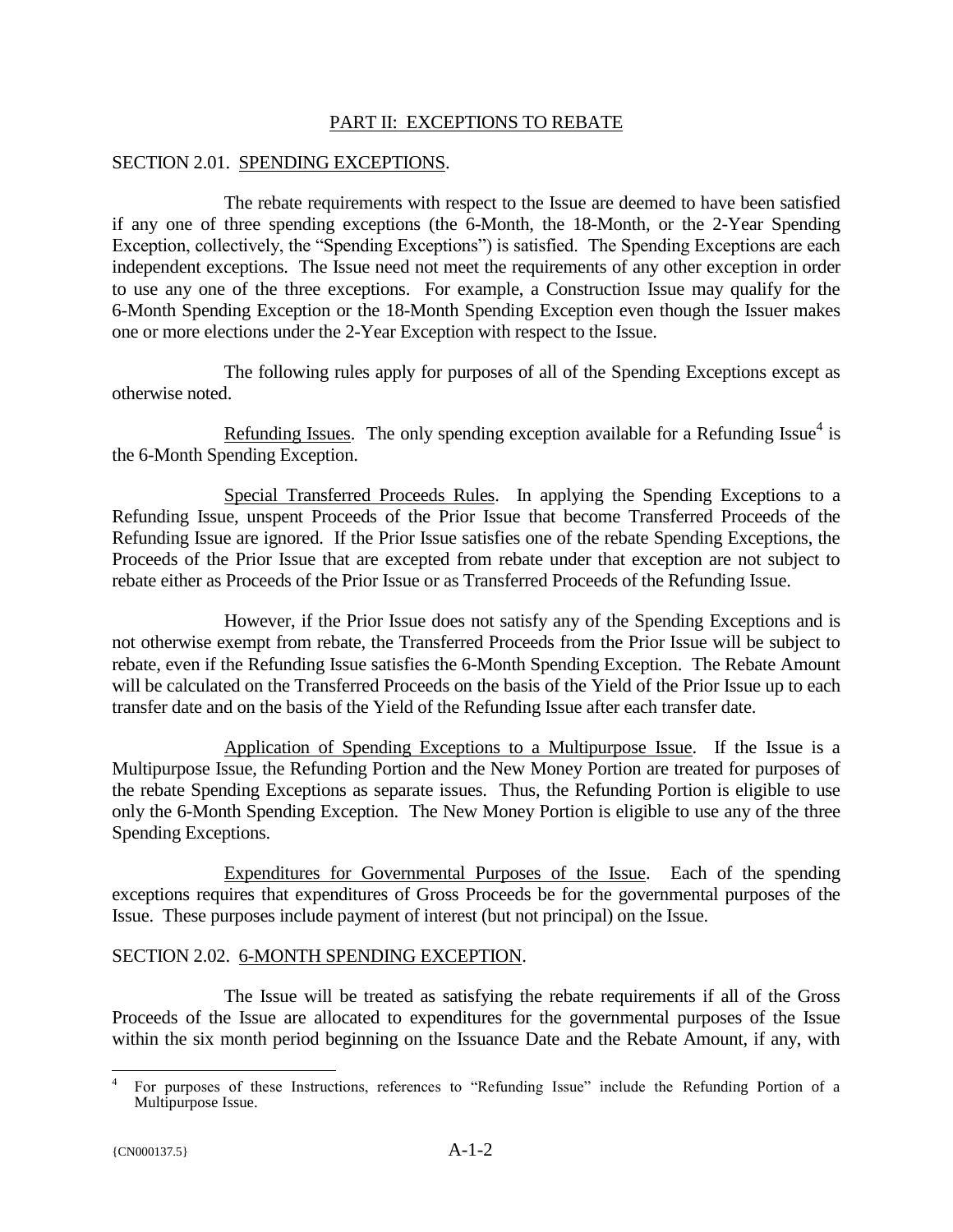respect to earnings on amounts deposited in a reasonably required reserve or replacement fund or a Bona Fide Debt Service Fund if and to the extent that such Fund is subject to rebate (see footnote 3) is timely paid to the United States. If no bond of the Issue is a Private Activity Bond (other than a Qualified 501(c)(3) Bond) or a tax or revenue anticipation bond, the six month period is extended for an additional 6 months if the unexpended Gross Proceeds of the Issue at the end of the six month period do not exceed 5% of the Proceeds of the Issue.

For purposes of the 6-Month Spending Exception, Gross Proceeds required to be spent within six months do not include amounts in a reasonably required reserve or replacement fund for the Issue or in a Bona Fide Debt Service Fund for the Issue.

### SECTION 2.03. 18-MONTH SPENDING EXCEPTION.

The Issue (or the New Money Portion if the Issue is a Multipurpose Issue) is treated as satisfying the rebate requirement if the conditions set forth in (A), (B) and (C) are satisfied.

(A) All of the Gross Proceeds of the Issue (excluding amounts in a reasonably required reserve or replacement fund for the Issue or in a Bona Fide Debt Service Fund for the Issue) are allocated to expenditures for the governmental purposes of the Issue in accordance with the following schedule, measured from the Issuance Date:

- (1) at least 15% within six months;
- (2) at least 60% within 12 months; and
- (3) 100% within 18 months, subject to the Reasonable Retainage exception described below.

(B) The Rebate Amount, if any, with respect to earnings on amounts deposited in a reasonably required reserve or replacement fund or in a Bona Fide Debt Service Fund for the Issue, to the extent such Fund is subject to rebate (see footnote 3), is timely paid to the United States. And,

(C) The Gross Proceeds of the Issue qualify for the initial 3 year Temporary

Period.

If the only unspent Gross Proceeds at the end of the 18th month are Reasonable Retainage, the requirement that 100% of the Gross Proceeds be spent by the end of the 18th month is treated as met if the Reasonable Retainage, and all earnings thereon, are spent for the governmental purposes of the Issue within 30 months of the Issuance Date.

For purposes of determining whether the spend-down requirements have been met as of the end of each of the first two spending periods, the amount of Investment Proceeds that the Issuer reasonably expects as of the Issuance Date to earn on the Sale Proceeds and Investment Proceeds of the Issue during the 18-month period are included in Gross Proceeds of the Issue. The final spend-down requirement includes actual Investment Proceeds for the entire 18 months.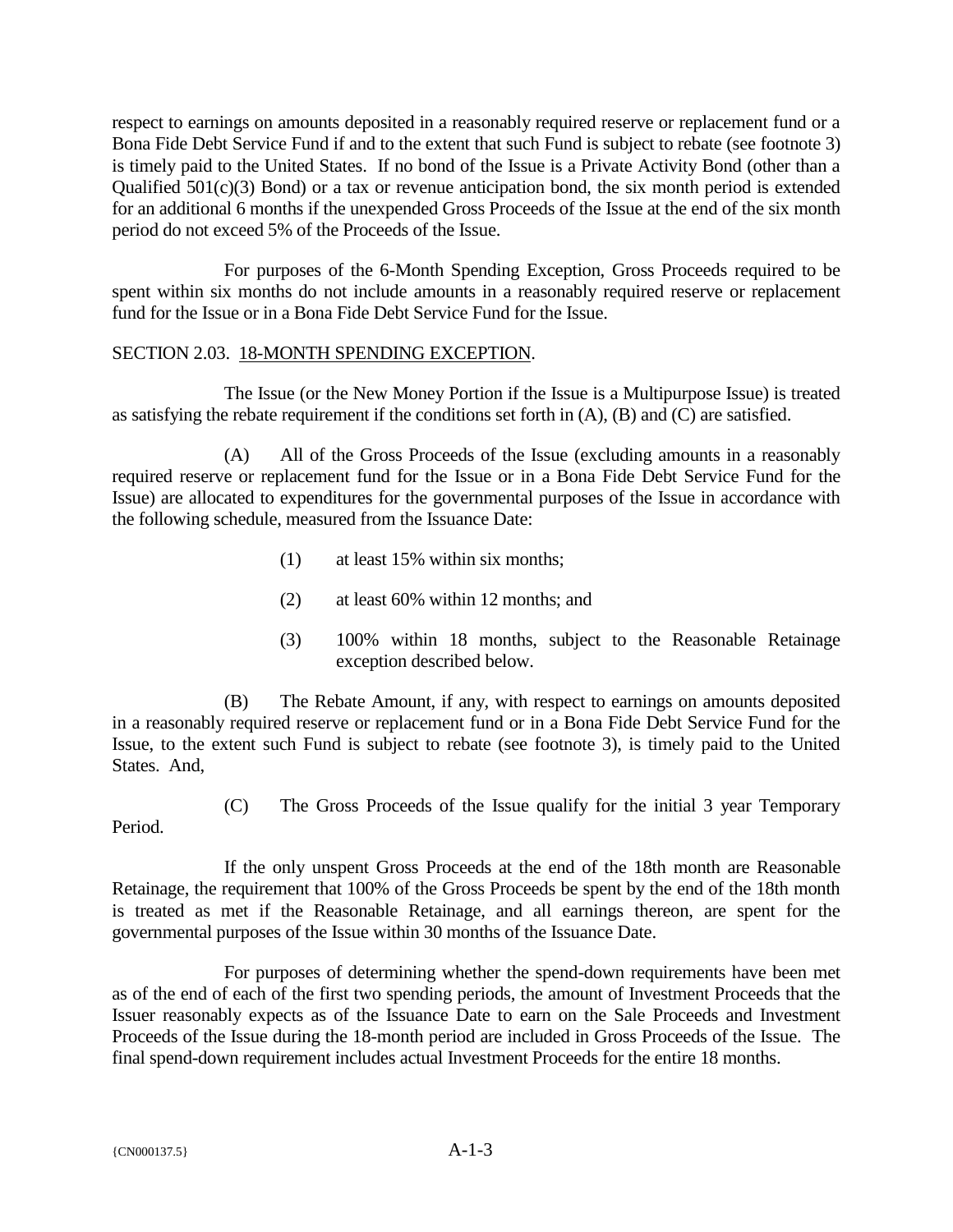The 18-Month Spending Exception does not apply to the Issue (or the New Money Portion, as applicable) if any portion of the Issue (or New Money Portion) is treated as meeting the rebate requirement under the 2-Year Spending Exception discussed below. This rule prohibits use of the 18-Month Spending Exception for the Nonconstruction Portion of a Bifurcated Issue. The only Spending Exception available for the Nonconstruction Portion of a Bifurcated Issue is the 6-Month Spending Exception.

# SECTION 2.04. 2-YEAR SPENDING EXCEPTION FOR CERTAIN CONSTRUCTION ISSUES.

(A) In general. A Construction Issue no bond of which is a Private Activity Bond (other than a Qualified  $501(c)(3)$  Bond or a Bond that finances property to be owned by a Governmental Unit or a  $501(c)(3)$  Organization) is treated as satisfying the rebate requirement if the Available Construction Proceeds of the Issue are allocated to expenditures for the governmental purposes of the Issue in accordance with the following schedule, measured from the Issuance Date:

- (1) at least 10% within six months;
- (2) at least 45% within 1 year;
- (3) at least 75% within 18 months; and
- (4) 100% within two years, subject to the Reasonable Retainage exception described below.

Amounts in a Bona Fide Debt Service Fund or a reasonably required reserve or replacement fund for the Issue are not treated as Gross Proceeds for purposes of the expenditure requirements. However, unless the Issuer has elected otherwise in the Tax Certificate and Agreement, earnings on amounts in a reasonably required reserve or replacement fund for the Issue are treated as Available Project Funds during the 2-year period and therefore must be allocated to expenditures for the governmental purposes of the Issue.

If the Issuer elected in the Tax Certificate and Agreement to exclude from Available Construction Proceeds the Investment Proceeds or earnings on a reasonably required reserve or replacement fund for the Issue during the 2-year spend-down period, the Rebate Amount, if any, with respect to such Investment Proceeds or earnings from the Issuance Date must be timely paid to the United States. If the election is not made, the Rebate Amount, if any, with respect to such Investment Proceeds or earnings after the earlier of the date construction is substantially completed or two years after the Issuance Date must be timely paid to the United States. The Rebate Amount, if any, with respect to earnings on amounts in a Bona Fide Debt Service Fund must be timely paid to the extent such Fund is subject to the rebate requirements (see footnote 3).

The Issue does not fail to satisfy the spending requirement for the fourth spenddown period (i.e., 100% within two years of the Issuance Date) if the only unspent Available Construction Proceeds are amounts for Reasonable Retainage if such amounts (together with all earnings on such amounts) are allocated to expenditures within 3 years of the Issuance Date.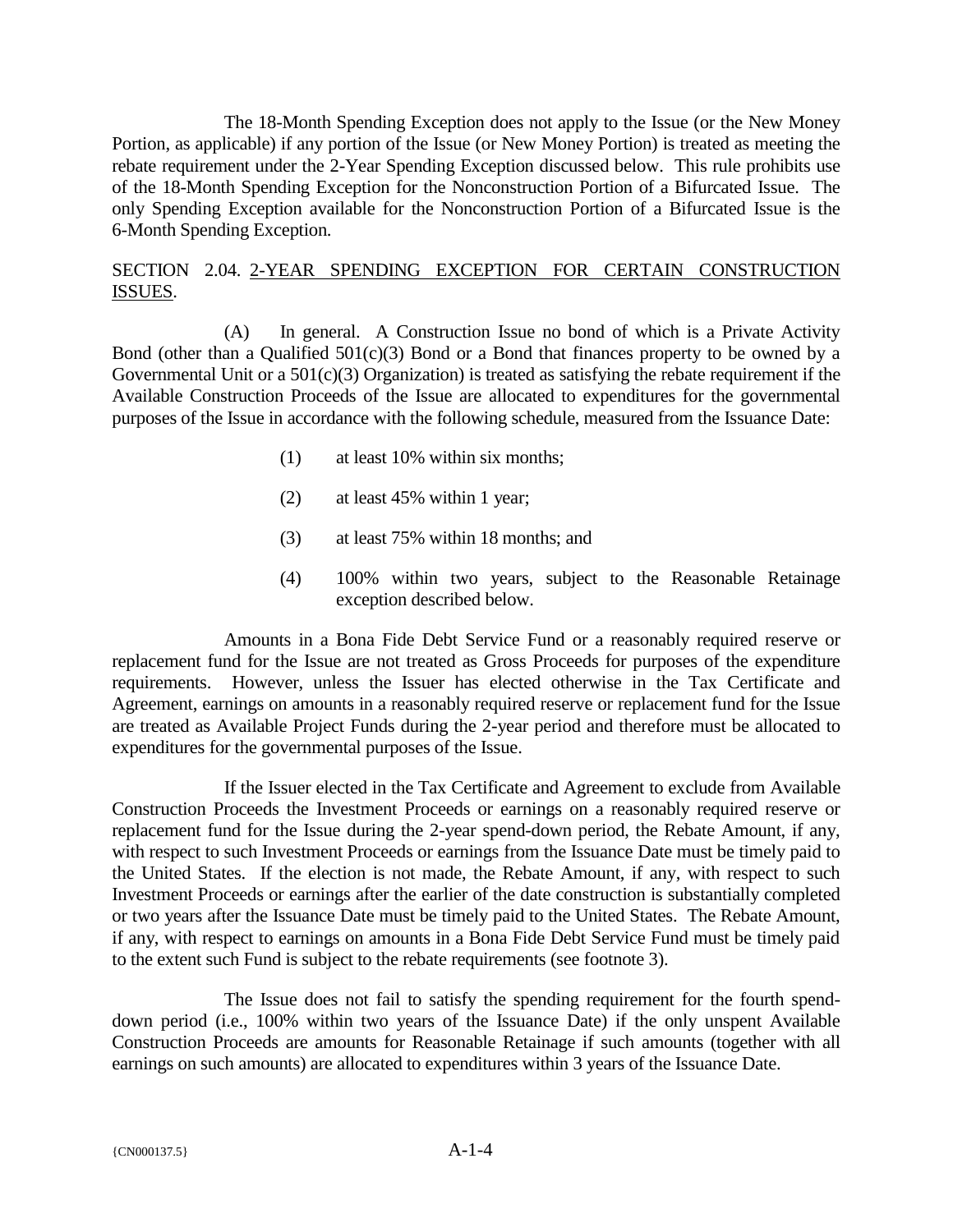For purposes of determining whether the spend down requirements have been met as of the end of each of the first three spend-down periods, Available Construction Proceeds include the amount of Investment Proceeds or earnings that the Issuer reasonably expected as of the Issuance Date to earn during the two year period unless the Issuer elects, on or before the Issuance Date, to apply these spend down requirements on the basis of actual facts rather than reasonable expectations. For purposes of satisfying the final spend-down requirement, Available Construction Proceeds include actual Investment Proceeds or earnings from the Issuance Date through the end of the two year period.

Available Construction Proceeds do not include Gross Proceeds used to pay Issuance Costs financed by the Issue, but do include earnings on such Proceeds. Thus, an expenditure of Gross Proceeds to pay Issuance Costs does not count toward meeting the spenddown requirements, but expenditures of earnings on such Gross Proceeds to pay Issuance Costs do count.

(B) 1½% penalty in lieu of rebate for Construction Issues. If the Issuer elected in the Tax Certificate and Agreement for a Construction Issue, or for the Construction Portion of a Bifurcated Issue, to pay a 1½% penalty in lieu of the Rebate Amount on Available Construction Proceeds in the event that the Construction Issue fails to satisfy any of the spend-down requirements, the 1½% penalty is calculated separately for each spend-down period, including each semiannual period after the end of the fourth spend-down period until all Available Construction Proceeds have been spent. The penalty is equal to 0.015 times the underexpended Proceeds as of the end of the applicable spend-down period. The fact that no arbitrage is in fact earned during such spend-down period is not relevant. The Rebate Amount with respect to Gross Proceeds other than Available Construction Proceeds (e.g., amounts in a reasonably required reserve or replacement fund or in a Bona Fide Debt Service Fund, to the extent subject to rebate (see footnote 3)) must be timely paid.

# PART III: COMPUTATION AND PAYMENT

# SECTION 3.01. COMPUTATION AND PAYMENT OF REBATE AMOUNT.

If none of the Spending Exceptions described above is satisfied (and if the 1 1/2% penalty election for a Construction Issue or the Construction Portion of a Bifurcated Issue has not been made), then within 45 days after each Computation Date, the Issuer shall compute, or cause to be computed, the Rebate Amount as of such Computation Date. The first Computation Date is a date selected by the Issuer, but shall be not later than five years after the Issuance Date. Each subsequent Computation Date shall end five years after the previous Computation Date except that, in a Variable Yield Issue, the Issuer may select annual Yield Periods. The final Computation Date shall be the date the last obligation of the Issue matures or is finally discharged.

Within 60 days after each Computation Date (except the final Computation Date), the Issuer shall pay to the United States not less than 90% of the Rebate Amount, if any, computed as of such Computation Date. Within 60 days after the final Computation Date, the Issuer shall pay to the United States 100% of the Rebate Amount, if any, computed as of the final Computation Date. In computing the Rebate Amount, a computation credit of \$1,000 (as adjusted for cost-of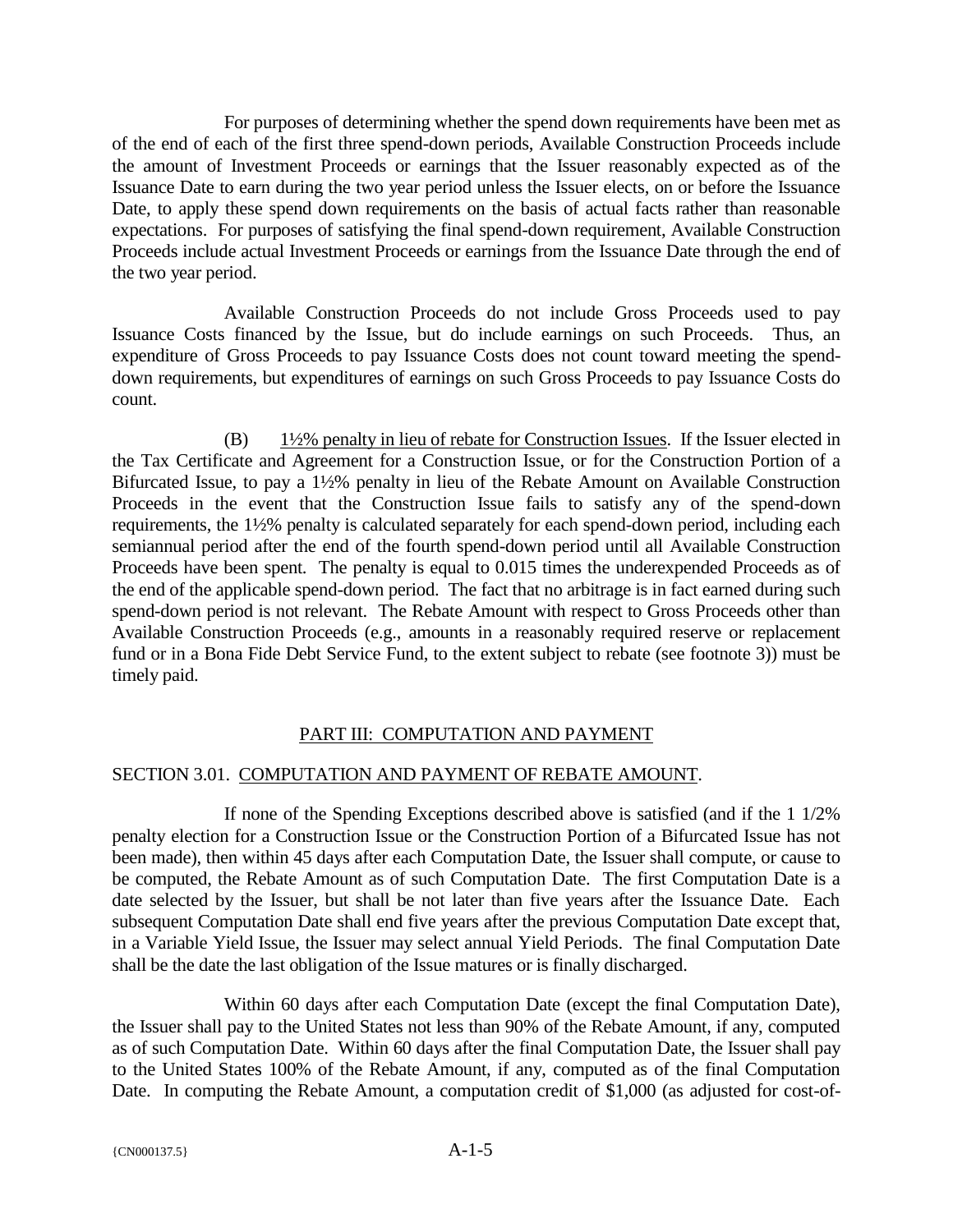living increases, \$1,590 for bond years ending in 2013) may be taken into account on the last day of each Bond Year to the Computation Date during which there are unspent Gross Proceeds that are subject to the rebate requirement, and on the final maturity date.

If the operative documents pertaining to the Issue establish a Rebate Fund and require the computation of the Rebate Amount at the end of each Bond Year, the Issuer shall calculate, or cause to be calculated, within 45 days after the end of each Bond Year the Rebate Amount, taking into account the computation credit of \$1,000 (as adjusted for cost-of-living increases, \$1,590 for bond years ending in 2013) for each Bond Year. Within 50 days after the end of each Bond Year, if the Rebate Amount is positive, the Issuer shall deposit in the Rebate Fund such amount as will cause the amount on deposit therein to equal the Rebate Amount, and may withdraw any amount on deposit in the Rebate Fund in excess of the Rebate Amount. Payments of the Rebate Amount to the Internal Revenue Service on a Computation Date shall be made first from amounts on deposit in the Rebate Fund and second from other amounts specified in the operative documents.

Each payment of the Rebate Amount or portion thereof shall be payable to the Internal Revenue Service and shall be made to the Internal Revenue Service Center, Ogden, UT 84201 by certified mail. Each payment shall be accompanied by Internal Revenue Service Form 8038-T and any other form or forms required to be submitted with such remittance.

### SECTION 3.02. BOOKS AND RECORDS.

(A) The Issuer or Trustee as applicable, shall keep proper books of record and accounts containing complete and correct entries of all transactions relating to the receipt, investment, disbursement, allocation and application of the Gross Proceeds of the Issue. Such records shall specify the account or fund to which each Nonpurpose Investment (or portion thereof) held by the Issuer or Trustee is to be allocated and shall set forth as to each Nonpurpose Investment (1) its purchase price, (2) identifying information, including par amount, interest rate, and payments dates, (3) the amount received at maturity or its sales price, as the case may be, including accrued interest, (4) the amounts and dates of any payments made with respect thereto, and (5) the dates of acquisition and disposition or maturity.

The Issuer, Trustee, or Rebate Analyst, as applicable, shall retain the records of all calculations and payments of the Rebate Amount until six years after the retirement of the last obligation that is a part of the Issue.

# SECTION 3.03. FAIR MARKET VALUE.

No Nonpurpose Investment shall be acquired for an amount in excess of its fair market value. No Nonpurpose Investment shall be sold or otherwise disposed of for an amount less than its fair market value.

The fair market value of any Nonpurpose Investment shall be the price at which a willing buyer would purchase the Nonpurpose Investment from a willing seller in an arms-length transaction. Fair market value generally is determined on the date on which a contract to purchase or sell the Nonpurpose Investment becomes binding (i.e., the trade date rather than the settlement date). Except as otherwise provided in this Section, a Nonpurpose Investment that is not of a type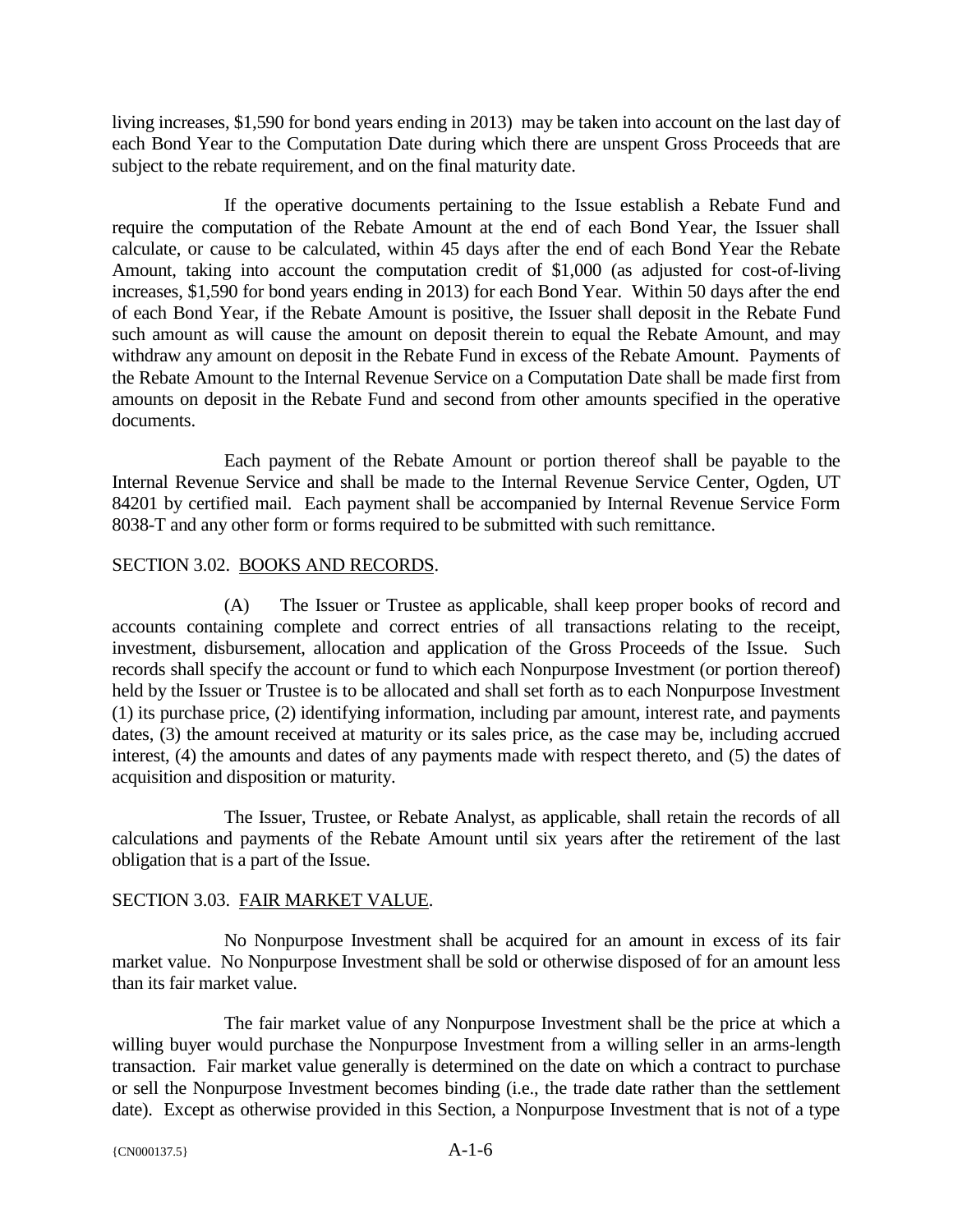traded on an established securities market (within the meaning of Section 1273 of the Code) is rebuttably presumed to be acquired or disposed of for a price that is not equal to its fair market value.

(A) Obligations purchased directly from the Treasury. The fair market value of a United States Treasury obligation that is purchased directly from the United States Treasury is its purchase price.

(B) Safe harbor for Guaranteed Investment Contracts. The purchase price of a Guaranteed Investment Contract shall be treated as its fair market value on the purchase date if all the following conditions are met:

(1) The Issuer or broker makes a bona fide solicitation for a specified Guaranteed Investment Contract and receives at least three bona fide bids from reasonably competitive providers (of Guaranteed Investment Contracts) that have no material financial interest in the Issue.

(2) The Issuer purchases the highest-yielding Guaranteed Investment Contract for which a qualifying bid is made (determined net of broker's fees);

(3) The Yield on the Guaranteed Investment Contract (determined net of broker's fees) is not less than the Yield then available from the provider on reasonably comparable Guaranteed Investment Contracts, if any, offered to other persons from a source of funds other than Gross Proceeds of Tax-Exempt Obligations;

(4) The determination of the terms of the Guaranteed Investment Contract takes into account as a significant factor the Issuer's reasonably expected drawdown schedule for the amounts to be invested, exclusive of amounts deposited in a Bona Fide Debt Service Fund and a reasonably required reserve or replacement fund;

(5) The terms of the Guaranteed Investment Contract, including collateral security requirements, are reasonable; and

(6) The obligor on the Guaranteed Investment Contract certifies the administrative costs that it is paying (or expects to pay) to third parties in connection with the Guaranteed Investment Contract.

(C) Safe harbor for certificates of deposit. The purchase price of a certificate of deposit shall be treated as its fair market value on the purchase date if all of the following requirements are met:

(1) The certificate of deposit has a fixed interest rate, a fixed payment schedule, and a substantial penalty for early withdrawal; and

(2) The Yield on the certificate of deposit is not less than (a) the Yield on reasonably comparable direct obligations of the United States, or (b) the highest Yield that is published or posted by the provider to be currently available from the provider on reasonably comparable certificates of deposit offered to the public.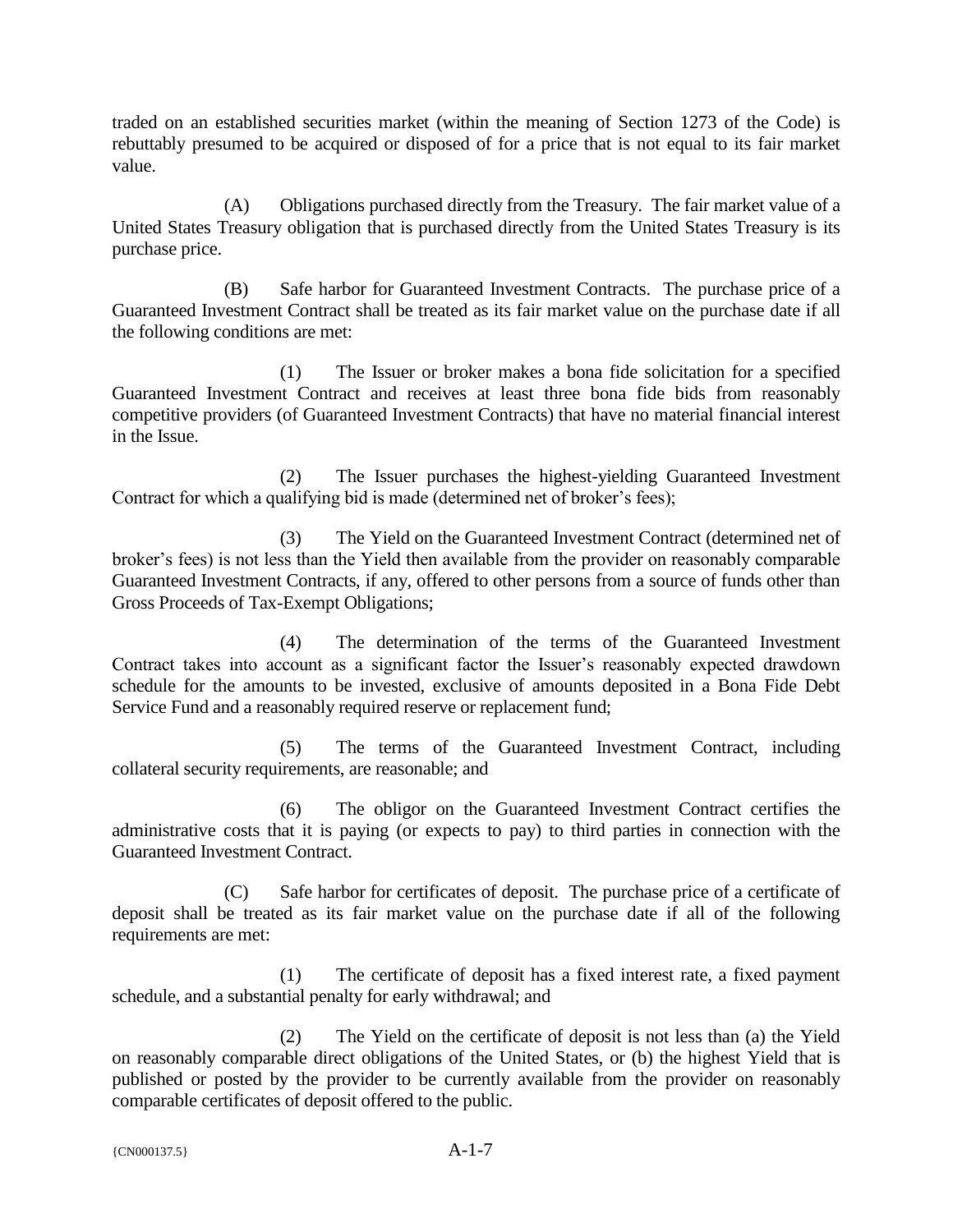Certificates evidencing the foregoing requirements should be obtained before purchasing any Guaranteed Investment Contract or certificate of deposit.

### SECTION 3.04. CONSTRUCTIVE SALE/PURCHASE.

(A) Nonpurpose Investments that are held by the Issuer or Trustee as of any Computation Date (or Bond Year if the computations are required to be done annually) shall be treated for purposes of computing the Rebate Amount as of such date as having been sold for their fair market value as of such date. Investment Property which becomes allocated to Gross Proceeds of the Issue on a date after such Investment Property has actually been purchased shall be treated for purposes of the rebate requirements as having been purchased by the Issuer on such date of allocation at its fair market value on such date.

(B) For purposes of constructive or deemed sales or purchases of Investment Property (other than Investment Property in the Escrow Fund or that is otherwise not invested for a Temporary Period or is not part of a reasonably required reserve or replacement fund for the Issue) must be valued at its fair market value on the date of constructive or deemed sale or purchase.

(C) Except as set forth in (B), fixed rate Investment Property that is (1) issued with not more than 2% of original issue discount or original issue premium, (2) issued with original issue premium that is attributable exclusively to reasonable underwriters' compensation or (3) acquired with not more than 2% of market discount or market premium, may be treated as having a fair market value equal to its outstanding stated principal amount, plus accrued interest. Fixed rate Investment Property also may be treated as having a fair market value equal to its present value.

# SECTION 3.05. ADMINISTRATIVE COSTS.

(A) Administrative costs shall not be taken into account in determining the payments for or receipts from a Nonpurpose Investment unless such administrative costs are Qualified Administrative Costs. Thus, administrative costs or expenses paid, directly or indirectly, to purchase, carry, sell, or retire Nonpurpose Investments generally do not increase the Payments for, or reduce the Receipts from, Nonpurpose Investments.

(B) Qualified Administrative Costs are taken into account in determining the Payments and Receipts on Nonpurpose Investments and thus increase the Payments for, or decrease the Receipts from, Nonpurpose Investments. In the case of a Guaranteed Investment Contract, a broker's commission or similar fee paid on behalf of either the Issuer or the provider is a Qualified Administrative Cost to the extent that (1) the amount of the fee treated as a Qualified Administrative Cost does not exceed the lesser of (a) \$37,000, or such higher amount as determined and published by the Internal Revenue Service as the "cost of living adjustment" for the calendar year in which the Guaranteed Investment Contract is acquired and (b) 0.2% of the Computational Base or, if more, \$4,000, and (2) the aggregate amount of broker's commissions or similar fees with respect to all Guaranteed Investment Contracts and Nonpurpose Investments acquired for a yield restricted defeasance escrow purchased with Gross Proceeds of the Issue treated as Qualified Administrative Costs does not exceed \$106,000, less the portion of such \$106,000 cap, if any, used in prior years with respect to the Issue.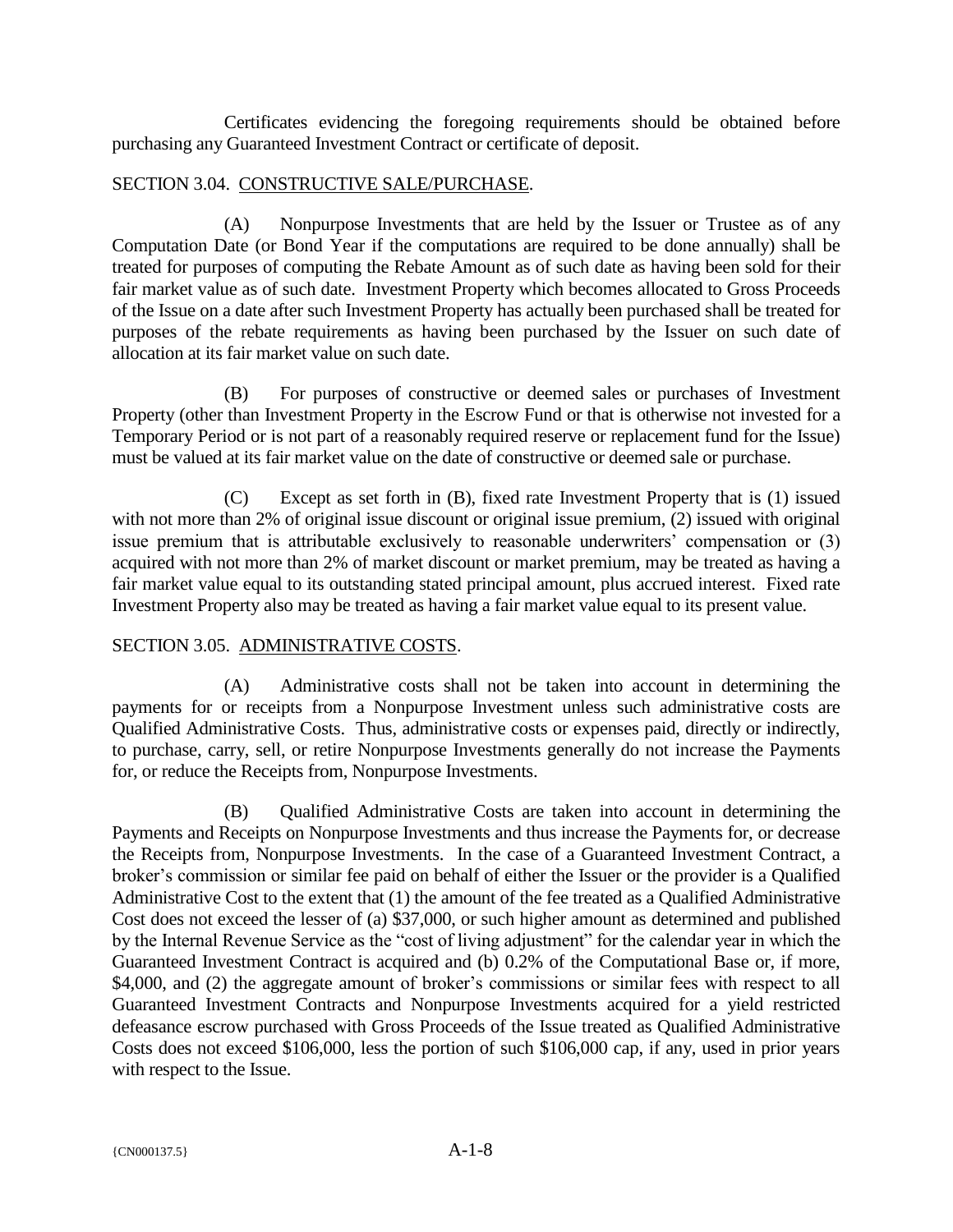### PART IV: COMPLIANCE AND AMENDMENT

### SECTION 4.01. COMPLIANCE.

The Issuer, Trustee or Rebate Analyst, as applicable, shall take all necessary steps to comply with the requirements of these Instructions in order to ensure that interest on the Issue is excluded from gross income for federal income tax purposes under Section 103(a) of the Code. However, compliance shall not be required in the event and to the extent stated therein the Issuer and the Trustee receive a Bond Counsel's Opinion that either (A) compliance with such requirement is not required to maintain the exclusion from gross income for federal income tax purposes of interest on the Issue, or (B) compliance with some other requirement in lieu of such requirement will comply with Section 148(f) of the Code, in which case compliance with the other requirement specified in the Bond Counsel's Opinion shall constitute compliance with such requirement.

### SECTION 4.02. LIABILITY.

If for any reason any requirement of these Instructions is not complied with, the Issuer and the Trustee, if applicable, shall take all necessary and desirable steps to correct such noncompliance within a reasonable period of time after such noncompliance is discovered or should have been discovered with the exercise of reasonable diligence. The Trustee shall have no duty or responsibility to independently verify any of the Issuer's, or the Rebate Analyst's, calculations with respect to the payments of the Rebate Amount due and owing to the United States. Under no circumstances whatsoever shall the Trustee be liable to the Issuer, any bondholder or any other person for any inclusion of the interest on the Issue in gross income for federal income tax purposes, or any claims, demands, damages, liabilities, losses, costs or expenses resulting therefrom or in any way connected therewith, so long as the Trustee acts only in accordance with these Instructions and the operative documents pertaining to the Issue.

GRAVES, HORTON, ASKEW & JOHNS, LLC

October . 2013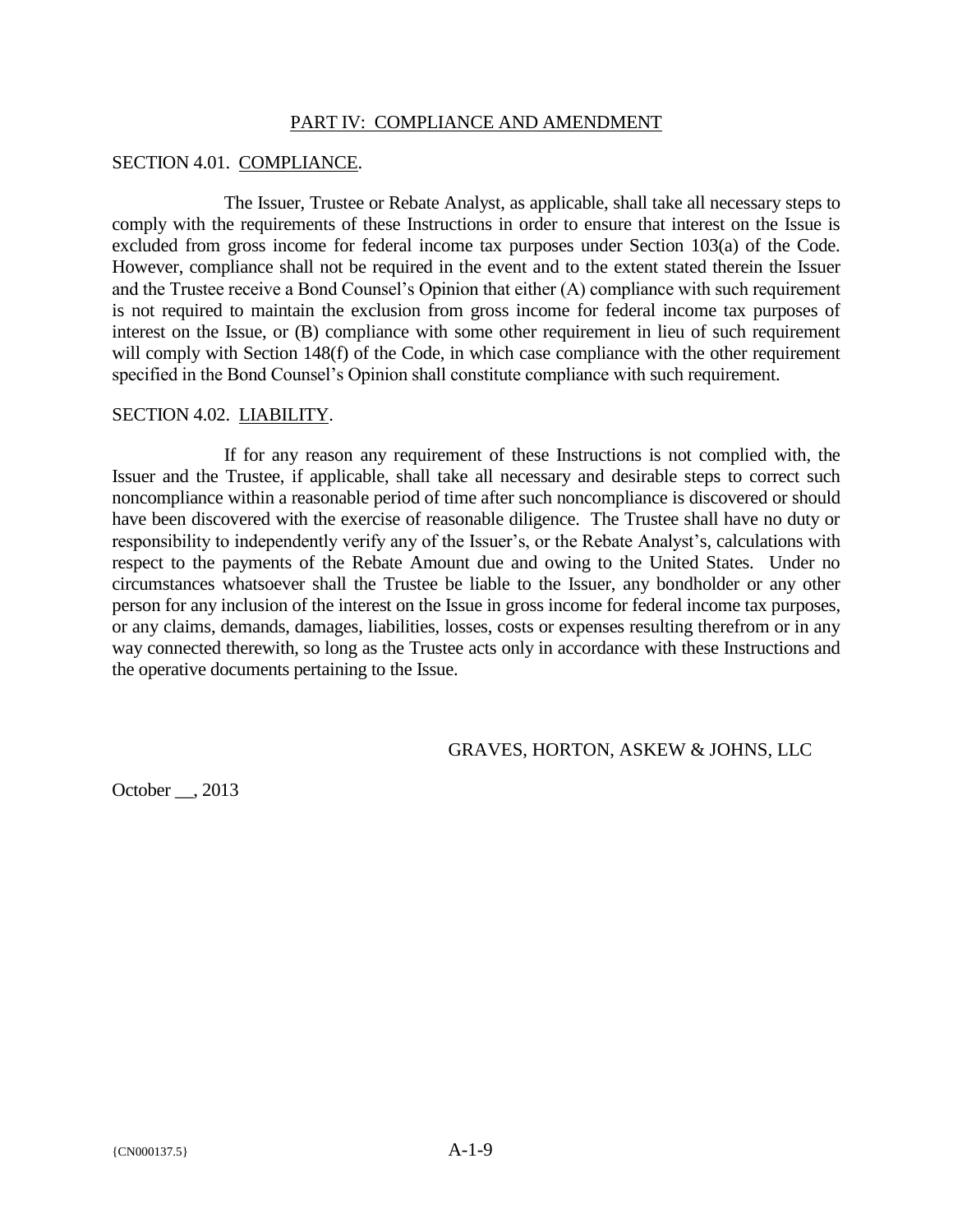# **EXHIBIT B**

**Useful Life Chart and Sources & Uses**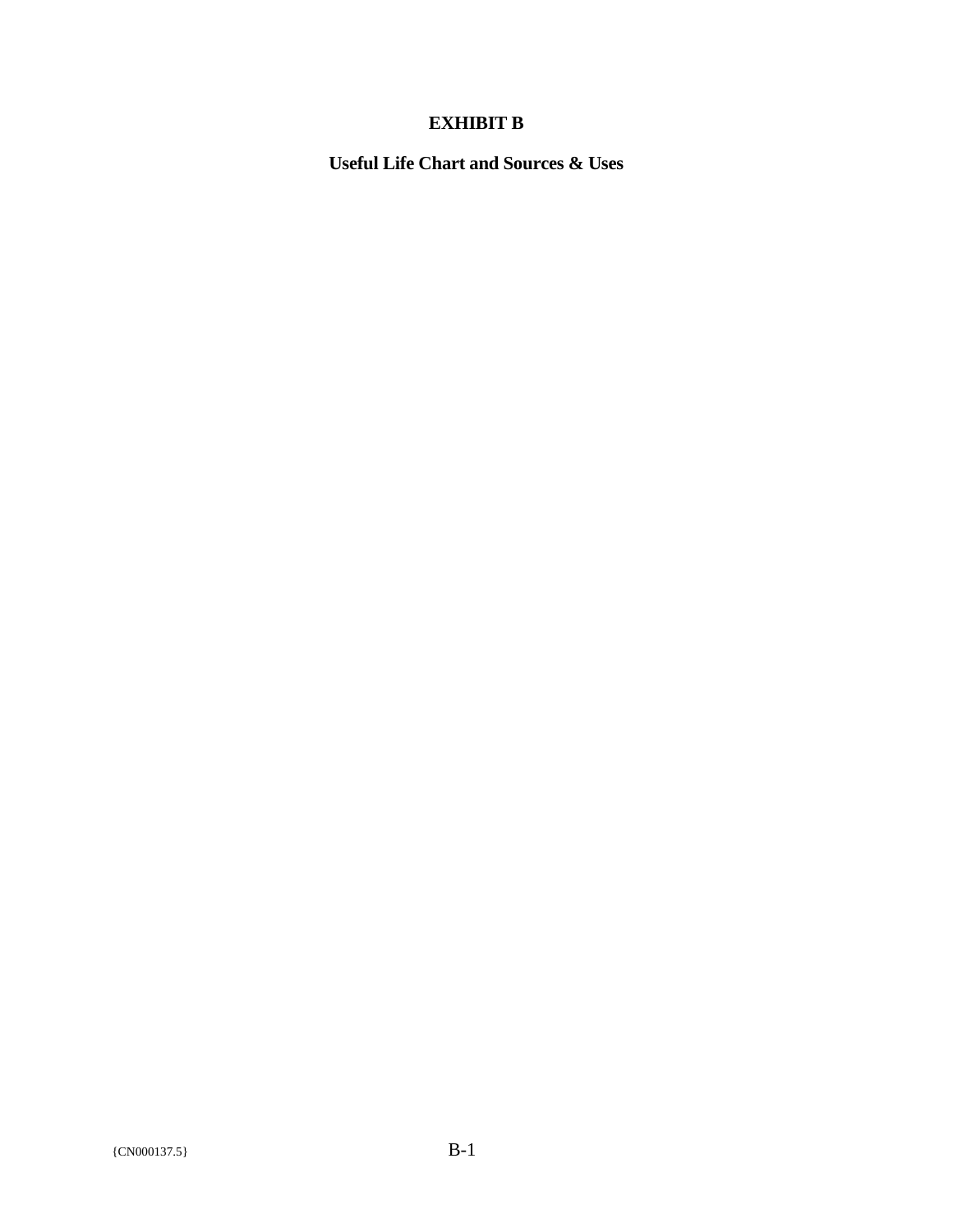### USEFUL LIFE CHART

| $\left(1\right)$<br><b>Item</b> | (2)<br>Original<br>Useful<br>Life | (3)<br>120%<br>of (2) | $\left( 4\right)$<br>Placed in<br>Service Date | (5)<br>Elapsed<br>Time from $(4)$<br>to Issue Date | (6)<br>$(3) + (5)$ | 7)<br>Original<br>Cost of<br><u>Item</u> | (8)<br>% Financed<br>with Bonds | (9)<br><b>Cost Financed</b><br>by Bonds<br>$[(7) \times (8)]$ | (10)<br>Weighted Cost<br>[(6) x (9)] | (11)<br>Weighted Avg.<br>Life<br>$[(10) \div (9)]$ |
|---------------------------------|-----------------------------------|-----------------------|------------------------------------------------|----------------------------------------------------|--------------------|------------------------------------------|---------------------------------|---------------------------------------------------------------|--------------------------------------|----------------------------------------------------|
| Building                        | 40                                | 48                    | 10/11/2013                                     |                                                    | 48                 | \$8,954,309                              | 100.000%                        | \$8,954,309                                                   | 429,806,832                          | 48                                                 |

\* Conservative assumption based on units being occupied on the Issuance Date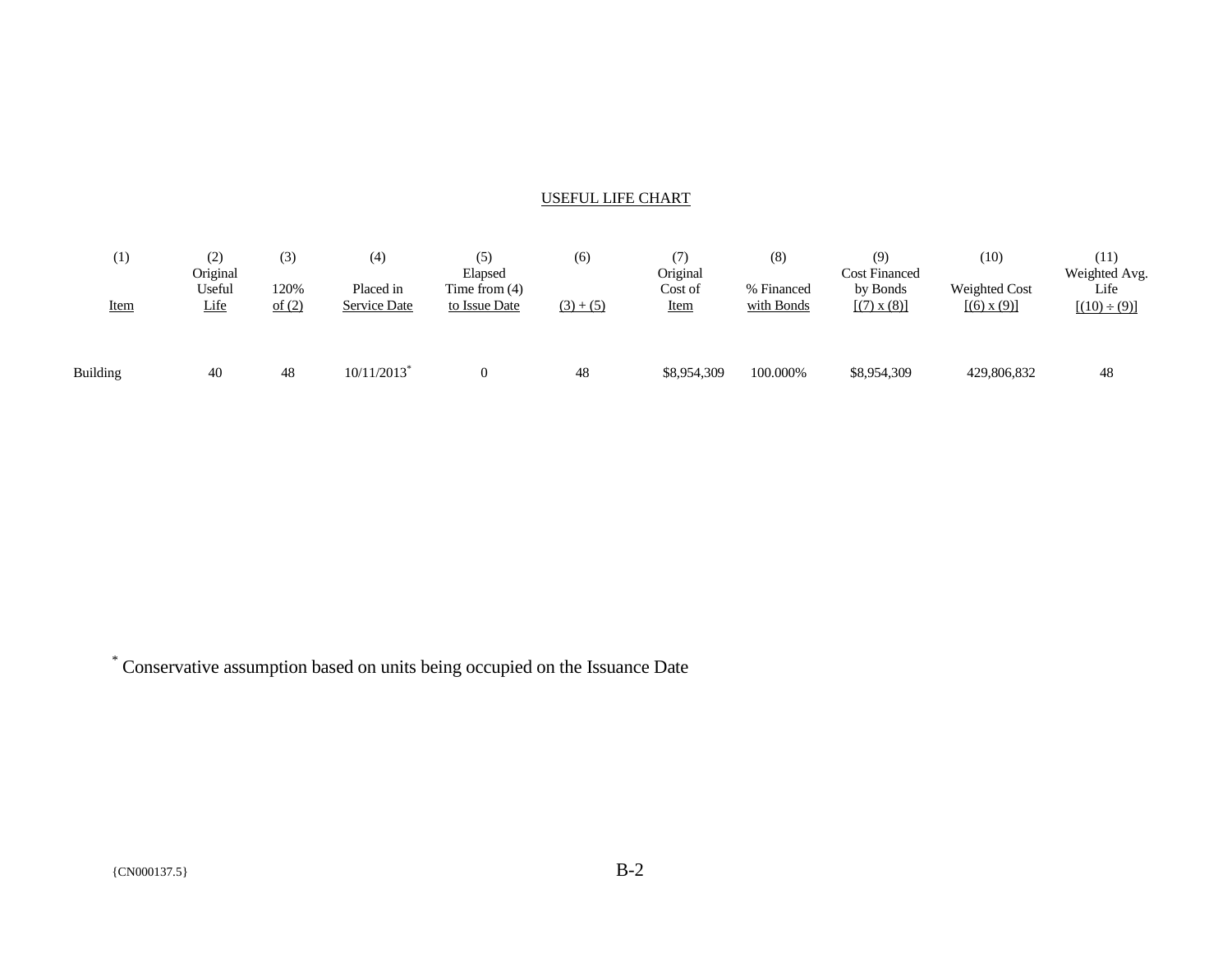**Sources and Uses**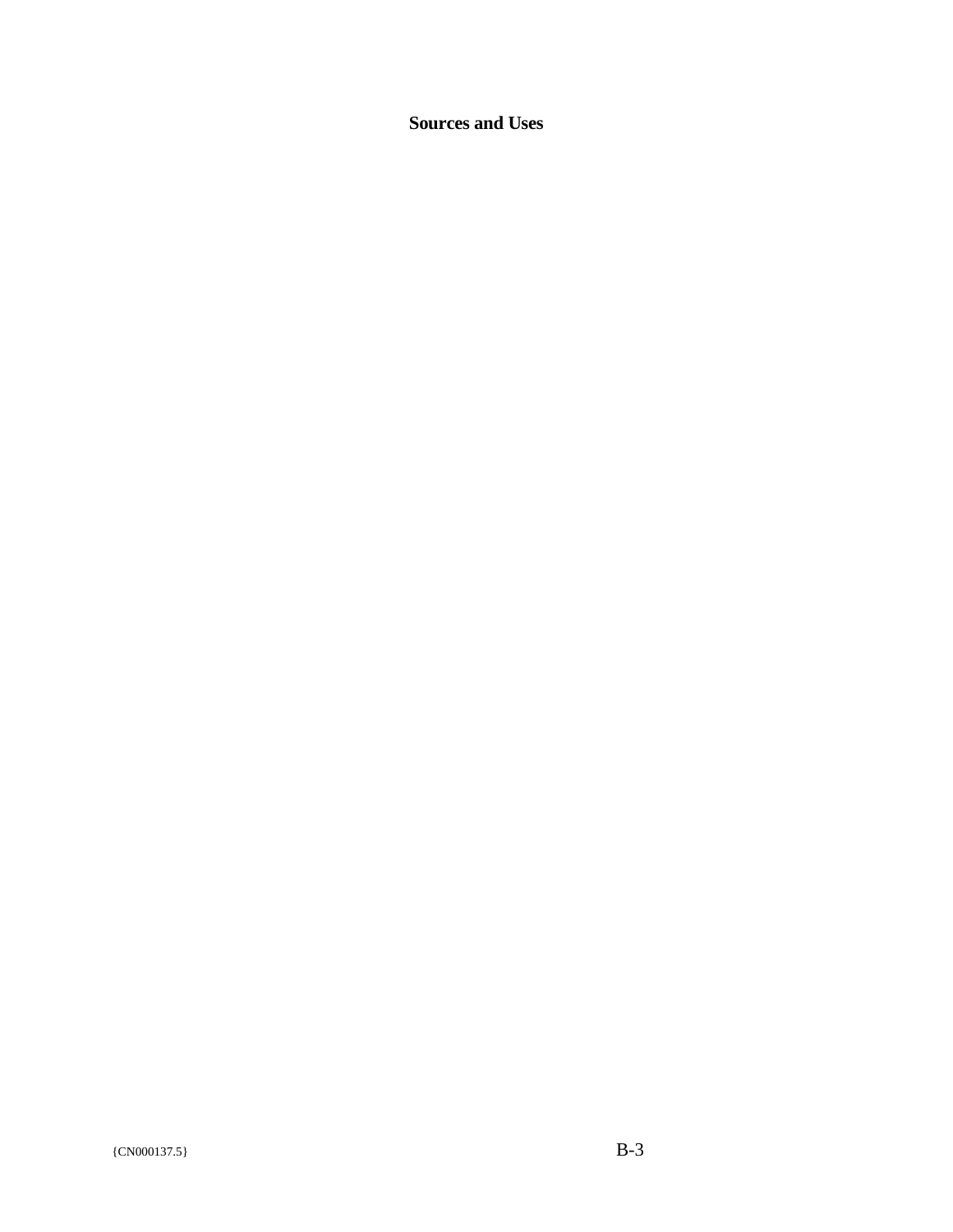#### **EXHIBIT C**

#### **Pertaining to**

### **\$8,954,309 District of Columbia Housing Finance Agency Multifamily Housing Mortgage Revenue Bonds (Trinity Plaza Project) Series 2013**

#### **BOND PURCHASER'S CERTIFICATE**

Bank of America, as Purchaser of the above-captioned Bonds, dated October 11, 2013, based on its knowledge regarding the sale of the Bonds, certifies that it has purchased all of the Bonds for investment and not for the purpose of resale to others, for a purchase price of \$8,954,309, there being no accrued interest, and the Bonds are not being reoffered to the public. The purchase price of \$8,954,309 is not less than the fair market value of the Bonds on the date of purchase. In the opinion of the Bond Purchaser, the establishment and continued existence of, and deposit of \$0.00 to, the Debt Service Reserve Fund (as provided in the Trust Indenture securing the Bonds) was a vital and necessary factor in its purchase of the Bonds. The maximum and average annual Debt Service on the Bonds are \$\_\_\_\_\_\_\_\_\_ and \$\_\_\_\_\_\_\_\_, respectively, and 125% of the average annual Debt Service on the Bonds is \$\_\_\_\_\_\_\_\_.

Dated: October 11, 2013<br>**BANK OF AMERICA** 

| By:    |  |
|--------|--|
| Name:  |  |
| Title: |  |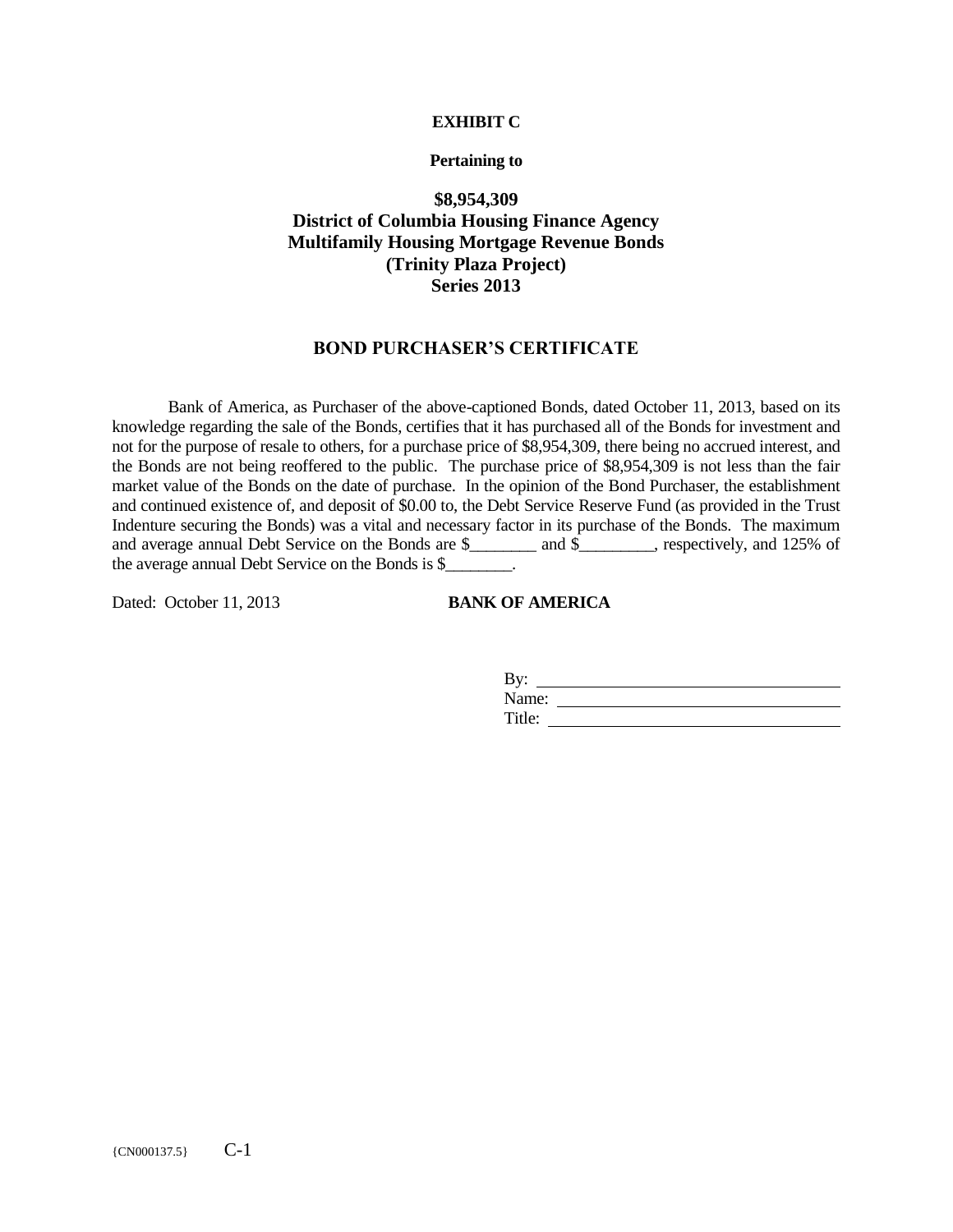### **EXHIBIT D**

### **BORROWER TAX EXEMPT BOND COMPLIANCE POLICY AND PROCEDURES FOR \$8,954,309 District of Columbia Housing Finance Agency Multifamily Housing Mortgage Revenue Bonds (Trinity Plaza Project) Series 2013**

#### **A. Purpose**

Conduit borrowers of proceeds of tax-exempt bonds must comply with federal tax rules pertaining to expenditure of proceeds for qualified costs, rate of expenditure, use of bond-financed property, investment of proceeds in compliance with arbitrage rules, and retention of records. The following policies are intended to establish compliance by Trinity Plaza LLC (the "*Borrower*") with these rules in connection with Issuer's issuance of tax-exempt bonds described in section 142(d) of Internal Revenue Code of 1986 (the *"Code").*

#### **B. Tax Requirements Associated with Sale and Issuance of Bonds**

Review and retention of tax documents related to the sale and issuance of bonds will be supervised by Sarah Constant, Managing Director of Mission First Housing Development Corporation (the "Compliance Officer").

1. Volume Cap. In connection with any issuance of bonds, the Borrower will ensure that the Issuer has unexpired and unused allocation of private activity bond ceiling under section 146 of the Code in an amount sufficient to cover that bond issue.

2. Issue Price. The "issue price" (as defined in the Code) of the bonds will be documented at the time of issuance. Certifications of an underwriter, placement agent or purchaser and a final numbers package will establish "issue price" and will be reviewed and included in the bond transcript.

3. Information Reporting. Form 8038 will be reviewed and filed not later than the  $15<sup>th</sup>$  day of the  $2<sup>nd</sup>$  calendar month following the quarter in which the bonds were issued. Filing of the Form 8038 will be confirmed with bond counsel.

#### **C. Expenditures of Proceeds – Timing and Qualified Costs**

Expenditure of bond proceeds and use of financed facilities will be reviewed by the Compliance Officer. Specifically, the Compliance Officer will: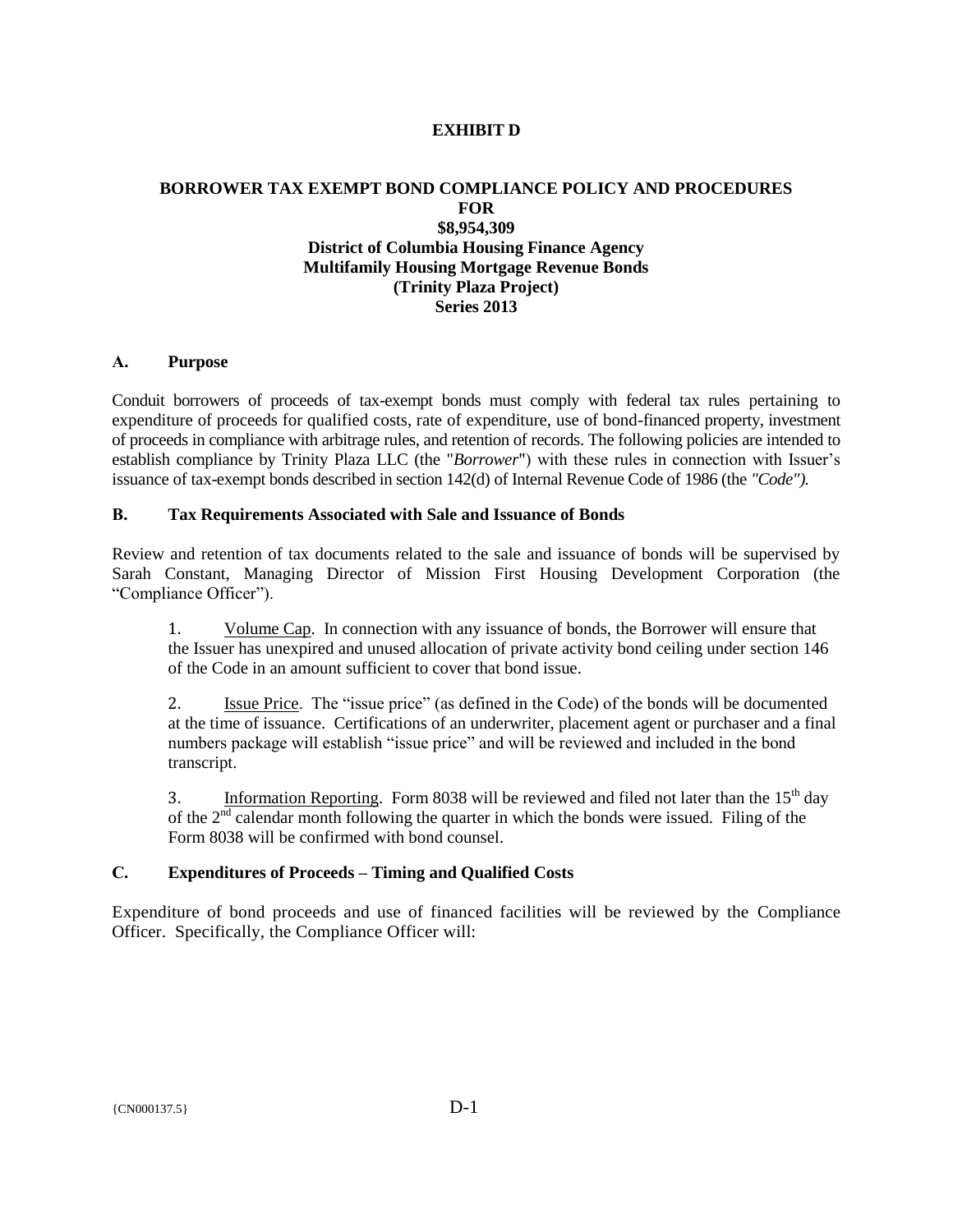1. Monitor the expenditure of proceeds to ensure (a) expenditure within the periods set forth in any tax certificate of the Borrower executed in connection with the issuance of the bonds, and (b) no improper reimbursement of expenditures paid prior to the date of issuance of the bonds.

2. Monitor the use of proceeds of the Borrower's bonds for compliance with the requirements of sections 142(d) relating to residential rental housing bonds as specified in a tax certificate of the Borrower executed in connection with the bond issuance. Such monitoring will occur annually.

3. Review of the use of proceeds may include spot-checks for compliance with respect to income certifications for the Qualified Project Period, as defined in section 142(d)(2)(A) of the Code.

### **D. Investments and IRS Filings**

Investment of bond proceeds in compliance with the arbitrage bond rules and rebate of arbitrage will be supervised by the Compliance Officer.

1. Guaranteed investment contracts ("GIC") will be purchased only using the three-bid "safe harbor" (see Treasury Regulations  $\S 1.148-5(d)(6)(iii)$ , in compliance with the limitations on GIC brokers (see Treasury Regulations § 1.148-5(e)(2)(iii); provided, however, that to the extent that the safe harbor provisions cannot be met, the Borrower will consult with bond counsel.

2. Other investments will be purchased only in market transactions.

3. Calculations of rebate liability will be performed by outside consultants at the end of the construction period and at least every fifth bond year.

4. Rebate payments will be made with Form 8038-T no later than 60 days after (a) each fifth anniversary of the date of issuance of the applicable bonds and (b) the final retirement of the issue. Compliance with rebate requirements will be reported to the bond trustee, if applicable.

### **E. Correction of violations**

The Borrower expects that its compliance with the procedures outlined above will prevent any violations of federal tax rules pertaining to its outstanding tax-exempt bonds. However, if the Borrower discovers a potential violation through its ongoing monitoring or otherwise, it will determine in conjunction with its bond counsel whether a violation actually exists. If it is found that a violation actually exists, the Borrower will determine whether (i) any remedial actions are available, or (ii) a voluntary closing agreement with the Internal Revenue Service is appropriate. Common examples of violations are as follows:

- a. Improper use of bond-financed facilities.
- b. Failure to pay rebate in a timely manner.
- c. Improper reimbursement of expenditures (too old or not capital).

### **F. Records**